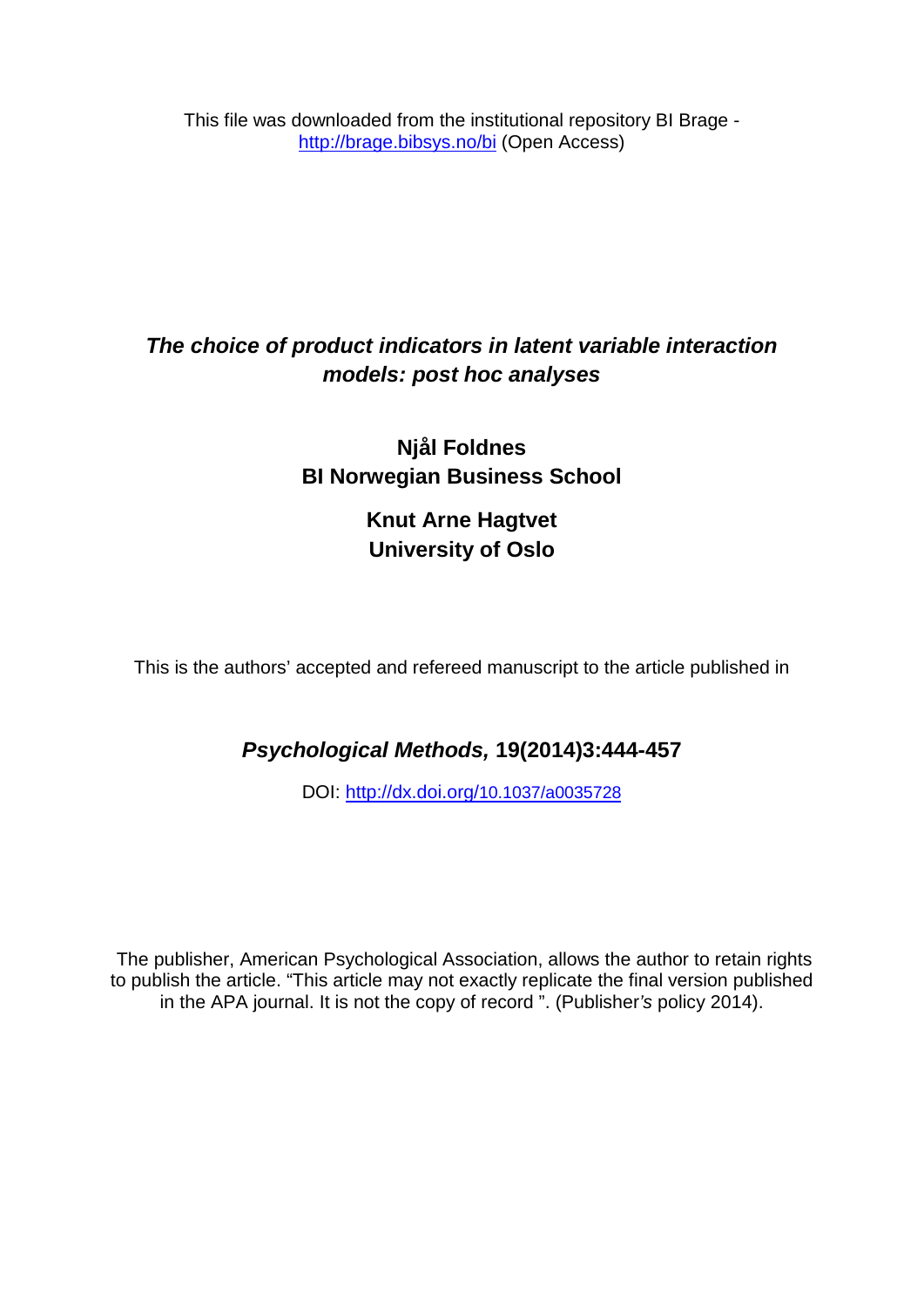# The Choice of Product Indicators in Latent Variable Interaction Models: Post Hoc Analyses

Njål Foldnes

BI Norwegian Business School

Knut Arne Hagtvet

University of Oslo

## Author Note

The authors would like to thank Jostein Rise and his coworkers Silje Sommer Hukkelberg and Velibor Bobo Kovac at The Norwegian Institute for Alcohol and Drug Research for providing us with data.

Correspondence concerning this article should be addressed to *njal.foldnes@bi.no*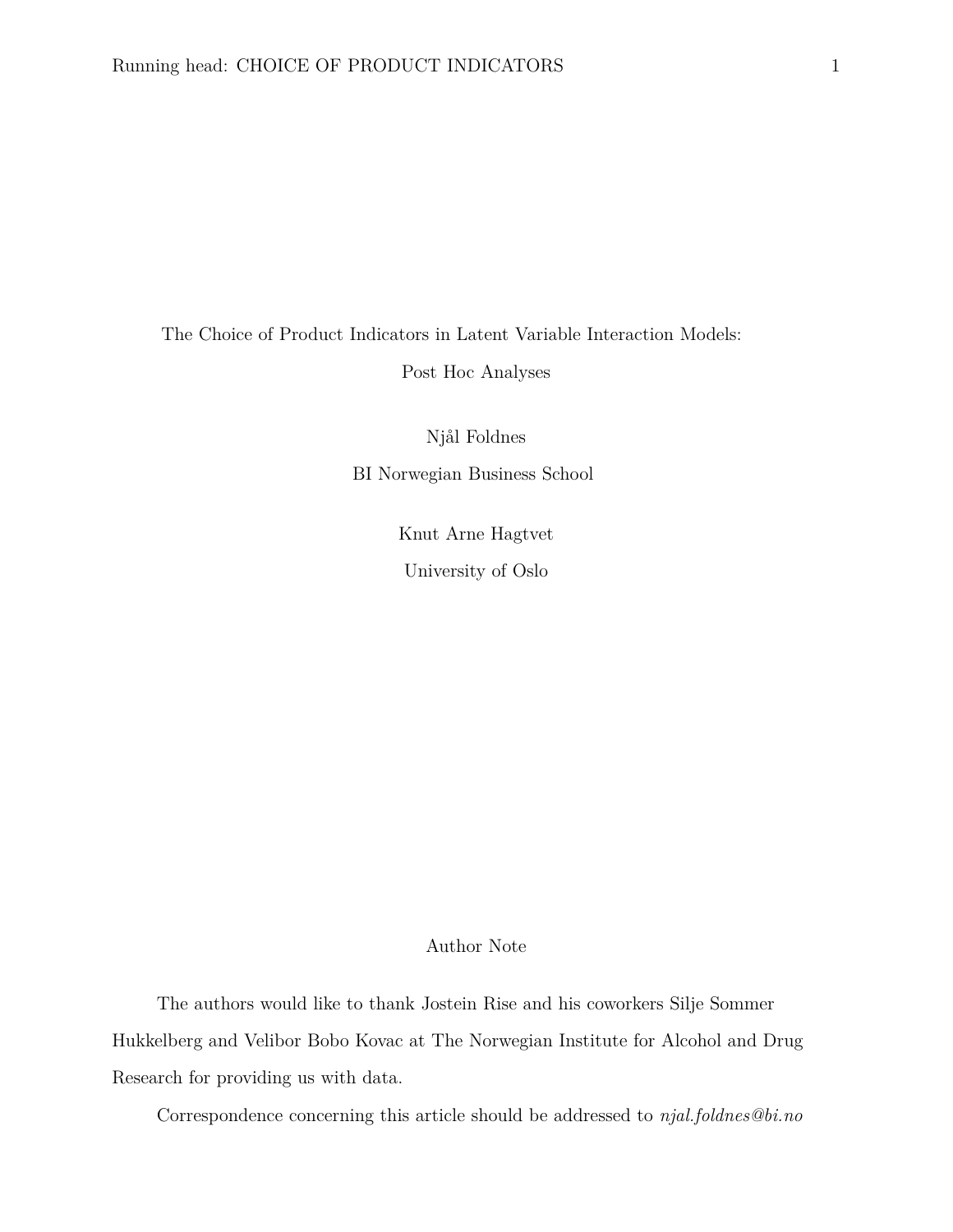#### Abstract

The unconstrained product indicator (PI) approach is a simple and popular approach for modeling nonlinear effects among latent variables. This approach leaves the practitioner to choose the PIs to be included in the model, introducing arbitrariness into the modeling. In contrast to previous Monte Carlo studies, we evaluated the PI approach by three post-hoc analyses applied to a real-world case adopted from a research effort in social psychology. The measurement design applied three and four indicators for the two latent first-order variables, leaving the researcher with a choice among more than 4000 possible PI configurations. Sixty so-called matched-pair configurations that have been recommended in previous literature are of special interest. In the first post-hoc analysis we estimated the interaction effect for all PI configurations, keeping the real-world sample fixed. The estimated interaction effect was substantially affected by the choice of PIs, also across matched-pair configurations. Subsequently, a post-hoc Monte Carlo study was conducted, with varying sample sizes and data distributions. Convergence, bias, type I error and power of the interaction test were investigated for each matched-pair configuration and the all-pairs configuration. Variation in estimates across matched-pair configurations for a typical sample was substantial. The choice of specific configuration significantly affected convergence and the interaction test's outcome. The all-pairs configuration performed overall better than the matched-pair configurations. A further advantage of the all-pairs over the matched-pairs approach is its unambiguity. The final study evaluates the all-pairs configuration for small sample sizes, and compares it to the non-PI approach of LMS.

*Keywords:* latent interaction, product indicators, unconstrained approach, post hoc analysis, matched-pair strategy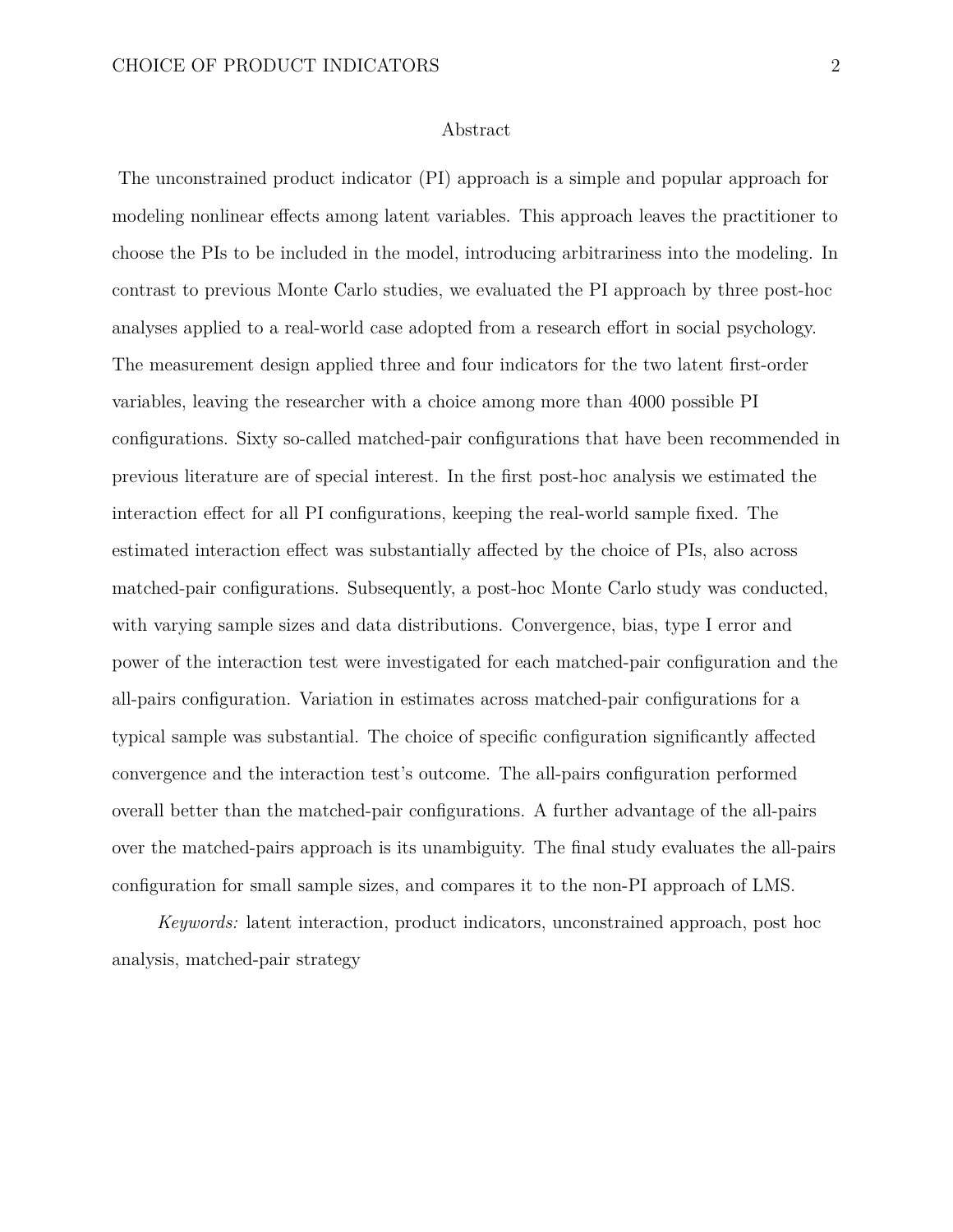The Choice of Product Indicators in Latent Variable Interaction Models:

Post Hoc Analyses

### **Introduction**

Models with nonlinear relationships among latent variables are often encountered in social and behavioral sciences. In this paper we investigate an instance of the classical Kenny and Judd (1984) model where two latent predictor variables  $\xi_1$  and  $\xi_2$  interact to have a nonlinear effect on a latent criterion variable  $\eta$ :

$$
\eta = \gamma_1 \xi_1 + \gamma_2 \xi_2 + \gamma_3 \xi_1 \xi_2 + \zeta. \tag{1}
$$

In the product indicator (PI) approach to estimating (1), the latent product term  $\xi_1 \xi_2$  is represented by some set or configuration of PIs  $x_i x_j$ , where  $x_i$  and  $x_j$  are indicator variables of  $\xi_1$  and  $\xi_2$ , respectively. It is up to the researcher to decide which PIs to include. Prior research and practice have applied from one (the 1-pair approach) to all possible PIs (the all-pairs approach). No clear consensus yet exists concerning the type and number of product indicators to be included in the model to operationally define the latent product term. This choice is largely left to the applied researcher, introducing arbitrariness into the modeling process. However, in an influential study Marsh, Wen, and Hau (2004) recommended a *matched-pairs* strategy that greatly reduces the number of possible PI configurations. This strategy is based on two general suggestions: a) use all information, that is, all of the first-order indicators should be used in the formation of PIs, and b) do not reuse any of the information; that is, each of the first-order indicators should be used in only one PI. In Marsh et al. (2004),  $\xi_1$  and  $\xi_2$  each had three indicators, and the suggested 3-match strategy implied three PIs in favor of all the nine PIs in their study. The majority of possible PI configurations violate either the use-all-information or the do-not-reuse-information principles. For instance, the 1-pair strategy violates the first principle, whereas the all-pair strategy violates the second principle. The matched-pairs strategy implies that an intermediate position has to be taken where the researcher is left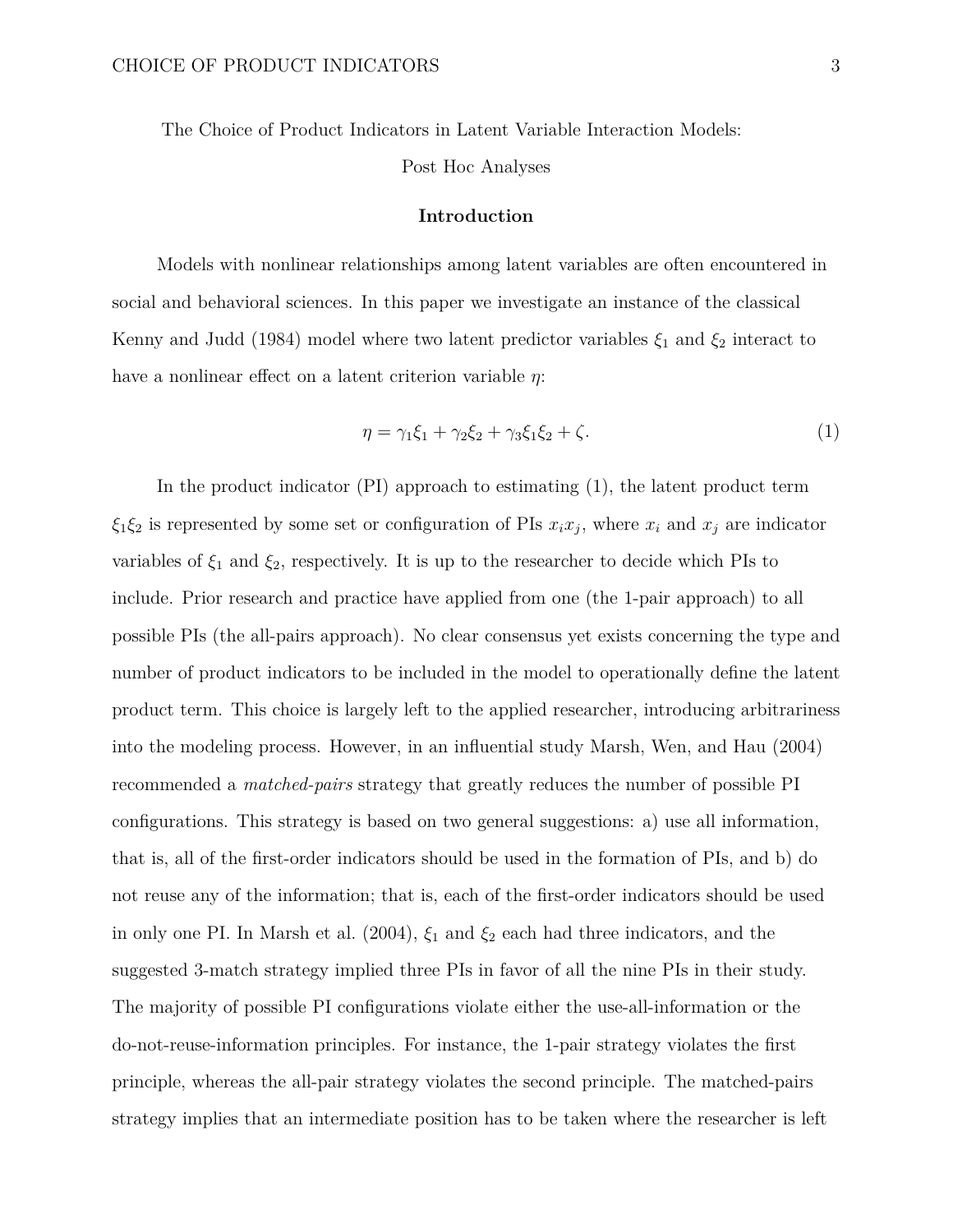with a choice somewhere between one or all possible PIs. However, the problem of arbitrariness remains to some degree, as there are different PI configurations that all adhere to the matched-pair strategy. For instance, if each of  $\xi_1$  and  $\xi_2$  has three first-order indicators, there are six matched-pair configurations, one of which must be chosen for interaction modeling.

The present study is concerned with whether variation across possible PI configurations might have an impact on inference regarding the interaction effect. It is obvious from statistical theory that two different PI configurations will lead to differences in parameter estimation and model evaluation. However, in a typical real-world sample, what is the extent of this difference? Is the estimated interaction effect substantially affected by the choice of PIs? If so, is the variation reduced when limiting ourselves to matched-pair configurations? If substantial variation is found across configurations, also within the matched-pair strategy, which approach to forming PIs is preferable in terms of convergence rates, bias, type I error and power to detect an interaction effect? Any recommended approach should reduce ambiguity by giving clear-cut advice to applied researchers.

To investigate these questions, three post hoc studies based on a real-world sample were conducted. Basing the investigation on a real-world sample contrasts with the Monte Carlo methodology underlying most of our current knowledge about the performance of various latent interaction modeling strategies (e.g. Wall & Amemiya, 2001; Marsh et al., 2004; Little, Bovaird, & Widaman, 2006; Klein & Muthén, 2007). In these studies, the researcher has complete knowledge of the underlying population structure and is free to manipulate design variables like sample size, deviation from non-normality, and level of misspecification. If the simulated conditions differ from those found in real-world data, the conclusions do not carry over to the researcher's real-world situation. By instead focusing on a real-world sample we study a situation which more likely reflects the complexity of real-world data. The generalizability of our results will however be limited to situations that are similar to our empirical example.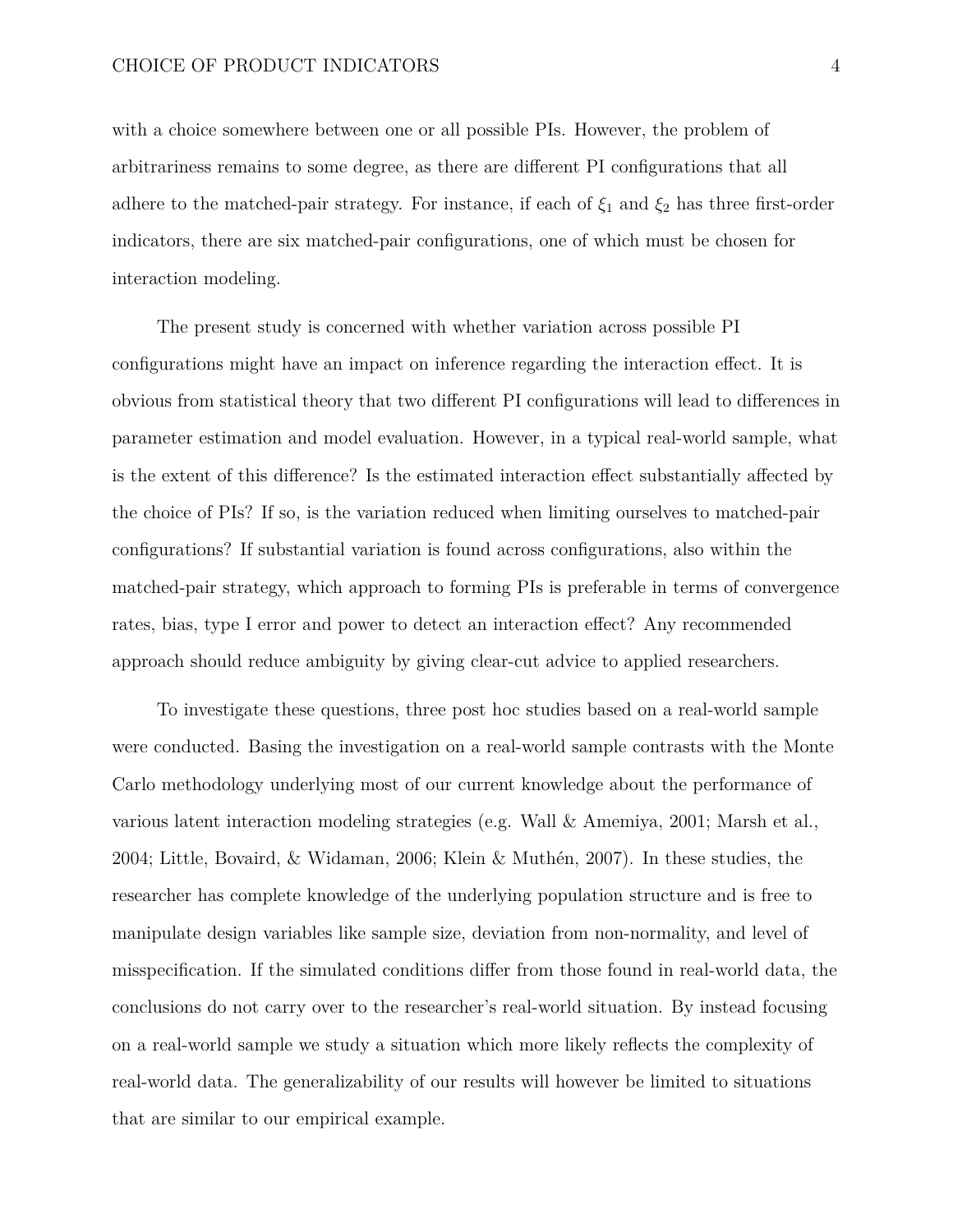In study 1 the real-world sample is held fixed, and we focus on different ways to operationally define the latent interaction variable in terms of number and organization of the PIs given the number of available choices in the actual measurement design. This results in a variation across more than 4000 PI configurations. Study 1 examines the variation in estimated interaction effect  $\gamma_3$  across the large number of PI configurations.

Study 2 is a post hoc Monte Carlo study based on the same real-world data. In this study we examined the variation across simulated samples and across 61 selected PI configurations: In line with prior research we investigated all 60 different versions of the matched-pairs strategy plus the all-possible pairs strategy. The variation across matched-pair configurations for a typical sample was investigated. We also provide information for each matched configuration and the all-pairs configuration in terms of convergence, bias, coverage, and type 1 error and power for testing the interaction effect.

Based on study 2 we recommend the all-pairs configuration when using PIs to model latent interaction. The currently most popular alternative to PIs is the latent moderated structural equations (LMS) approach (Klein & Moosbrugger, 2000). In study 3 we perform a post hoc Monte Carlo comparison of all-pairs and LMS under realistic conditions, i.e. with small sample sizes and non-normal data.

While the post hoc Monte Carlo simulations in studies 2 and 3 deviate from typical a priori Monte Carlo studies, our post hoc simulation across models in study 1 is rarely done and we are not familiar with any such study for the purpose of the present study. The present combination of the three post hoc studies are not either typical in this research area. This combination allows assessing to what extent findings are generalizable across the post hoc studies.

This article is organized as follows. We first present the PI approach to interaction modeling. Next we present our real-word case from social psychology. This is followed by the three studies. Each study is reported by the three sections; method, results and discussion. The article is ended by a general discussion and a conclusion.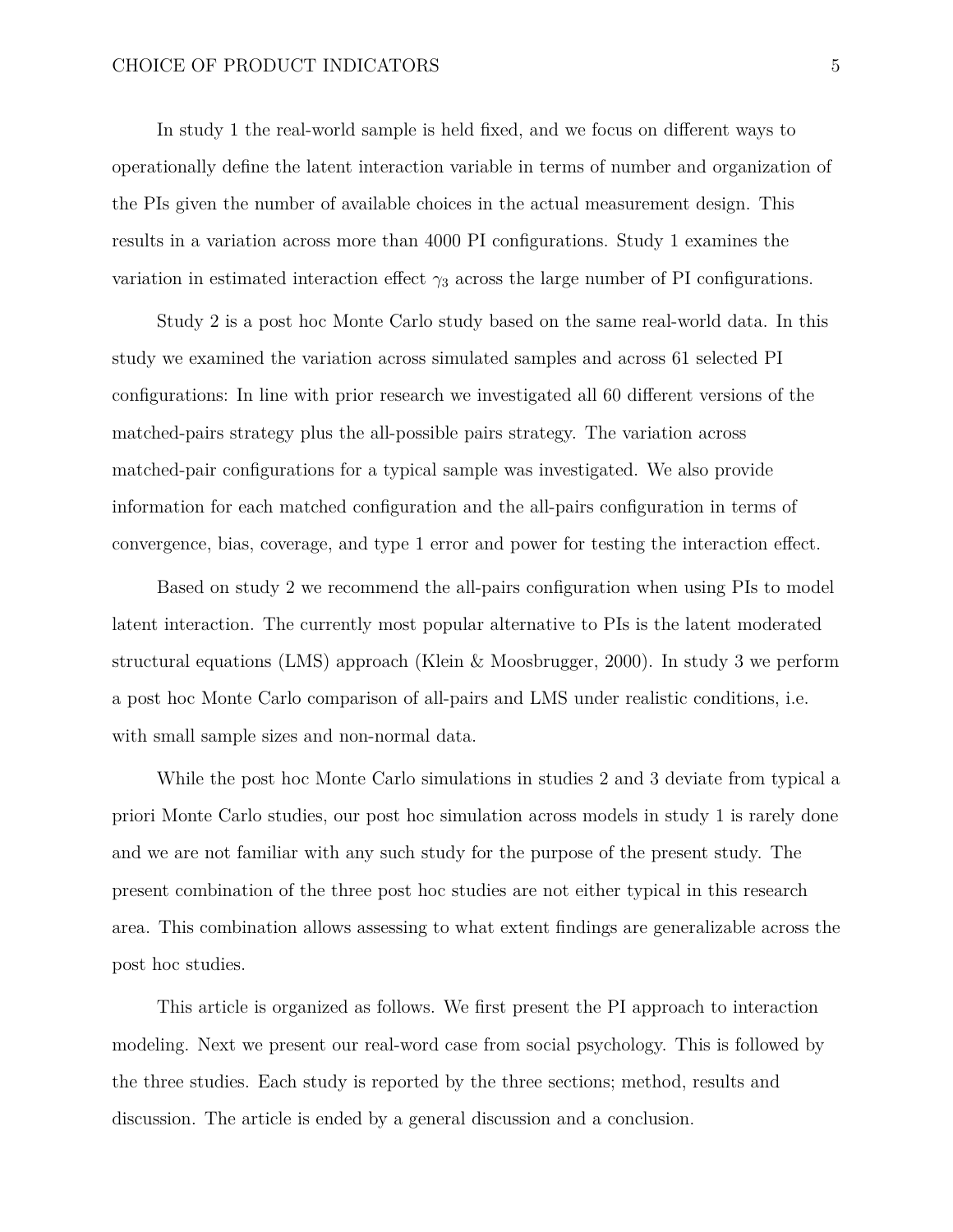### **The PI Approach**

The PI approach as presented in the seminal paper of Kenny and Judd (1984) originally included a set of parameter constraints that were complicated to incorporate in the model. Specifying such nonlinear constraints on the model parameters has proved to be challenging for applied researchers, and has not resulted in much applied work. Another limitation is that the parameter constraints are deduced under the assumption of multivariate normal data, a condition that is often violated. A partially constrained approach, where  $\xi_1$  and  $\xi_2$  are not assumed to be jointly normal, was proposed by Wall and Amemiya (2001) and was found to outperform the constrained approach in situations where the factors were non-normally distributed.

The complexity of the nonlinear constraints and their dependency on the normality assumption led Marsh et al. (2004) to abandon these constraints. Although the unconstrained approach is easier to implement than are constrained approaches, the researcher still must choose which PIs to use as indicators for  $\xi_1 \xi_2$ . In published evaluations of the PI approach, the number of PIs have varied from all possible pairs (Kenny & Judd, 1984; Wall & Amemiya, 2001; Marsh et al., 2004; Yang-Wallentin, Schmidt, Davidov, & Bamberg, 2004; Little et al., 2006; Steinmetz, Davidov, & Schmidt, 2011) to a reduced number of indicators (Jöreskog & Yang, 1996; Yang-Wallentin, 1998; Wall & Amemiya, 2001; Marsh et al., 2004; Saris, Batista-Foguet, & Coenders, 2007). In the all-possible-pairs strategy, all combinations  $x_i x_j$ , where  $x_i$  is an indicator of  $\xi_1$  and  $x_j$ is an indicator of  $\xi_2$ , are used to represent the latent product term.

Monte Carlo results by Wall and Amemiya (2001) indicate that the all-pairs strategy seems preferable to the one-pair strategy. This was reiterated by Marsh et al. (2004), which finds that the sampling fluctuations of the estimated interaction effect  $\gamma_3$  was larger for the one-pair strategy. The all-pairs strategy was also employed by Little et al. (2006). Marsh et al. (2004) remarked that with one pair, only a small part of the available data is used, while with the all-possible-product strategy one repeatedly reuses the same information in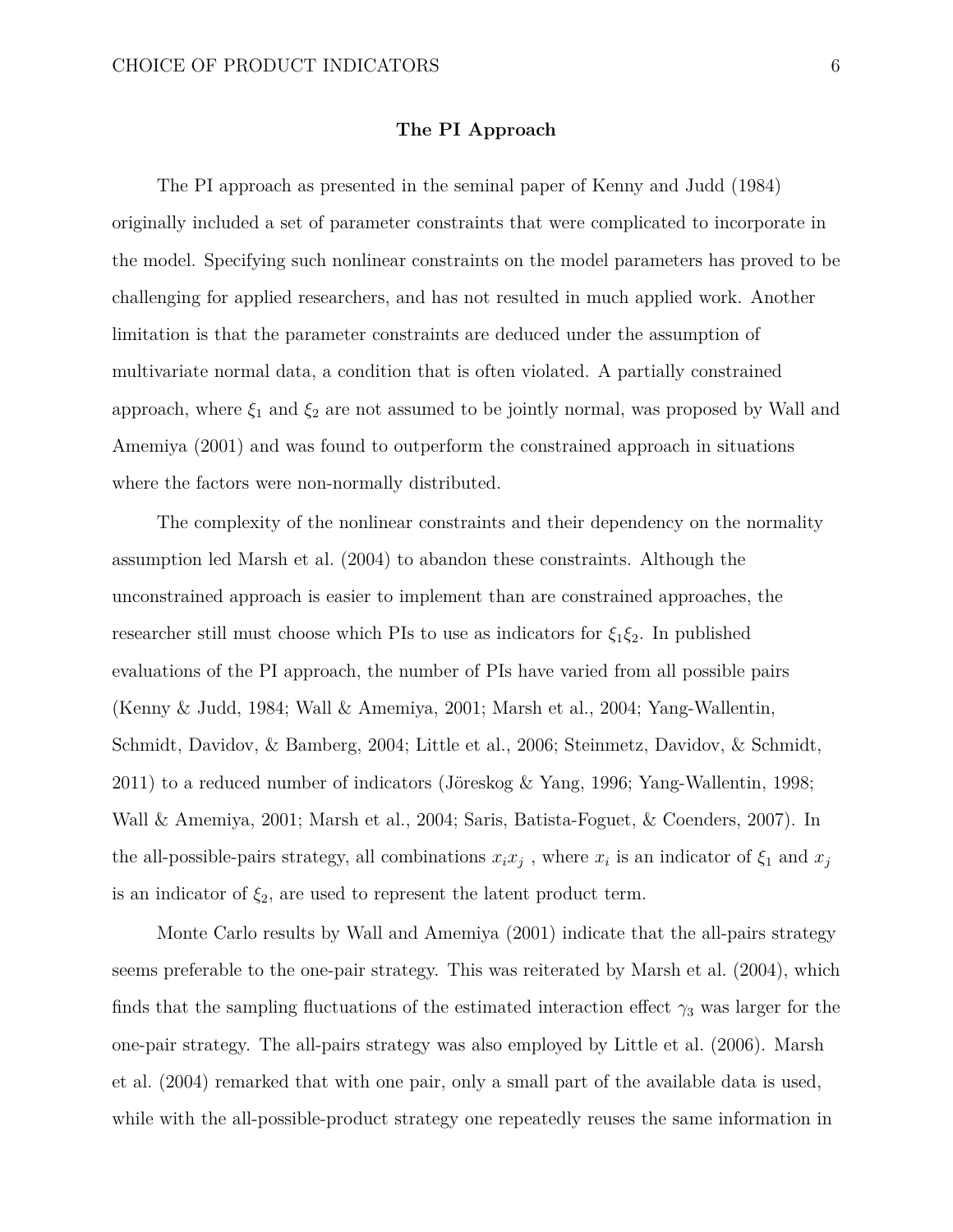terms of single indicators for the main-effect factors. They argue for a matched-pair strategy where all information is used, but not repeatedly. By this they mean that each indicator of  $\xi_1$  and  $\xi_2$  should appear as a constituent component of a PI only once. They contend that using an indicator more than once to form PIs may introduce non-parsimonious reuse of the information contained in the indicator.

With the exception of a few studies (Marsh et al., 2004; Wall & Amemiya, 2001) the effect of varying the number of PIs for the same latent interaction variable does not seem to have been examined. Marsh et al. (2004) compare latent interaction models with one, three, and nine PIs, respectively. Based on their Monte Carlo studies, they suggest a reduced number of indicators in terms of their 3-match configuration in favor of the 9-product configuration (i.e., all-pairs configuration). Their preference for a more parsimonious model was based upon the observation that the more complicated 9-pair configuration does not display substantial improvement compared to the 3-match configuration. Nevertheless, Marsh et al. (2004) and Marsh, Wen, and Hau (2007) recommend further study to find an optimal strategy to construct PI configurations. For instance, when using an unequal number of indicators, the principle of "do not reuse information" may not easily be applied.

To develop a well-specified interaction model requires some assumptions in the measurement model. The central assumption of normally distributed data that underlies the constrained PI approach is unnecessary in the unconstrained approach. However, model formulation will be based on the following assumptions:

1. If two indicator residuals (e.g.,  $\delta_1$  and  $\delta_2$ ) are uncorrelated, they are also independent.

2.  $\delta_i$  and  $\xi_j$  are independent for all pairs *i, j*.

3. All residuals and the main factors  $\xi_1$  and  $\xi_2$  have expectation zero.

These assumptions are needed to establish whether correlated uniquenesses are called for when introducing PIs into the model. As can be shown by covariance algebra, they imply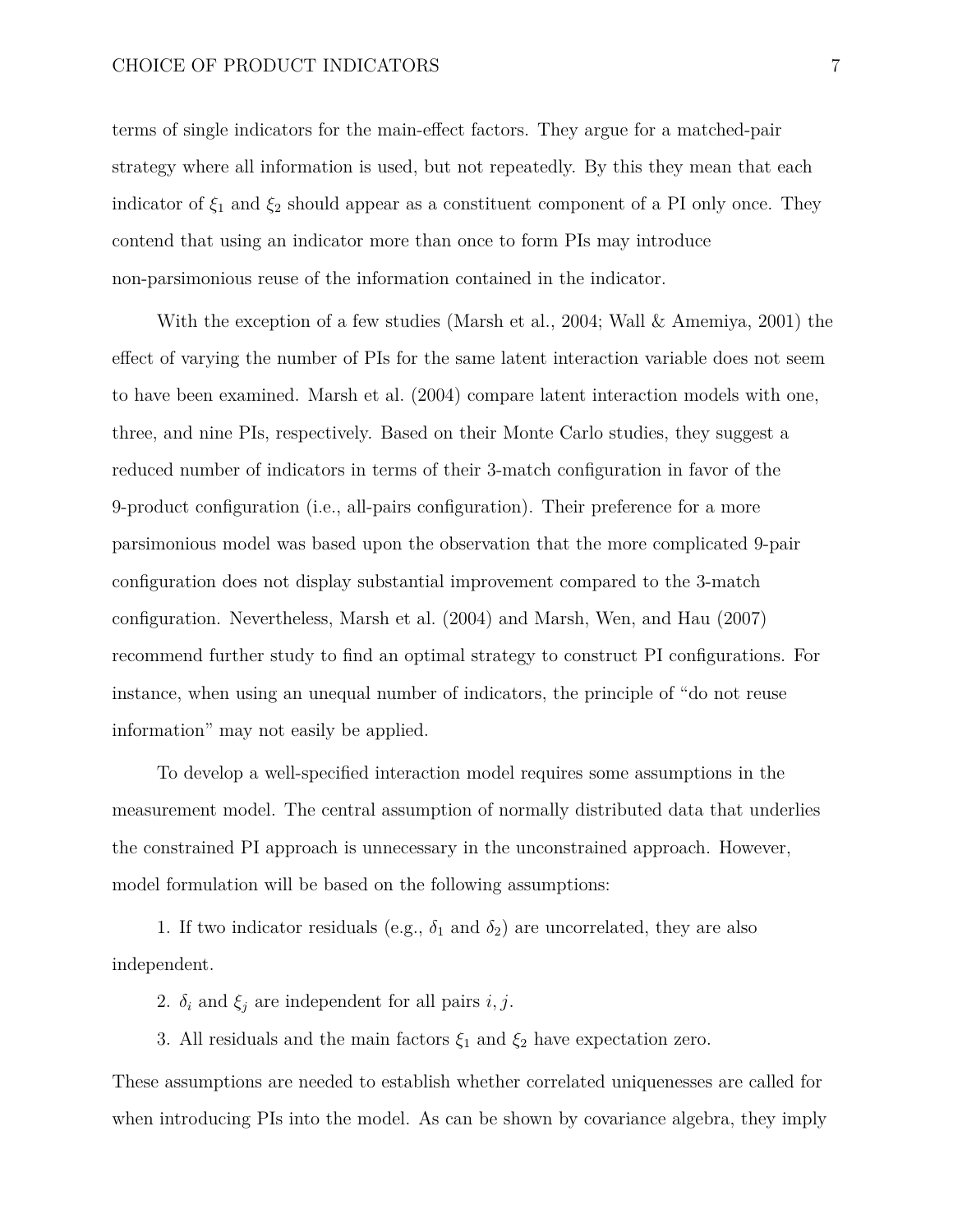that the residuals of a first-order indicator and a PI are uncorrelated. That is, if  $\delta_{ij}$  and  $\delta_i$ are the residuals of  $x_{ij}$  and  $x_i$ , respectively, then  $\delta_{ij}$  and  $\delta_i$  are uncorrelated. However, we need to model the covariance between the residuals of two PIs whenever they share a constituent indicator variable. For instance if both  $x_1x_4$  and  $x_2x_4$  are included their uniquenesses will be correlated because of the common indicator *x*4.

An additional complication that, to the best of our knowledge, has not appeared in previous PI literature is the modeling of covariance between the residuals for the same main-effect indicator. It is sometimes necessary for conceptual reasons to include residual covariance between to first-order indicators for the same latent construct. Suppose for instance that  $x_1$  and  $x_2$  are indicators for  $\xi_1$  while  $x_3$  and  $x_4$  are indicators for  $\xi_2$ . If there is a conceptually based residual covariance between  $x_1$  and  $x_2$ , then the residual covariance between  $x_1x_3$  and  $x_2x_4$  must be modeled.

Finally, we note that there are alternative approaches to estimating the interaction model (1) that do not rely on PIs, e.g., the LMS approach and the method of moments approach (Mooijaart & Bentler, 2010). These recent methods are based on more elegant underlying theory than the PI approach. However, more research is needed to evaluate their performance under realistic conditions, i.e. with non-normal data and finite sample sizes. In study 3 with compare the LMS approach with the all-pairs configuration under such conditions.

#### **Assessing an Interaction Hypothesis in Social Psychology**

Our point of departure was the study by Hukkelberg, Hagtvet, and Kovac (2013) where an interaction hypothesis was investigated involving three constructs: attitude (ATT; positive or negative evaluations of a behavior), perceived behavioral control (PBC; the perception of whether performing the behavior is achievable) and the dependent variable goal commitment (GC; the intention to perform a given behavior). It was hypothesized that for individuals who are positive about quitting smoking, the relationship between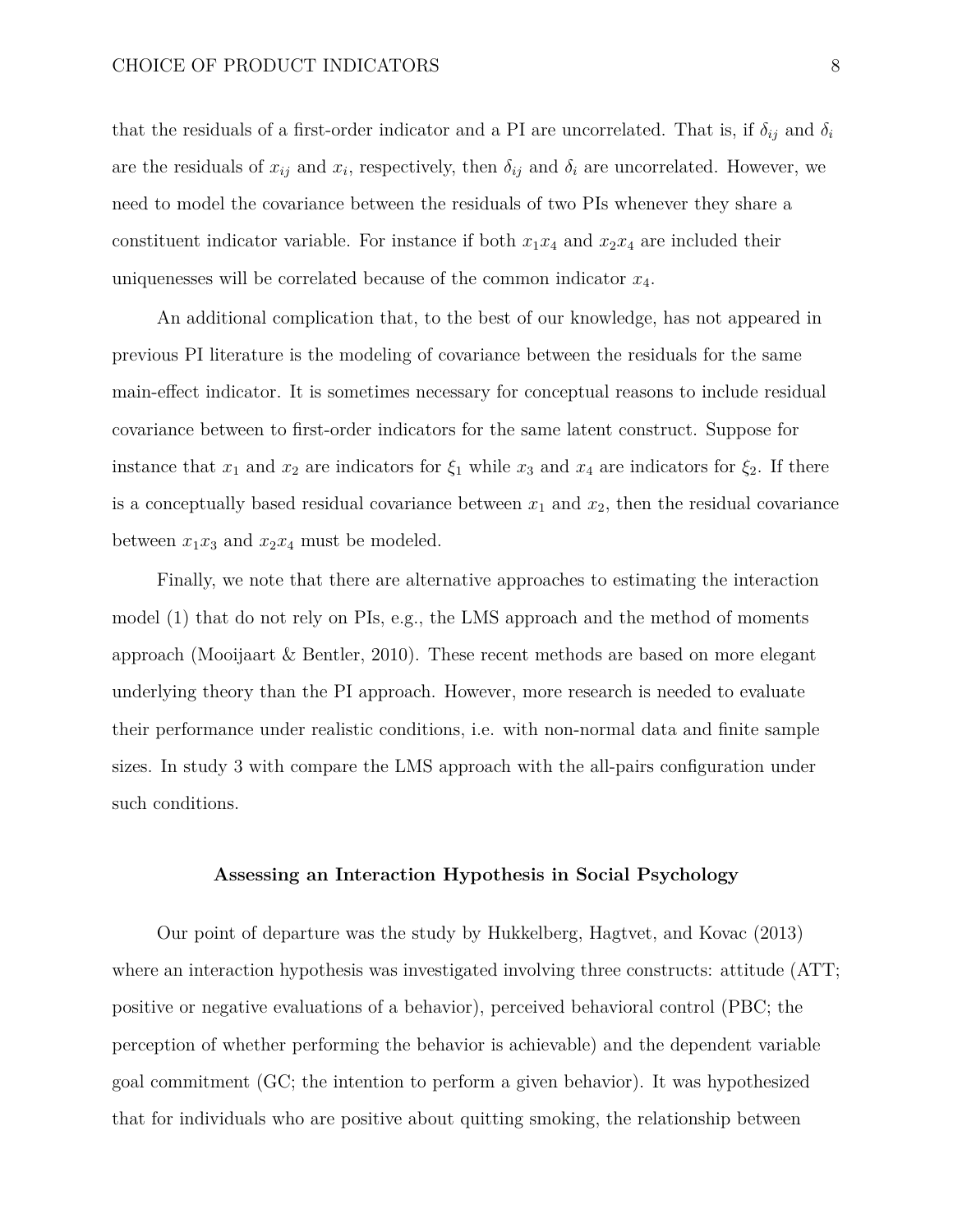PBC and GC (the intention to quit smoking) would be strong, while the same relationship would be weak or non-existing for individuals who are negative about quitting smoking.

PBC was measured with three indicators  $p_1, p_2$ , and  $p_3$ . ATT was measured by four indicators  $a_1, a_2, a_3$ , and  $a_4$ . GC was measured by three indicators  $g_1, g_2$ , and  $g_3$ . Further details and definitions of the indicator variables are described in the Appendix. To exemplify, consider the interaction model based on the following configuration of PIs:  $p_1a_1, p_1a_2, p_2a_3, p_3a_4$ . This model is in line with the matched-pair strategy dictated by the "use-all-information" principle. The path diagram of the interaction model based on this set of PIs is given in Figure 1. Two correlated uniquenesses for the PIs were necessary.

#### **The sample**

The data in this study derive from a longitudinal study conducted in November 2006 and March 2007 on smoking. Smokers, aged 15 to 74, were invited to respond to the questionnaire through an invitation displayed in 15 internet newspapers over a 10-day period. Altogether, we had access to 939 daily smokers who responded to the initial invitation and to the follow-up questionnaire. Data were analyzed using complete case analysis, resulting in a sample size of  $n = 926$  participants.

The correlation matrix and descriptive statistics for the 10 indicator variables are given in Table 1. The marginal distributions are all highly non-normal, as is also confirmed by the Jarque-Bera test of normality.

### **The Measurement Model**

We first fit the measurement model for the three latent variables, omitting the latent product term. This approach allowed us to check whether the fit was adequate before we proceeded to the interaction model. Moreover, testing the measurement model allows testing for any residual covariances among the main-effect indicators. In our sample, we had substantive reasons to expect correlation between residuals for indicators of the latent attitude variable. As described in the Appendix, the indicators  $a_1$  and  $a_2$  are cognitively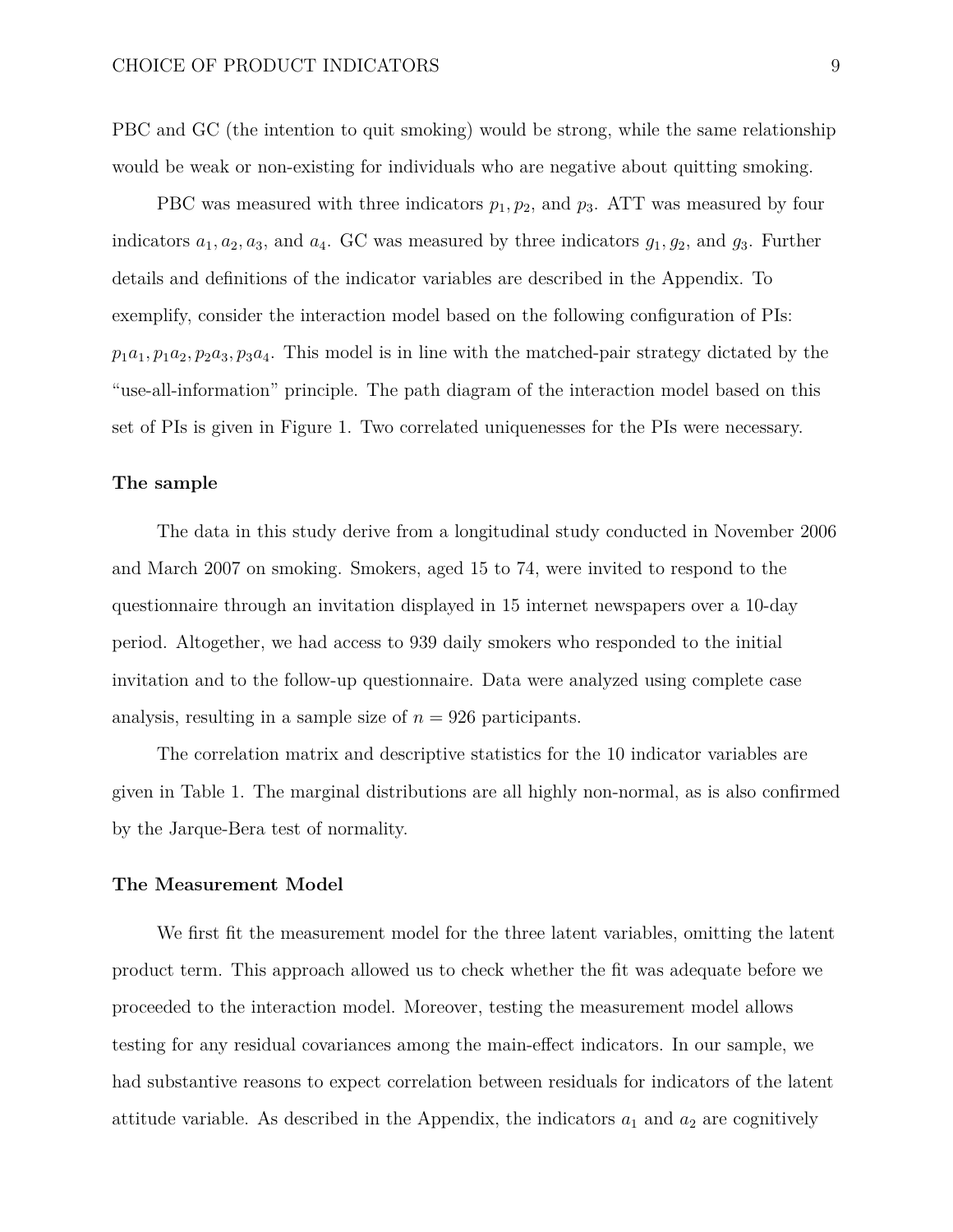oriented, while indicators  $a_3$  and  $a_4$  are affect indicators of the same latent attitude variable. However, due to the distinction between the two types of indicators, correlations between indicators within each type may be expected because they may share a unique factor over and beyond the common attitude factor. The fitting process of the measurement model required a correlation between the residuals for the indicators *a*<sup>3</sup> and *a*4. The measurement model with standardized estimates is given in Figure 2.

Normal theory based maximum likelihood (ML) estimation was used to estimate the model. Because our data are non-normal the model fit chi-square is that of Satorra and Bentler (1994) and reported fit indices like the root mean squared error of approximation (RMSEA) and comparative fit index (CFI) are based on the Satorra-Bentler chi-square. Due to non-normality, distribution-robust standard error estimation was employed (Satorra & Bentler, 1994, equation 16.10). Overall, we deem the measurement model to have reasonable fit:  $\chi^2(31) = 192.3$ , RMSEA=.075, CFI=.96, SRMR=.068.

#### **Study 1: Post Hoc Analysis for the Real-World Sample**

### **Method**

A central goal in this study was to investigate how the estimated interaction effect depends on the choice of PIs. For each PI configuration the estimated effect will be different, and therefore the question is how much the effect varies between configurations. We excluded configurations with only one PI because these do not yield an identified model under the unconstrained approach. The total number of possible configurations is then  $2^{12} - 12 - 1 = 4083$ . Figure 1 depicts one of these 4083 configurations. In study 1 we investigate the variation among configurations in terms of proper solutions and the estimated value and significance of the interaction parameter.

To compare the estimated interaction  $\gamma_3$  effect across models, we use its standardized value. As pointed out by Friedrich (1982), in multiple regression the standardized estimate  $\dot{\gamma}_3$  of  $\gamma_3$  is incorrect. This carries over to the standardized estimate reported in SEM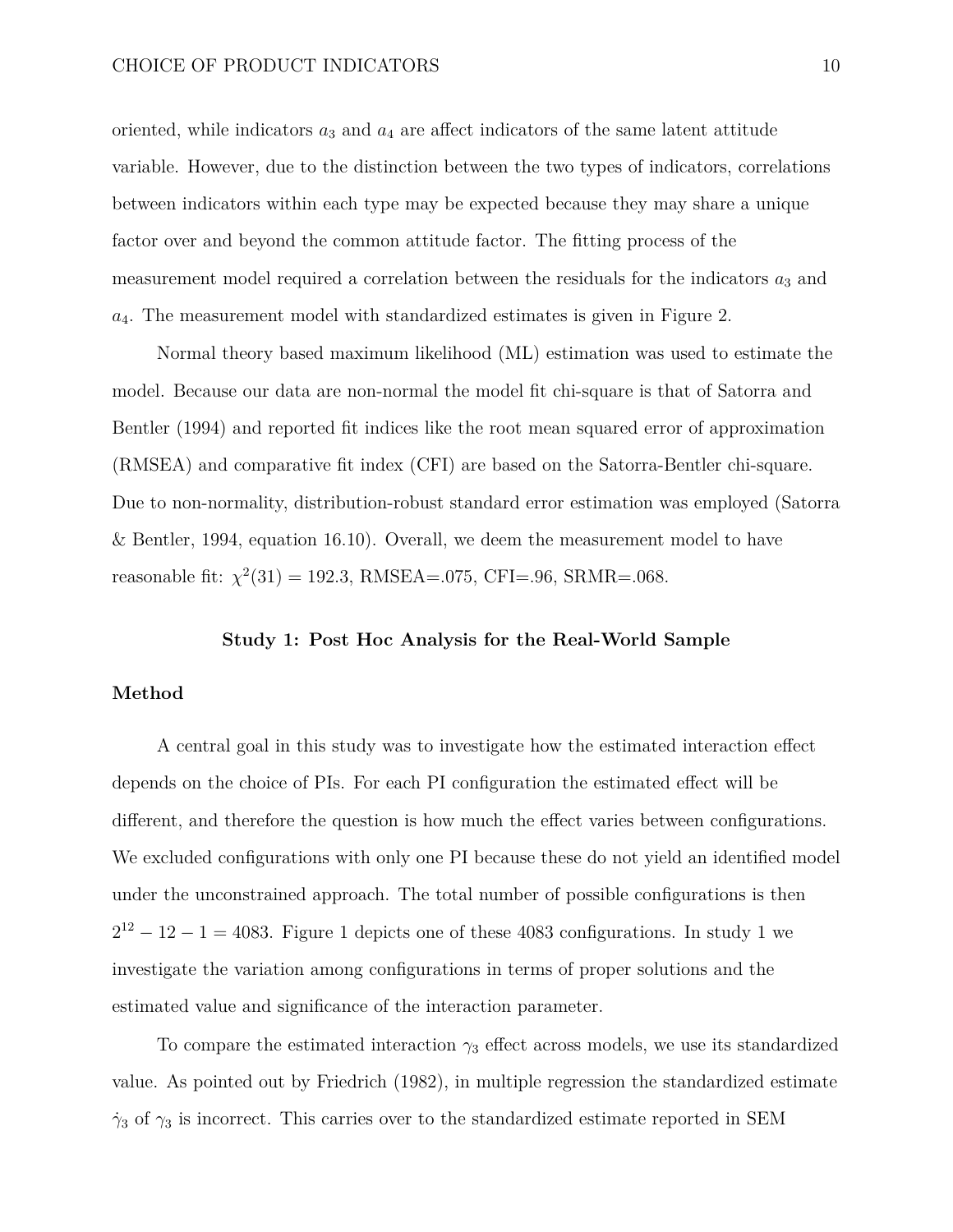software packages, with the correct formula given by Wen, Marsh, and Hau (2010):

$$
\tilde{\gamma}_3 = \dot{\gamma}_3 \sqrt{\frac{\widehat{var(\xi_1)} \widehat{var(\xi_2)}}{\widehat{var(\xi_1 \xi_2)}}}. \tag{2}
$$

A main concern in interaction models is to establish whether the interaction is significant, that is, whether the parameter  $\gamma_3$  is significant. Significance testing of  $\gamma_3$  might use the *z*-value of  $\gamma_3$ ,  $z = \hat{\gamma}_3/s.e.(\hat{\gamma}_3)$ , or alternatively employ a scaled  $\chi^2$  difference test. In this paper, we employ the *z*-value test based on robust standard errors.

The current study especially investigates variation within the matched-pair strategy. Due to the unequal number of indicators for PBC and ATT there is a conflict between the two principles of Marsh et al. (2004) to a) use all information, and b) do not reuse any of the information. If principle a) is given precedence then we would need four PIs to match up all the four indicators of ATT, while if principle b) is deemed more important we should only use three PIs, one for each indicator of PBC. For the latter case, we define the class 3MATCH as containing all matched-pair configurations with three product indicators. In this class each of  $p_1, p_2$  and  $p_3$  appears in exactly one PI, while no  $a_j$  appears in two PIs. For instance the configuration  $p_1a_1, p_2a_2, p_3a_4$  belongs to 3MATCH. The total number of PI configurations in 3MATCH is 24. For the former case, we define the class 4MATCH as containing all PI configurations in which each of the  $a_j$  is used in exactly one PI, while each of the  $p_i$  is used once or twice. The configuration in Figure 1 belongs to  $4MATCH$ . There is a total of 36 configurations in 4MATCH. The all-pairs configuration consisting of all twelve PIs is denoted by ALL.

All models contained correlated uniquenesses between pairs of PIs with a common constituent indicator, and between  $p_i a_3$  and  $p_j a_4$  whenever these were included, as exemplified in Figure 1. The product term  $\xi_1 \xi_2$  was scaled by fixing the loading of the first PI, say  $x_i x_j$ , in the configuration to 1.0, where the ordering of the PIs was  $p_1a_1, p_1a_2, \ldots, p_3a_3, p_3a_4$ . The latent variables  $\xi_1$  and  $\xi_2$  were then scaled by fixing the loadings of indicators  $x_i$  and  $x_j$  to 1.0. Our sample was double-mean-centered, that is, we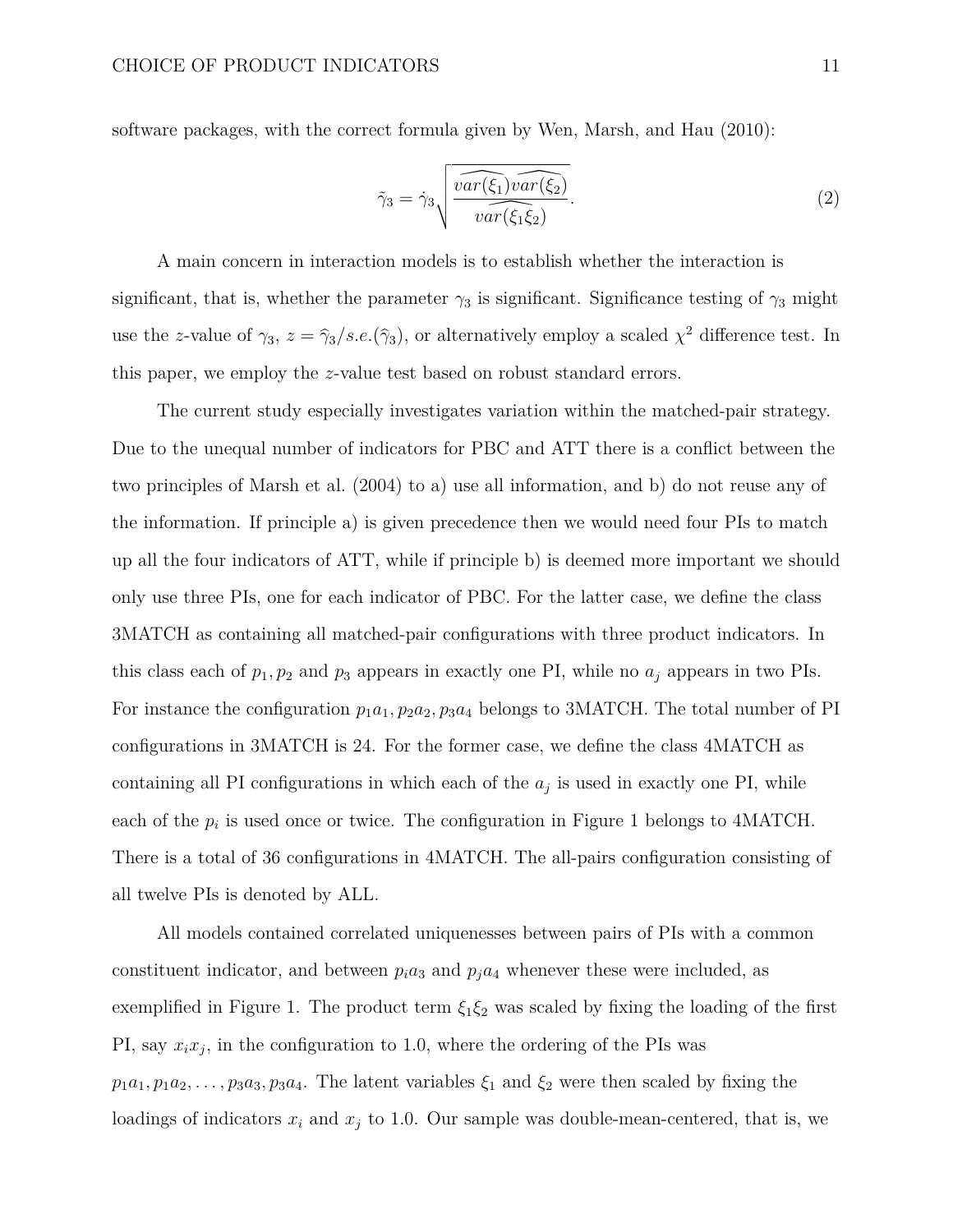first centered each of the observed variables, and then formed the PIs and recentered them. As shown by Lin, Wen, Marsh, and Lin (2010), such double-mean-centering of the data allows dropping a mean structure in the model. Each of the 4083 models was estimated with ML using the R package lavaan (Rosseel, 2012). Robust standard errors were used, because of the non-normality of the data. The variables are ordinal, violating the continuity assumption underlying ML estimation. However, as variables are measured on a 7-point scale, the ML method is acceptable (Rhemtulla, Brosseau-Liard, & Savalei, 2012).

### **Results**

**Improper Solutions.** A configuration obtained a fully proper solution if the estimation converged to an admissible estimate. Improper solutions (i.e. non-convergence and Heywood cases) were excluded in the investigation of  $\gamma_3$  and its *z*-value. We obtained fully proper solutions for 85% of the 4083 models. The likelihood of obtaining a proper solution increases with an increasing number of indicators, as shown in Table 2. So from a convergence viewpoint, the more PIs the better. Among the matched-pair configurations we obtained fully proper solutions in 22 of the 24 configurations in 3MATCH, and in 35 of the 36 configurations in 4MATCH.

**Variation of Estimated**  $\tilde{\gamma}_3$  **across Models.** The distributions of  $\tilde{\gamma}_3$  is given in the kernel density plot in Figure 3. The main observation drawn from Figure 3 is that there is a large variation of the estimated interaction effect across all PI configurations. The mean and standard deviation of  $\tilde{\gamma}_3$  were .134 and .107, respectively. Hence, varying the PI configuration significantly affects the estimated interaction effect.

Also within 3MATCH and 4MATCH we found considerable variation in  $\tilde{\gamma}_3$ , as shown in Figure 4. We observe that for the 22 configurations in 3MATCH there is considerable variation, from  $p_1a_1, p_2a_3, p_3a_2$  resulting in the minimal value  $\tilde{\gamma}_3 = .05$ , to the maximum value of  $\tilde{\gamma}_3 = .29$  obtained with  $p_1a_3, p_2a_2, p_3a_4$ . Although the variation in  $\tilde{\gamma}_3$  within 4MATCH was less than within 3MATCH, the 35 configurations in 4MATCH still resulted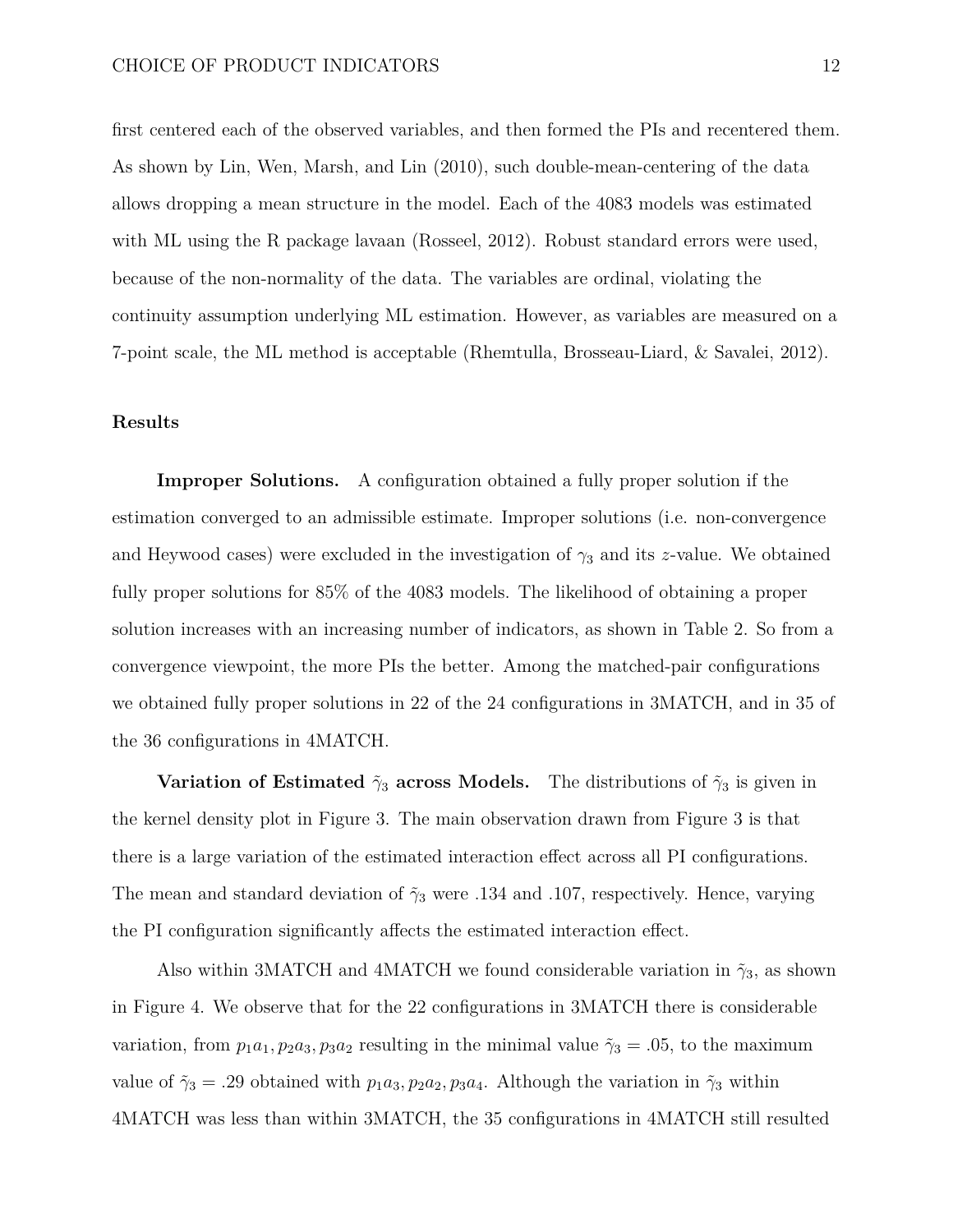in notable variation, from the minimal  $\tilde{\gamma}_3 = .04$  obtained with  $p_1a_1, p_2a_3, p_3a_2, p_3a_4$ , to the maximal  $\tilde{\gamma}_3 = .21$  obtained with  $p_1a_3, p_2a_1, p_2a_3, p_3a_4$ . The ALL configuration resulted in  $\tilde{\gamma}_3 = .12$ , and is depicted for reference in Figure 4.

**Variation of the Significance of**  $\gamma_3$  **across Models.** The significance of  $\gamma_3$  was evaluated at the  $\alpha = .05$  level, so the decision rule is to reject  $H_0: \gamma_3 = 0$  if |z| exceeds 1*.*96. The null was rejected in 3360 of the 3487 models, i.e. 96 % of the PI configurations resulted in a significant interaction effect. The *z*-value varied markedly across PI configurations, with mean and standard deviation 4*.*06 and 1*.*00, respectively. The distribution of *z* is depicted in the kernel density plot in Figure 5.

The variation of *z* within the matched-pair configurations in 3MATCH and 4MATCH is represented in the boxplots in Figure 6. In line with the findings for  $\tilde{\gamma}_3$  the variation is notable. In 3MATCH there is one configuration, namely  $p_1a_1, p_2a_3, p_3a_2$ , that leads to a non-significant interaction effect. For 4MATCH there are two configurations that results in a non-significant *z*, namely  $p_1a_1, p_2a_3, p_3a_2, p_3a_4$  and  $p_1a_1, p_1a_4, p_2a_3, p_3a_2$ . There is larger variation among the 3MATCH configuration compared to 4MATCH. The ALL configuration yielded a *z*-value of 4*.*23, and is included in Figure 6.

### **Discussion**

It was expected that the statistical significance of the interaction parameter would depend on the product indicators used in the model. However, the extent of this variation is not easy to establish a priori. To our knowledge, no exhaustive analysis of the variation across models has been conducted previously in the empirical and theoretical literature. In the present investigation we found considerable variation in terms of proper solutions, parameter estimates and significance. Hence the modeling outcome for an applied researcher choosing a specific configuration is heavily dependent upon this choice. Existing literature suggests using only a subset of the PIs according the the principle of including every first-order indicator only once in a PI. This approach is reasonable and fortunately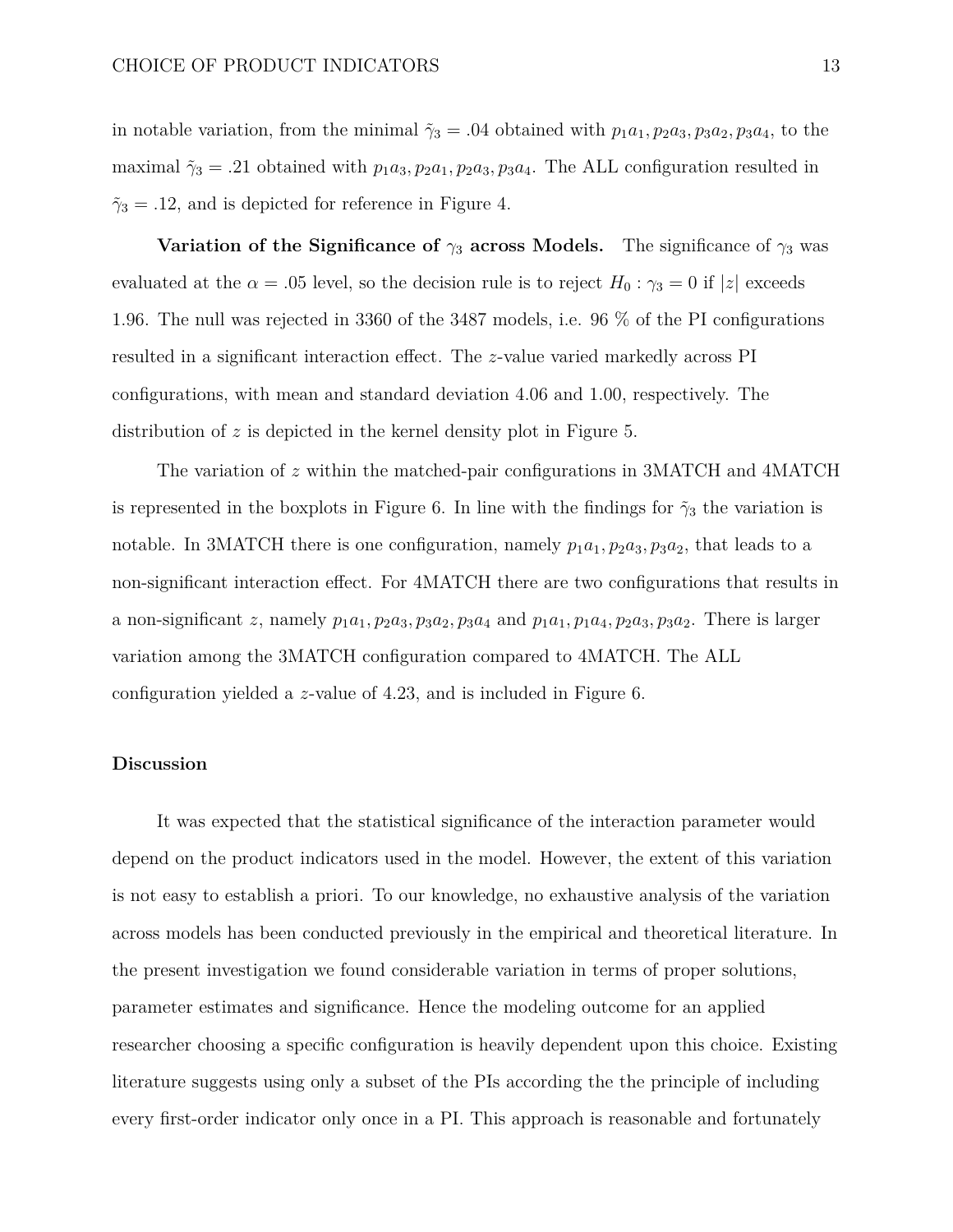limits the choice of possible PI configurations substantially. However, there is still ample room for a researcher to choose within this limited class. We found that the variation within the MATCH classes was substantial. For instance, under some matched-pair configurations the interaction was non-significant while it was highly significant for most other configurations. So the ambiguity inherent in the PI approach is still a problem of practical importance even under the matched-pair strategy.

#### **Study 2: Monte Carlo Extension Based on the Real-World Sample**

### **Method**

Study 1 investigated variation in estimated interaction effect across 4083 PI configurations, keeping the single real-world sample fixed. In Study 2 we complement this analysis by Monte Carlo simulation of artificially generated samples. We retain 61 configurations of special interest to our research questions, namely all 24 members of 3MATCH, all 36 members of 4MATCH, in addition to the all-pairs configuration. We investigate how convergence, standard error bias, type I error and power to detect interaction vary among three design conditions: the presence/absence of interaction effect in the data, sample size and distribution of the data. These are typical design parameters in conventional Monte Carlo studies. In such studies it is typically the case that only a handful of models are evaluated, representing different model complexities. In study 2, however, variation across models is a major issue, with 61 PI configurations being evaluated. The performance of each configuration under varying design conditions is obtained by aggregating over all replications in each condition. However, this information does not fully answer the question of how large the variability across matched-pair configurations is in a typical sample. This is of essential concern for a researcher wishing to model interaction based on a single sample. If the matched-pair strategy is to be used, what might the consequences be of choosing one matched-pair configuration over another? Does the choice matter? To obtain information about the variability across candidate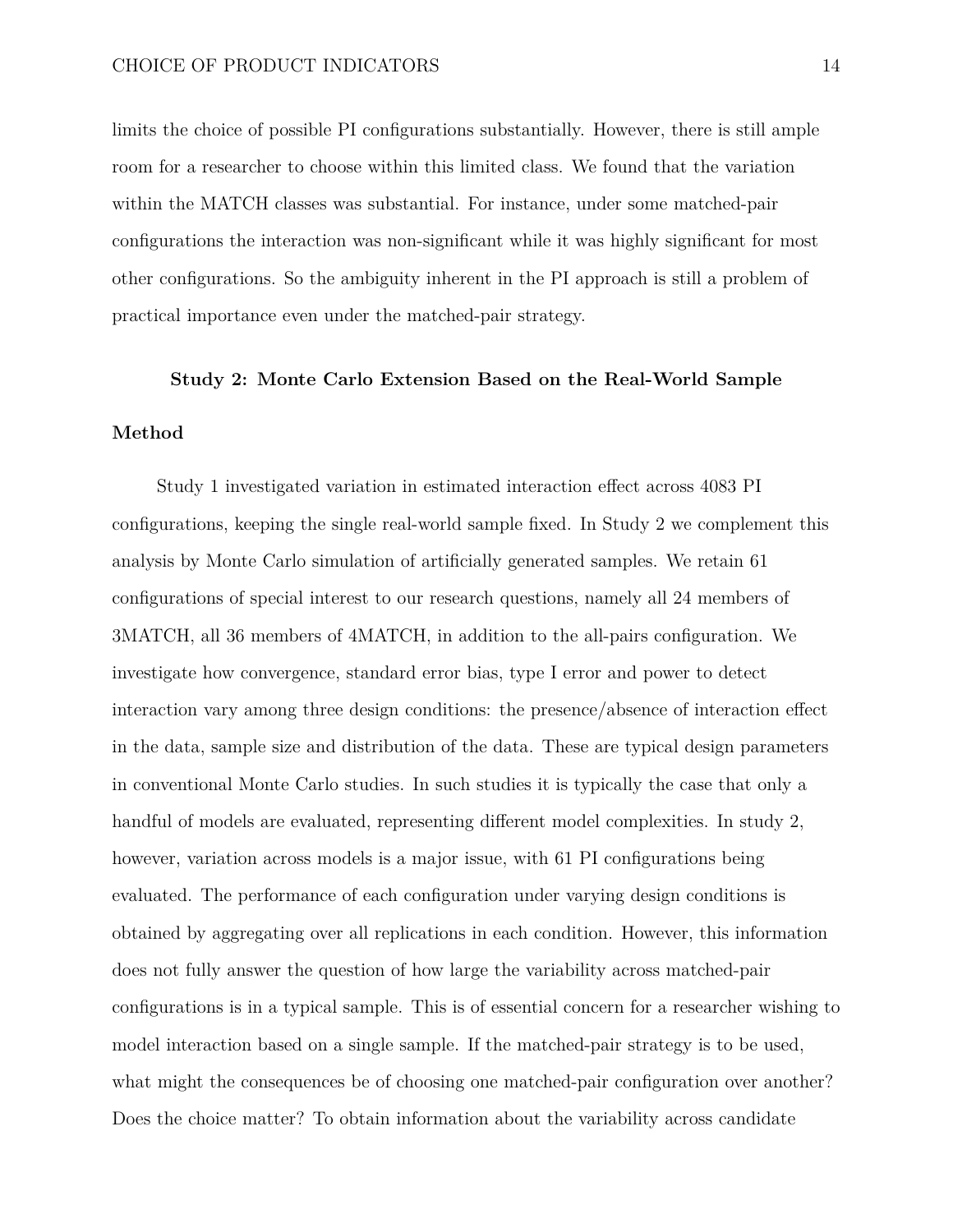configurations, we calculated in each sample the range of  $\tilde{\gamma}_3$  and *z*. The variation in these statistics across matched configurations in a typical sample is estimated by taking the mean over all replications in each of the eight design cells.

In accordance with the post hoc principle adopted in this paper, we randomly draw artificial samples from a model similar to the estimated interaction model obtained from the real-world sample described in study 1. That is, we fix the free parameters in the interaction model to values close to those estimated with the real-world sample. Consequently, the simulated samples have characteristics that resemble the real-world sample. Further in line with the post hoc approach the Monte Carlo design includes conditions that are close to those found in our real-world sample. For each design parameter we define one condition to match the real-world sample, and one contrasting condition. The design parameters are sample size, distribution and interaction effect:

- Real-world interaction effect versus no interaction effect in data.
- *•* Real-world non-normal distribution versus multivariate normal distribution.
- Real-world sample size  $n = 926$  versus small sample size  $n = 200$ .

The full factorial design yields  $2 \cdot 2 \cdot 2 = 8$  conditions, with 1000 sample replications in each condition. Sixty one models were estimated for each sample in each condition, totaling 488000 model estimations. Detailed description of all 61 configurations included in study 2 is available in online supplementary materials (Table 3). The 24 configurations in 3MATCH were named  $3M_1$ ,  $3M_2$ , ...,  $3M_{24}$ . Similarly the 36 4MATCH configurations are denoted by  $4M_1$ ,  $4M_2$ , ...,  $4M_{36}$ . The all-pairs configuration is denoted by ALL. We next describe the details of the data generation.

Each random sample was generated by first generating values for the latent variables *PBC* and *ATT* with variances and covariance equal to the values obtained when estimating the measurement model in Figure 2. Then values of  $p_i$  and  $a_j$  were generated by applying loading coefficient and error term variances/covariances also obtained from the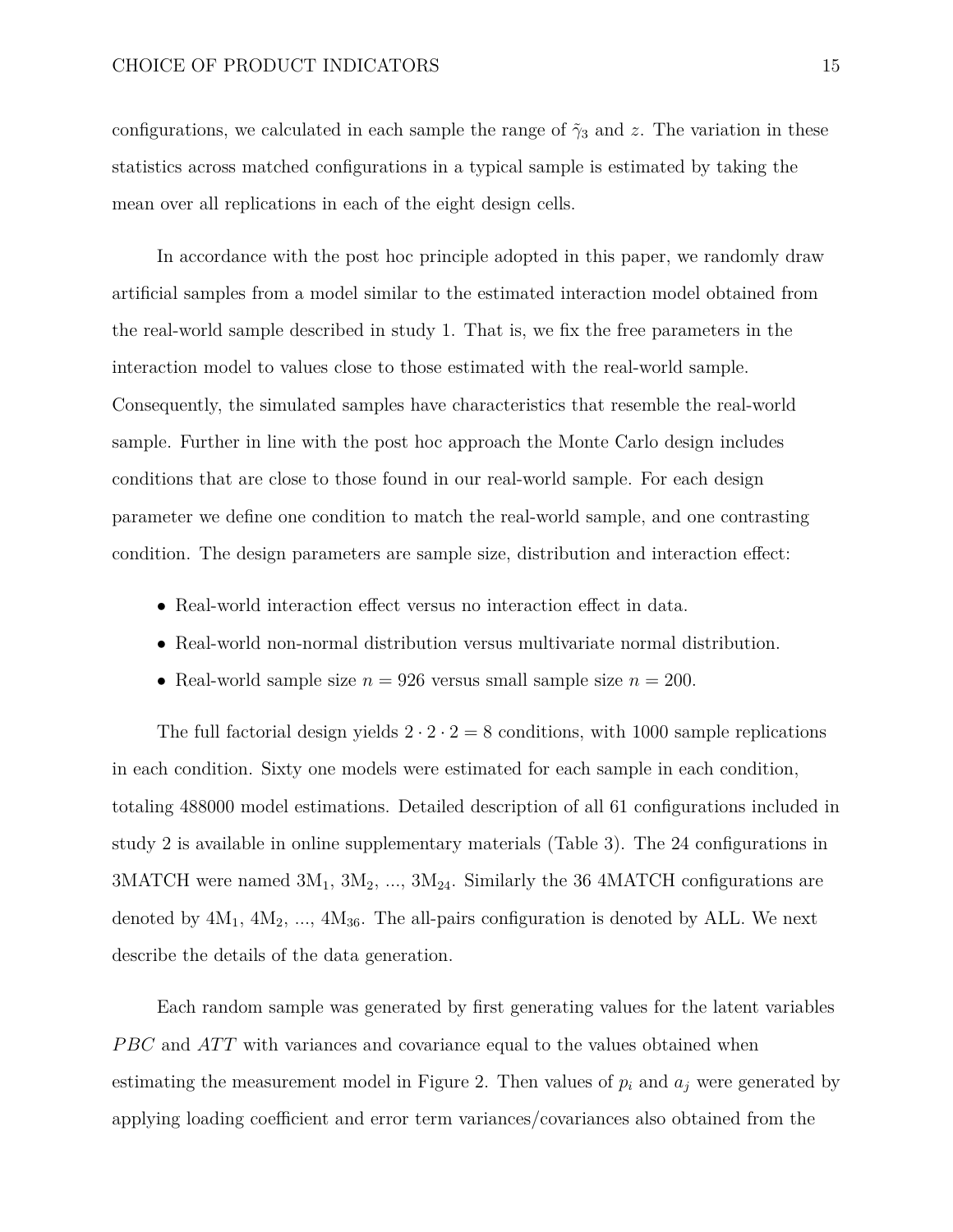measurement model. Then values for the latent construct *GC* were generated by

$$
GC = 0.4 \cdot PBC + 0.4 \cdot ATT + \gamma_3 PBC \cdot ATT + \zeta
$$

where the regression coefficients and the variance of  $\zeta$  are approximately equal to the values obtained from estimating the interaction model using the real-world sample with the all-pairs configuration. In the condition where an interaction effect was present, we set  $\gamma_3 = 0.15$ , which is close to the value obtained with the all-pair configuration in the real-world sample. Under the assumption of multivariate normality, the interaction effect size accounted for 2.95% of  $var(GC)$ , and the squared multiple correlation was  $R^2 = .246$ .

Data without interaction effect were obtained by fixing  $\gamma_3 = 0$ . Finally, the observed values  $g_j$  were obtained by applying loading coefficient and error term variances from the estimated measurement model.

Distributional characteristics similar to those observed in the real-world sample were obtained by setting the skewness of *PBC* and  $ATT$  to  $-0.5$  and  $-1$ , and excess kurtosis to 2 and 10, respectively. All other random constituents, i.e. residual error terms and  $\zeta$ , were normally distributed. Table 4 contains large-sample estimates of indicator skewness and kurtosis in the non-normal Monte Carlo condition. The values, although not identical, are reasonably comparable to the corresponding values observed in the real-world sample in Table 1.

Data generation and estimation were done in R and in the lavaan package. Non-normal data were generated from the Johnson distribution as implemented in the R SuppDists package. The generated samples were double-mean centered and the *z*-value and confidence interval were obtained from the ML estimator with distribution-robust standard errors.

### **Results**

**Variation across matched-pair configurations in a typical sample.** In a practical situation a researcher has only one sample at hand. It is of interest to find out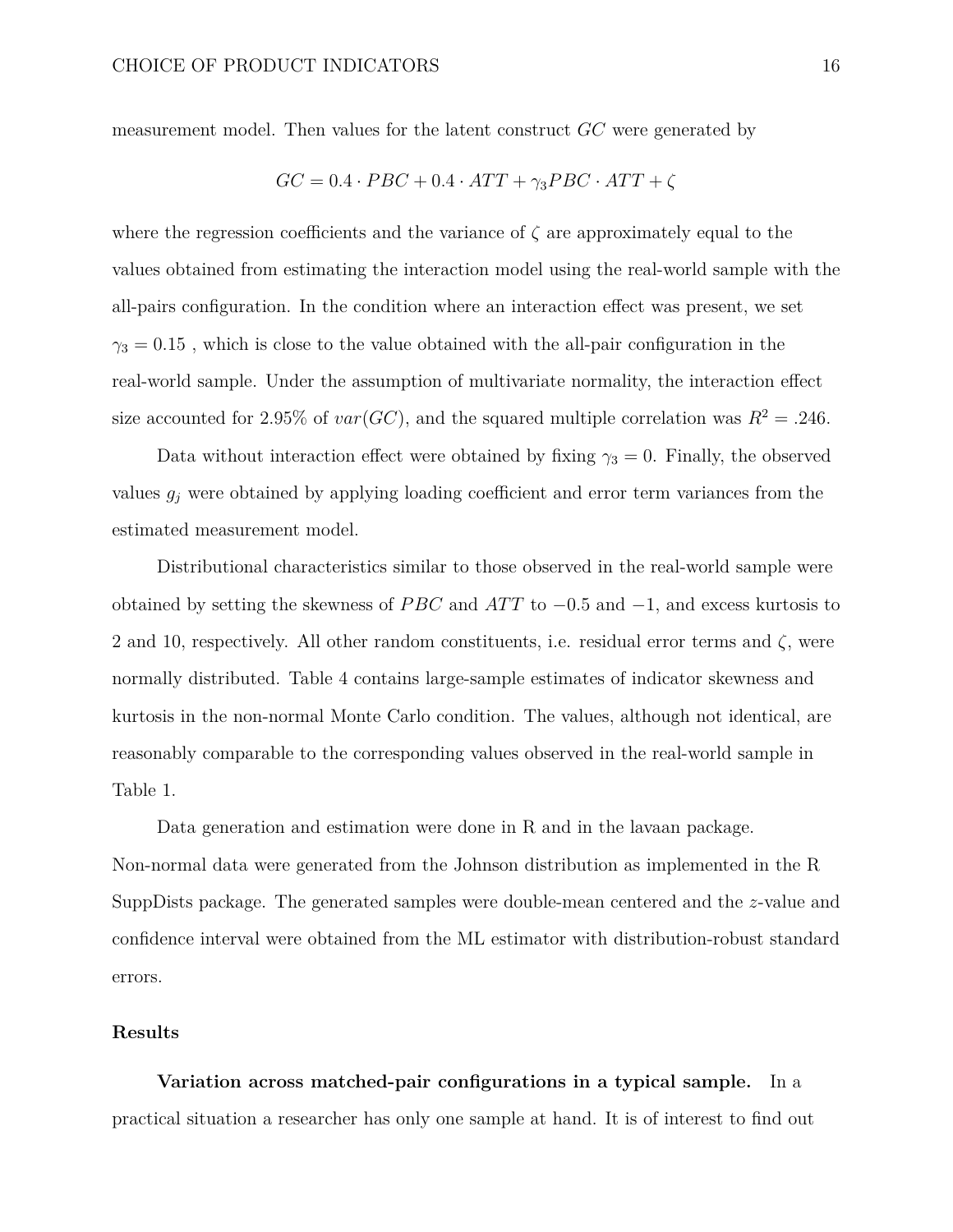how much variation there is across 3MATCH and 4MATCH in a typical sample. To illustrate how a statistic derived from different configurations might vary on a given single sample, we calculated the range of  $\tilde{\gamma}_3$  and of *z* across the 3MATCH- and across the 4MATCH configurations for each replicated sample. That is, in each replicated sample, the max and min value of of  $\tilde{\gamma}_3$  and *z* across matched-pair configurations was calculated. The mean of these values for  $\tilde{\gamma}_3$  and *z* across all (close to 1000) replications in each of the eight design cells are tabulated in Tables 5 and 6, respectively.

In all design conditions, there is considerable variation in both  $\tilde{\gamma}_3$  and *z* across configurations. Despite the fact that 4MATCH contains 12 more configurations than does 3MATCH, the mean range is smaller across 4MATCH configurations than it is across 3MATCH configurations, in all eight conditions, for both  $\tilde{\gamma}_3$  and *z*. For both  $\tilde{\gamma}_3$  and *z*, the range is larger when interaction is present. Also, with non-normal data the overall range is slightly larger than for normal data. With larger sample size the range of  $\tilde{\gamma}_3$  decreases. The same effect is found for  $z$ , provided there is no interaction in the data. For data with interaction, the range of *z* is larger for the large sample size.

Next we evaluate the performance of each of the 61 models separately, by aggregating the performance of each model over replications.

**Convergence.** Nonconvergence occurs when the model-implied covariance matrix at some point is no longer positive-definite. In most cases, nonconvergence is caused by Heywood cases, where some variance is estimated to be negative. The percentages of converged solutions for each model and in each of the eight design cells can be found in online supplementary materials (Table 7).

The overall convergence rate across all configurations and design conditions was 94%. A design factor with strong impact on convergence concerned whether an interaction effect was present in the data. Aggregating over all configurations, sample sizes, and data distributions, the convergence rate for data with interaction ( $\gamma_3 = .15$ ) was 97%, while for data without interaction ( $\gamma_3 = 0$ ) the rate was 91%. Hence, the presence of an interaction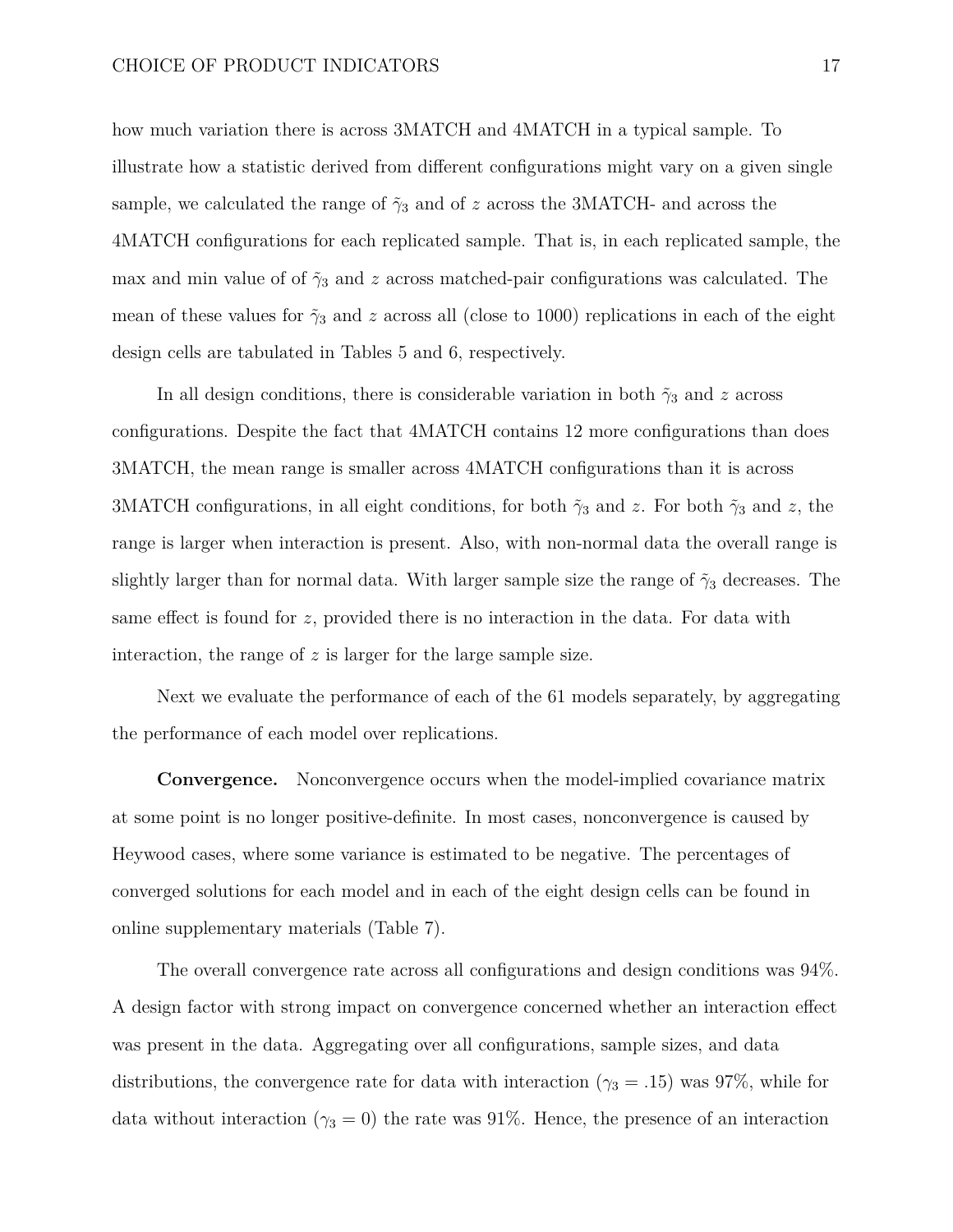effect raised the likelihood of obtaining a converged solution. In the absence of an interaction effect in the data, the interaction model is still correctly specified, but the regression of  $\eta$  on  $\xi_1 \xi_2$  is superfluous. This over-fitting might explain the decrease in convergence for data with no interaction effect.

Aggregating over all configurations, sample sizes, and presence/absence of interaction, the convergence rates were overall slightly higher for the non-normal distribution, namely 94.5% under non-normality and 93.5% with normal data.

As expected, sample size affected convergence rate. Over all configurations, data distributions and presence/abscence of interaction, convergence rate increased from 92% to  $96\%$  for sample sizes  $n = 200$  and  $n = 926$ , respectively.

Next we consider variation within the PI configurations, aggregating over the eight design conditions. Convergence rates were lower in 3MATCH than in 4MATCH, with respective overall convergence rates being 90.1% and 96.5%. The all-pairs configuration ALL has an overall convergence rate of 99.9%, higher than the convergence rate of all the 60 matched-pair configurations. Hence, we found no support for the concern raised by Marsh et al. (2004) that increasing the number of PIs might lead to nonconvergence.

Convergence rates varied markedly between the matched-pair configurations. Within 3MATCH convergence rates across all eight conditions varied from 76.8% (3M18) to 99.7% (3M11), while for 4MATCH convergence rates varied from 81.9% to 99.8%.

The discussion in the following sections is based on converged solutions.

**Parameter bias, efficiency and coverage.** To compare the precision and efficiency in estimating  $\gamma_3$  across models we consider several performance criteria. For conditions with no interaction effect  $(\gamma_3 = 0)$ , all models produce unbiased estimates, i.e. the estimated interaction effect showed no substantial deviation from zero. Therefore these means are not reported here. Relative parameter bias for conditions with interaction effect are available as online supplementary material (Table 8).There is variation across models in parameter bias, especially for the smallest sample size. According to the criterion used by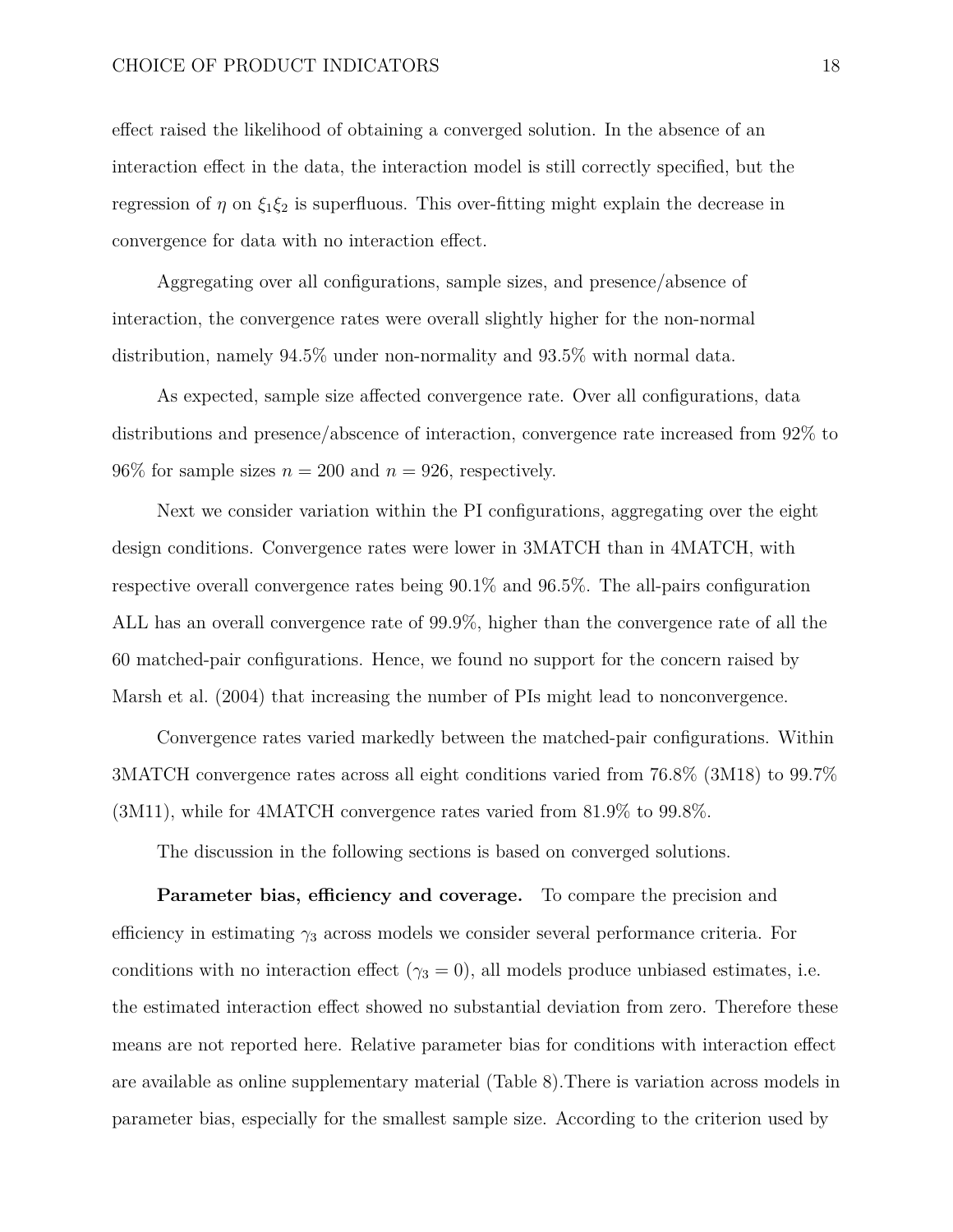Hoogland and Boomsma (1998) (relative bias less than 0*.*05 in absolute value) acceptable bias occurs in 67 of the 122 conditions with sample  $n = 200$ , and in 121 of the 122 conditions with  $n = 926$ . Non-normality of the data does not influence relative bias.

We also report the performance of standard error estimation for the 61 models as online supplementary material (Table 8). The mean estimated standard error is denoted by SE, while SD is the standard deviation of the estimated parameter  $\hat{\gamma}_3$ . Both SE and SD are calculated over all replications in each design cell. There is a tendency that SE is slightly underestimated, i.e. that the estimated standard error is less than the true value. Hoogland and Boomsma (1998) deemed standard error estimation to be acceptable if the relative bias in standard errors is below 0*.*1 in absolute value. According to this criterion, standard error estimation is acceptable in 89 of the 122 conditions with small sample size, and in all 122 conditions with  $n = 926$ . Similar to parameter bias, standard error estimation is not influenced by non-normality.

Note also that there is variation in efficiency among the models. That is, with some models the estimation of  $\hat{\gamma}_3$  is obtained with more precision in terms of lower SD. Aggregating over sample sizes and normality conditions, the ALL configuration has the highest efficiency.

Coverage probabilities for 95% confidence intervals are presented in as online supplementary material (Table 9). These probabilities vary among configurations, particularly at the smallest sample size. Corresponding to the underestimation of standard errors, the coverage probabilities are generally too low compared to the nominal 95% level. We deem a coverage rate to be inadequate if it drops below 90% (see, e.g. Collins, Schafer, & Kam, 2001) . This occurs in only 33 of the 244 conditions. Note however, that at  $n = 200$  the ALL configuration performs less well than most matched-pair configurations in terms of coverage.

We conclude that the PI approach generally performs well in terms of bias, efficiency and coverage. However, there is considerable variation among the various PI configurations.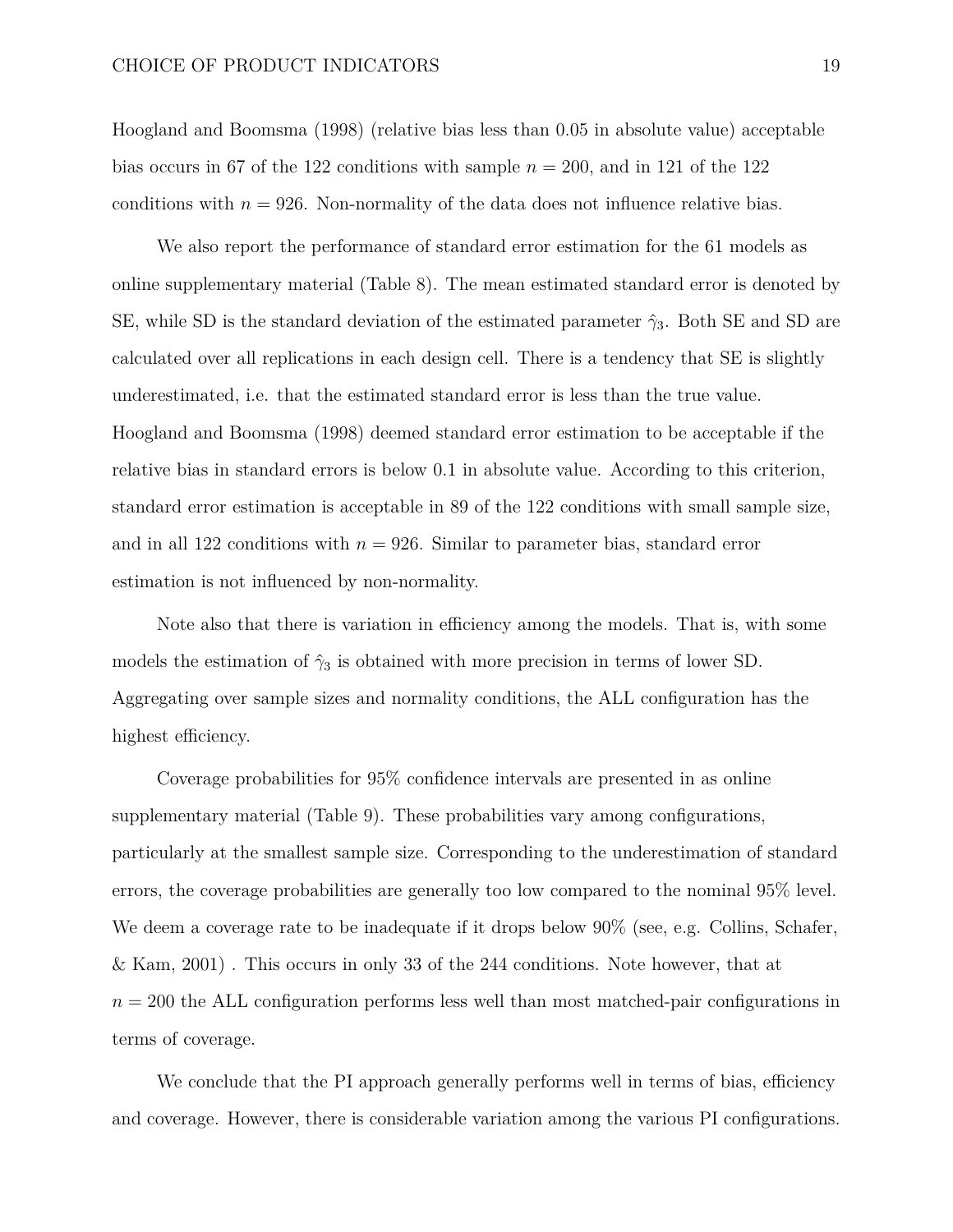**Type I error.** A central issue in interaction modeling is to determine whether an interaction effect exists. The hypotheses are  $H_0$ :  $\gamma_3 = 0$  against the alternative  $H_1$ :  $\gamma_3 \neq 0$ . Rejection occurs when the *z*-value exceeds the critical value 1*.*96, that is, we set the significance level to  $\alpha = 0.05$ . Under the absence of an interaction effect, rejection of the null is a type I error, and should occur in 5% of the replications. Monte Carlo results concering type I errors and power are tabulated in online supplementary materials (Table 10). Across all conditions and configurations, the type I error rate was 4.58%, i.e. the PI approach in general tended to be conservative, rejecting a true null less often than the nominal rate. Distribution had an effect on type I error. For normal and non-normal data the type I error rates were 4.74% and 4.42%, respectively, aggregating over sample size and models. Aggregating over all models, sample size did not affect type I error under non-normal data. The impact of sample size in normal data was unexpected, with type I error rates aggregated over models of 4.97% and 4.52% for  $n = 200$  and  $n = 926$ , respectively.

Next we discuss overall type I error rates for each model, i.e. aggregated over sample size and distribution. There was variation across models, especially in 3MATCH, with overall type I error rates ranging from 1.7% to 5.4%. Also within 4MATCH there was variation among configurations, with overall type I error rates ranging from 3.7% to 5.5%. The 3MATCH and 4MATCH configurations had aggregated type I error rates of 4.3% and 4.7%, respectively. The all-pairs configuration tended to have inflated type I error rates in small samples. The 3M18 configuration, on the other hand, is an instance of a matched-pair configuration with unacceptably low type I error rates.

**Power.** In the case where data was simulated with an interaction effect, the null  $H_0$ :  $\gamma_3 = 0$  is false. Provided type I error is acceptable, the higher power to detect interaction, the better. Distribution type had only a modest effect on power, overall power for non-normal and normal data was 70.5% and 71.9%, respectively. As expected, power increased markedly with sample size.

Next we consider overall power, aggregated over distribution and sample size, for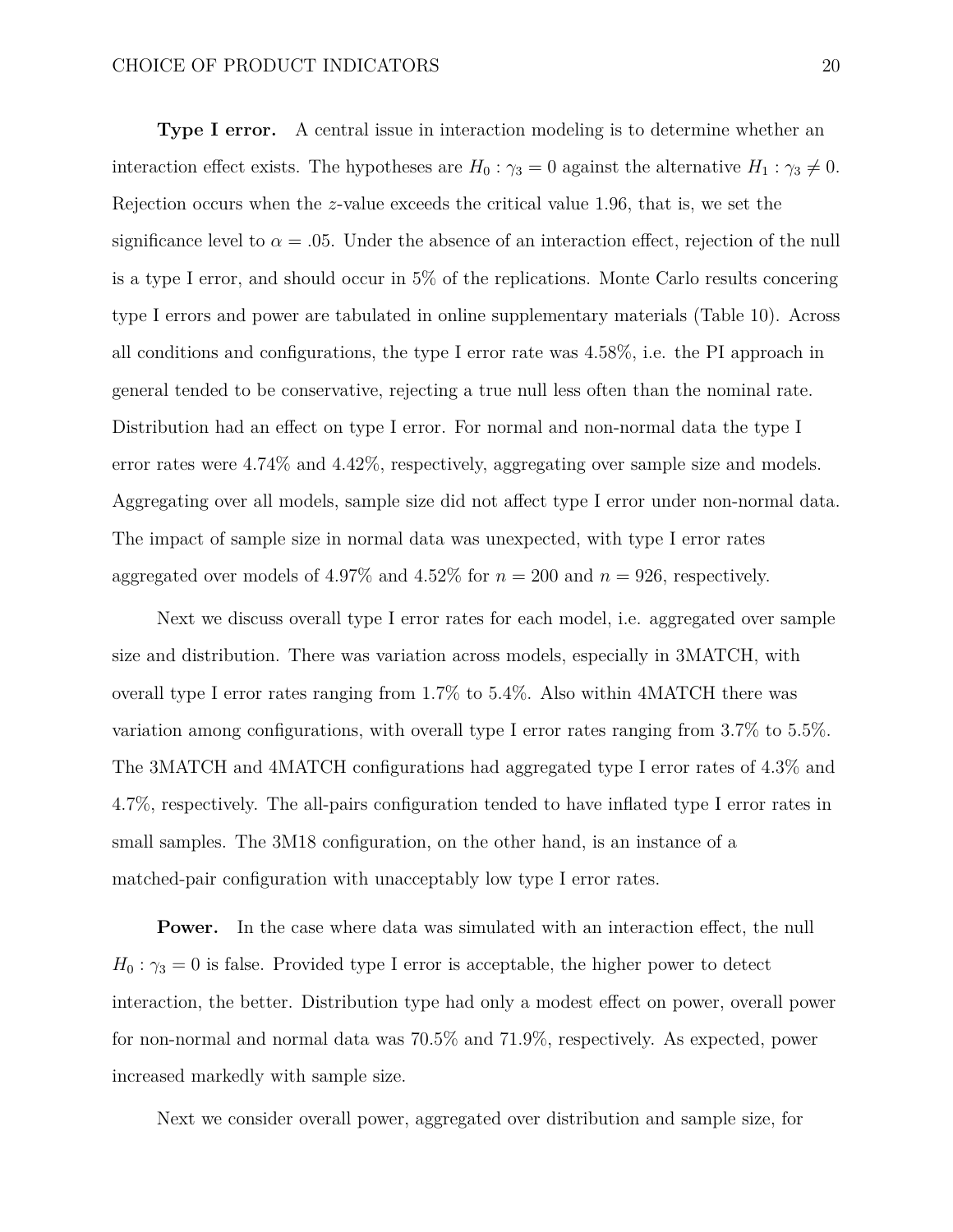each configuration. The variation between configurations is significant, especially within 3MATCH. Variation decreased with increasing sample size. Overall power within 3MATCH and 4MATCH was 67.7% and 73.2%, respectively. The configuration with the highest overall power was the all-pair configuration.

### **Discussion**

In study 2 we have seen considerable variation across PI configurations regarding convergence, bias, coverage, type I error and power. A general observation is that increasing the number of PIs leads to less variation among candidate configurations, as well as to superior performance in terms of convergence, type I error and power to detect interaction. Based on these observations we would recommend 4MATCH configuration over 3MATCH configurations. However, there is still a great deal of variation across 4MATCH configurations. For instance, in a typical sample the range of *z*-values obtained across 4MATCH configurations is quite large. The implication is that inference concerning the interaction effect could well be directly affected by the specific choice of a 4MATCH configuration.

A remedy for this variability is offered by the all-pairs configuration. The use of this configuration in interaction modeling has the great advantage of unambiguity. There is only one all-pairs configuration. A researcher choosing to use some other configuration must defend the specific choice of configuration over all other comparable configurations.

A further argument in favor of the all-pairs configuration is that it consistently performs well relative to the matched-pair configurations. It has the best convergence rates, and performs better than 50 of the 60 matched-pair configurations in terms of standard error bias. In terms of type I error and power it has acceptable performance, with one notable exception: Type I errors under the all-pairs configuration seems to be inflated under small sample size. The relatively poor performance at the small sample size might be explained by the fact that the all-pair configuration is more complex than matched-pair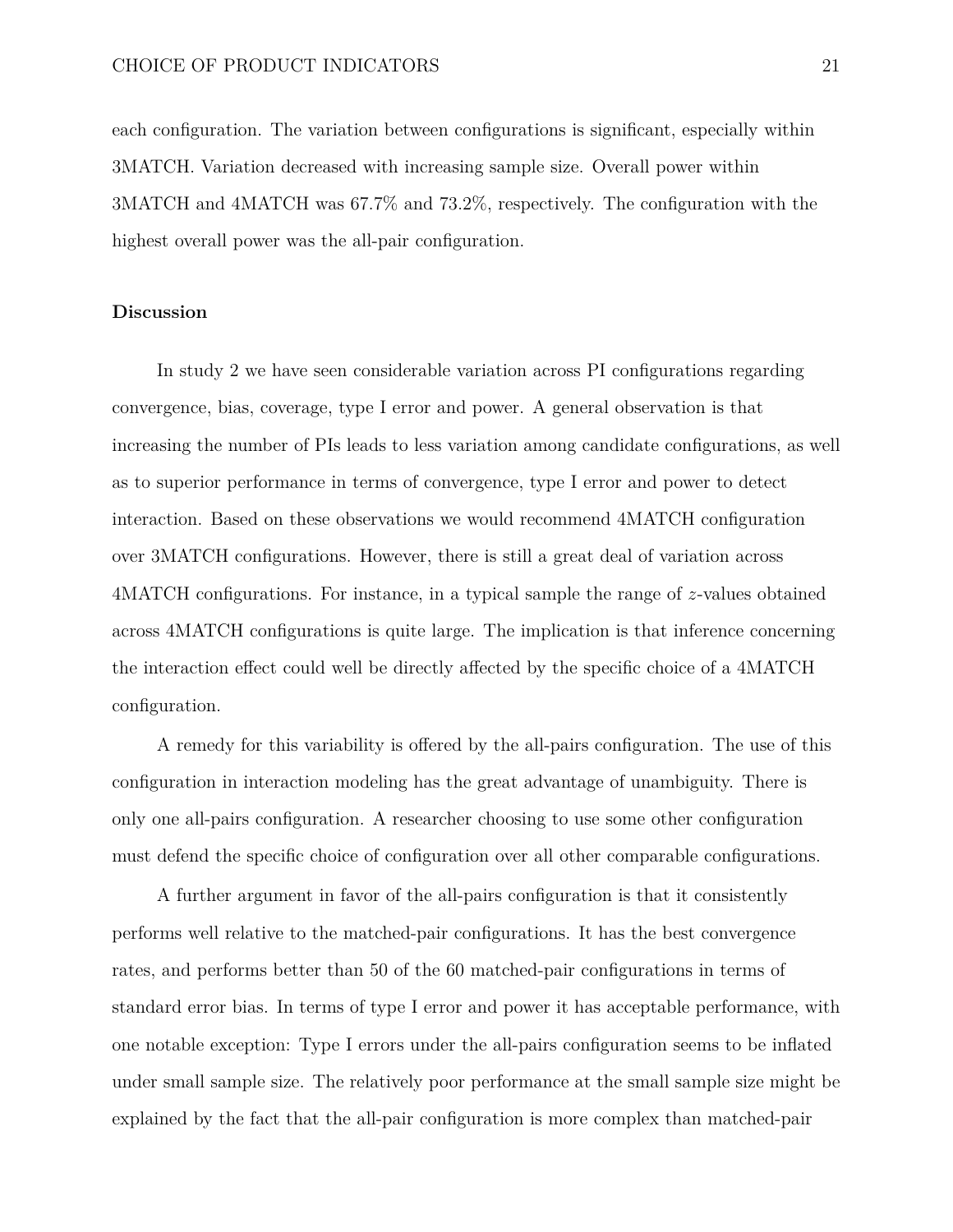configurations. Previous research has shown that when sample size is small relative to model complexity, standard errors may become attenuated (Chou, Bentler, & Satorra, 1991). The number of free parameters with the all-pairs configuration is  $q = 87$ . For 3MATCH and 4MATCH configurations the interaction model typically has *q* = 33, and  $q = 37$ , respectively. As more parameters are estimated under all-pairs, the required sample size is larger for this configuration. With  $n = 200$  the number of observations per free parameter in all-pairs is critically low at  $n: q = 2.3$ . The corresponding ratio for 3MATCH configurations is  $n: q = 6.1$ .

#### **Study 3: Monte Carlo Evaluation of All-pairs for Small Sample Sizes**

#### **Method**

The previous studies imply that the PI configuration containing all pairs should be preferred under the PI approach. However, all-pairs starts to perform worse when sample size decreases. Whereas study 2 was limited to only two sample sizes, in study 3 we further study the performance of all-pairs under small sample sizes. In addition we compare all-pairs with the currently most popular non-PI method for modelling latent interactions, namely the LMS approach. Adhering to the post-hoc principle we include the following conditions.

- Interaction effect: none ( $\gamma_3 = 0$ ) or real-world ( $\gamma_3 = 0.15$ ).
- Distribution of data: normal (D1), real-world (D2), and severely non-normal (D3).
- Sample size:  $n = 100, 200, 400,$  and real-world  $n = 926$ .

The design yields 24 conditions, with 500 sample replications in each condition. Each random sample was generated as described in study 2. In addition to normal data (D1) and the distribution similar to the real-world case (D2), we added a more extreme condition of non-normality (D3), by setting the skewness and kurtosis of both *PBC* and *ATT* to 3 and 25, respectively. All other random constituents were kept normal. LMS estimation was done in MPLUS (Muthén & Muthén, 2010) through the use of the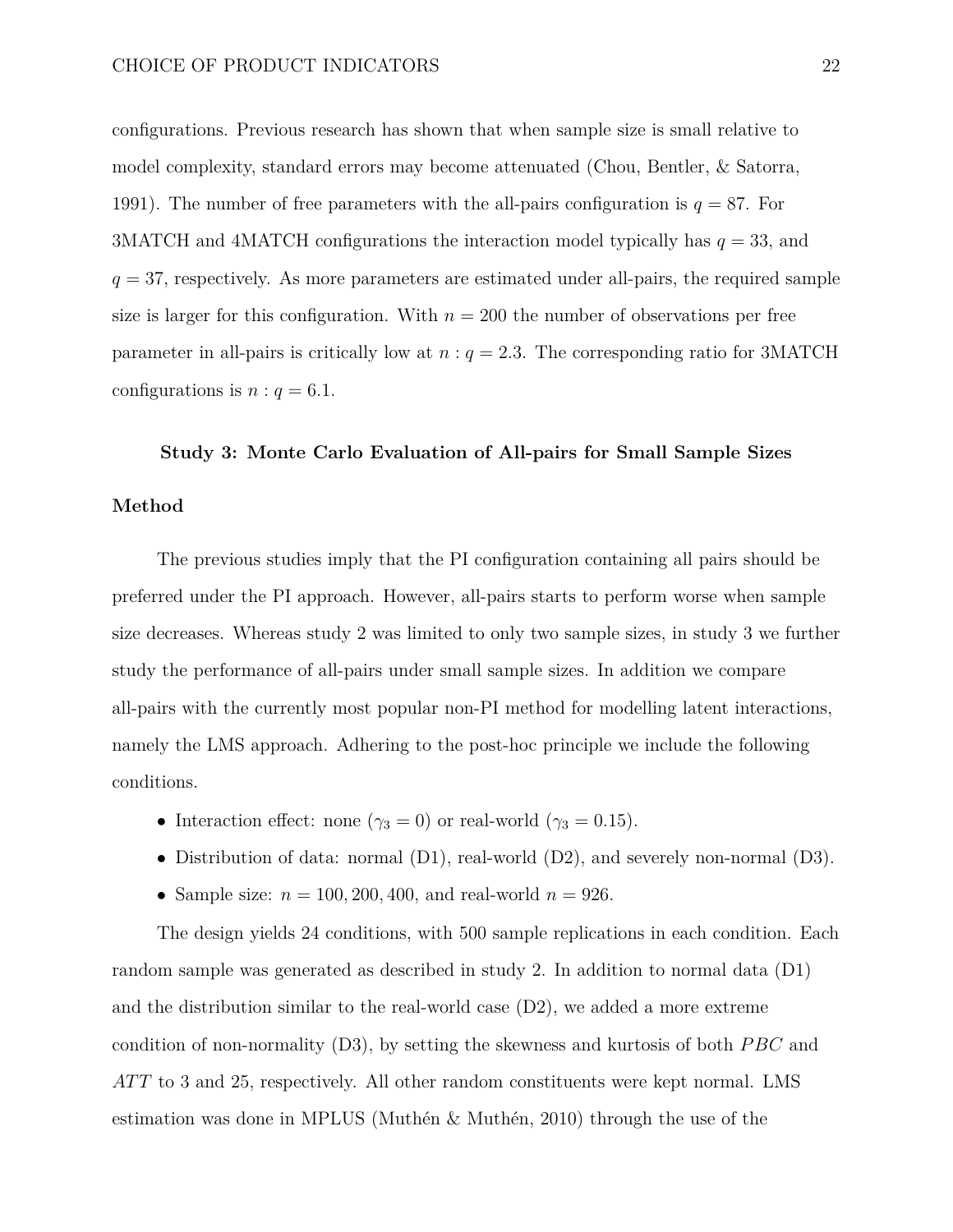MplusAutomation package (Hallquist & Wiley, 2013).

#### **Results**

Table 11 gives parameter bias (absolute for  $\gamma_3 = 0$  and relative for  $\gamma_3 = 0.15$ ), relative standard error bias, coverage and finally rejection rates for testing the significance of  $\gamma_3$ .

All-pairs provides unbiased estimates of  $\gamma_3$  in all conditions. However, at  $n = 100$  the bias in standard error estimation is unacceptable. With increasing sample size standard error bias is reduced, being acceptable in most conditions at *n* = 200. Standard error estimation is sensitive to degree of non-normality. Coverage rates for all-pairs is generally too low, especially for data with an interaction effect. Type I error rates  $(RR)$  are acceptable at sample sizes  $n = 400,926$ , but are inflated at lower sample sizes. With increasing non-normality of data (D1 to D3) all-pairs performs worse, but overall we deem all-pairs to be quite robust to non-normality.

The LMS estimator has unbiased estimates of  $\gamma_3$  in almost all conditions. A noticeable exception is when data have interaction and are highly non-normal (D3). In these conditions sample size does not seem to reduce the bias. LMS provides acceptable estimation of standard errors even at small sample sizes. Coverage is somewhat low in all conditions. Type I errors are generally inflated, even at large sample sizes.

### **Discussion**

Study 3 was intended to map out a major weakness of the all-pairs configuration, namely the poor performance under small sample sizes. Although unbiased, all-pairs provides unacceptable bias in standard errors at *n* = 100, resulting in inflated Type I error rates and low coverage. These observations apply partially to  $n = 200$ , while for  $n = 400$ all-pairs performed generally satisfactory. For  $n = 400$  the  $n : q$  ratio is 4.6, suggesting that  $n: q$  ratios near 5 might be sufficient for all-pairs to perform satisfactory.

A second motivation for study 3 was to compare all-pairs with a non-PI approach. In terms of standard error estimation LMS outperformed all-pairs. However, in the most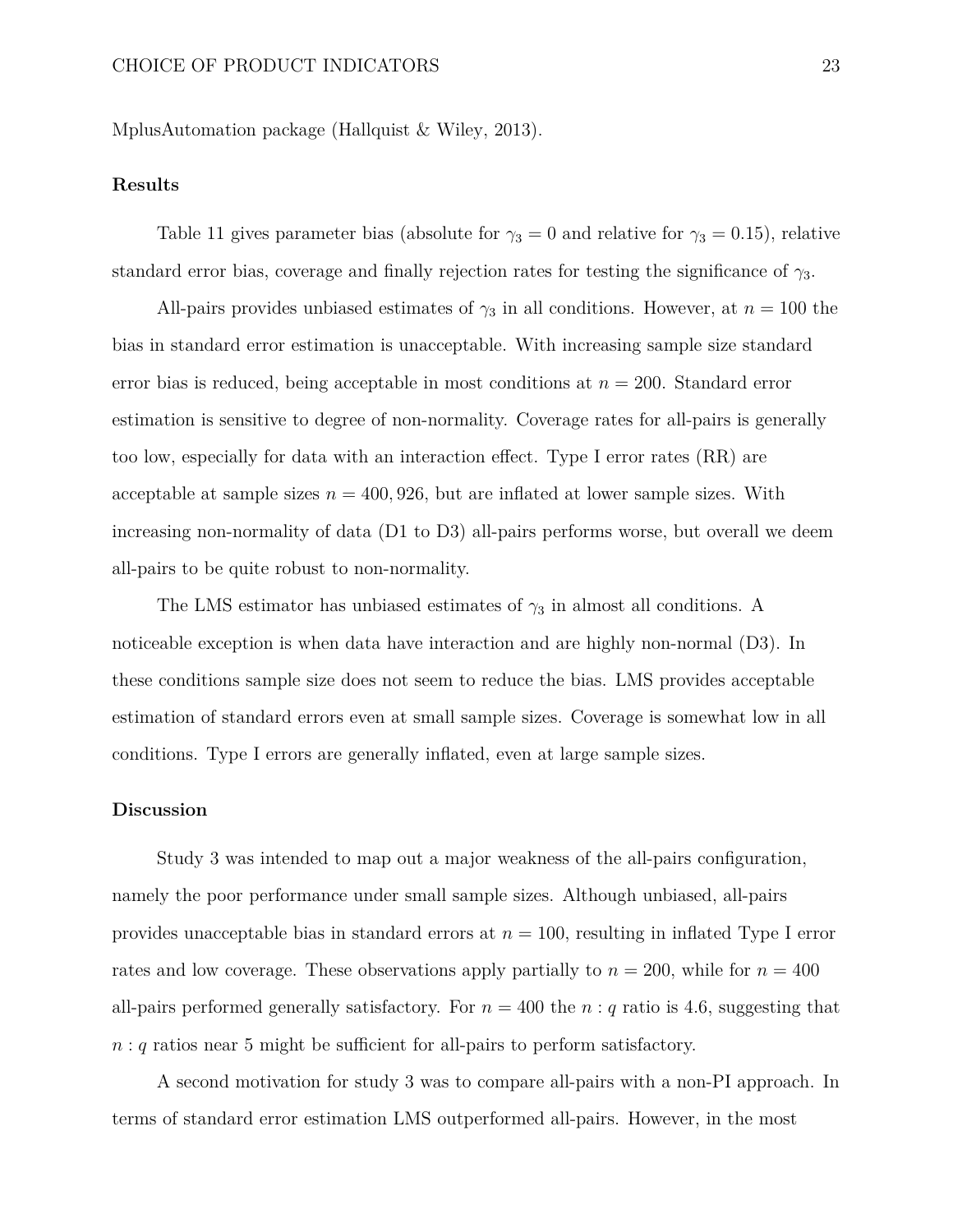non-normal situation (D3) parameter bias was unacceptable. LMS being a ML estimator based on the normality assumption, it is in fact inconsistent under non-normality. Generally, LMS had better coverage than all-pairs. However, at all but the smallest sample size all-pairs had slightly better Type I error control than LMS. Overall we may conclude that LMS performs as well or better than all-pairs in many conditions, but that all-pairs is preferable under the non-normal data condition D3. Note also that for the present real-world case, with  $n = 926$ , D2 and  $\gamma_3 = 0.15$ , all-pairs is preferable to LMS.

#### **General Discussion**

The application of post hoc modeling has gained interest in recent years (Bandalos, 2006; Hancock, 2006; MacCallum, 2003). The present study applied post hoc analysis in two ways to study how the choice of product indicators to operationalize the latent interaction variable affects estimation and interaction inference.

In the first study, variation both in convergence and in obtained interaction effect across models are contingent upon a single real-world dataset. All possible configurations were assessed with respect to variation of the interaction parameter value and its significance. To complement the findings of the first post hoc study, a post hoc Monte Carlo evaluation based on the same real-world sample was conducted. In the second study variation across all sixty matched-pair configurations in a typical sample was assessed by calculating the mean range over all replications in each of the eight design cells. Study 2 in addition provided for each of the 60 matched-pair configurations, and for the all-pairs configuration, information about convergence rates, standard error bias, Type 1 error, and power to detect the interaction under different design conditions. Common for both approaches in study 2 is the focus on how the 61 configurations vary with respect to assessing the interaction parameter  $\gamma_3$ . It may be noted that the Monte Carlo study is restricted in scope due to its post hoc nature, while on the other hand it provides a sampling perspective that allows calculation of standard error bias, Type 1 error and power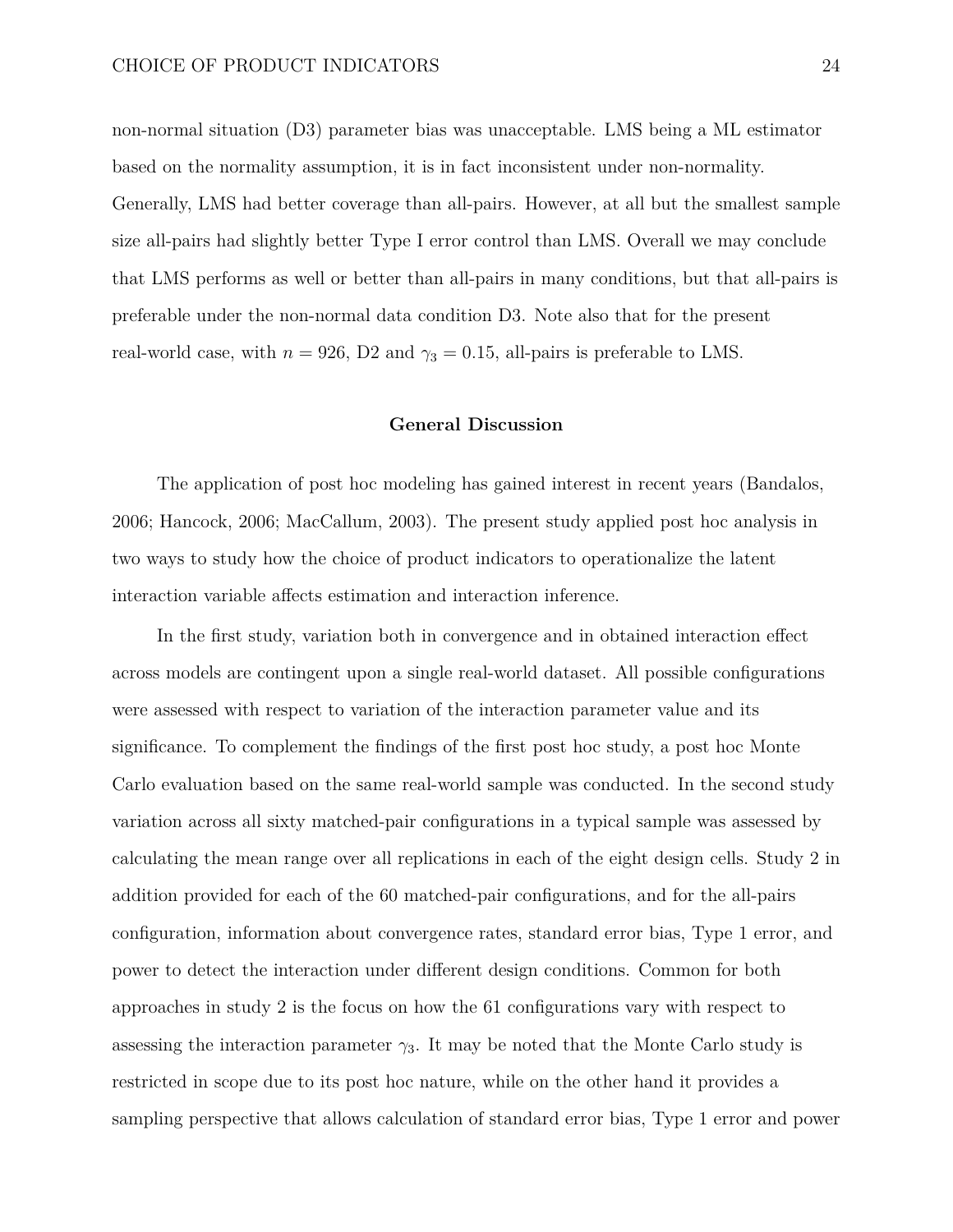in addition to convergence rates.

Given the present three and four indicators for the two first-order factors, respectively, there are 4083 different configurations or operational definitions of the latent interaction variable if we exclude configurations with only one PI. Configurations differ with respect to the number of PIs they contain and to which extent they balance the information contained in the first-order indicators. That is, a configuration is unbalanced in the sense that it reuses the same information several times at the expense of excluding some information. For example the configuration  $p_1a_1, p_1a_2, p_1a_3, p_1a_4$  puts a disproportionate weight on  $p_1$  at the expense of  $p_2$  and  $p_3$ . It is unlikely that an applied researcher would favor unbalanced configurations over balanced configurations. In balanced configurations the available indicators of the two first-order factors are more evenly distributed throughout the available PIs. From a content validity perspective (Ping, 1998; Kane, 2001, 2006) a balanced configurations would be preferred in favor of an unbalanced configuration. Prior analyses, carried out by the present authors, suggested that balanced configurations in general outperformed unbalanced configurations with respect to convergence and type I error control. The present study focused on balanced configurations of the matched-pair type, which are well-known and recommended in the literature (Marsh et al., 2004; Marsh, Wen, Nagengast, & Hau, 2012).

The results from the first post hoc analysis suggested that the likelihood of obtaining a proper solution increased as the number of PIs increased. Substantial amount of variation among configurations with respect to the estimated interaction parameter, as well as to its z-value, were demonstrated. Even though the 4MATCH configurations displayed less variation than the 3MATCH configurations, considerable variation was detected across the 4MATCH configurations. Similar findings were obtained in the Monte Carlo study. When aggregating over the eight design conditions, convergence rates were lower for 3MATCH than for 4MATCH. The all-pairs configuration displayed an overall convergence rate that was higher than all of the 3- and 4-MATCH configurations. These results do not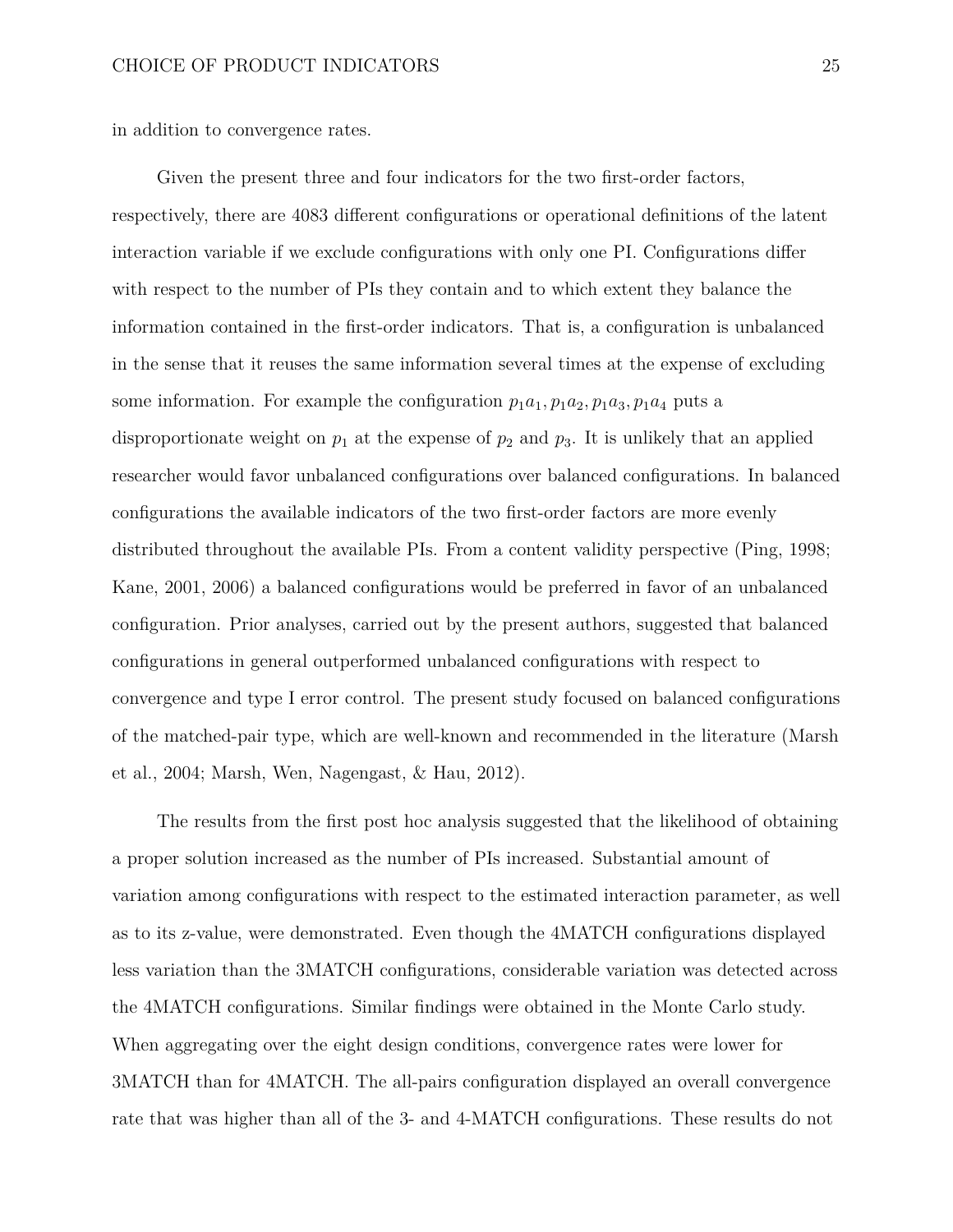support the concern raised by Marsh et al. (2004) that nonconvergence problems may occur by increasing the number of PIs. Thus a consistent finding obtained in the present study is that generally the PI approach performed better as the number of PIs increased.

Considerable variation across the present PI configurations were generally displayed regarding convergence, parameter estimates, standard error bias, type 1 error and power. Even though variation across the PI configuration decreased as number of PIs increased, i.e. with less variation across 4MATCH than across 3MATCH, we deem even the former variation to be substantial. An applied researcher choosing among 4MATCH configurations would face unacceptable levels of ambiguity. Because the present results cannot offer sufficient credibility to recommending even the 4MATCH configurations, our choice of recommendation would therefore be to use the all-pairs configuration. With this type of configuration there is no ambiguity, since the all-pairs configuration is unique. Any other choice of configuration will eventually involve the researcher choosing, more or less arbitrarily, a set of PIs. Our recommendation is strengthened by the fact that the all-pairs configuration demonstrated the best convergence rate and provided better standard error bias than 50 of the 60 mathed-pairs configurations. It also performed well in terms of type I error control and power.

However, the recommendation of all-pairs cannot be given without reservations. It is helpful to frame the following discussion in terms of the observations-to-parameters ratio  $n: q$ , where  $n$  and  $q$  denote sample size and the number of parameters in the model, respectively. Low values of  $n: q$ , say below 5, indicate that the sample may be small relative to the model complexity (see, e.g., Nevitt & Hancock, 2004). The unhealthy combination of small samples and complex models with relatively large number of parameters was observed in studies 2 and 3, where the all-pairs had unacceptable performance in terms of standard error bias and type I error at  $n = 100, 200$ , but performed well at  $n = 400$ . With 87 free parameters the *n* : *q* ratios for  $n = 100, 200$  are 1*.*15 and 2*.*3, respectively. It follows that use of all-pairs in the present real-world setting,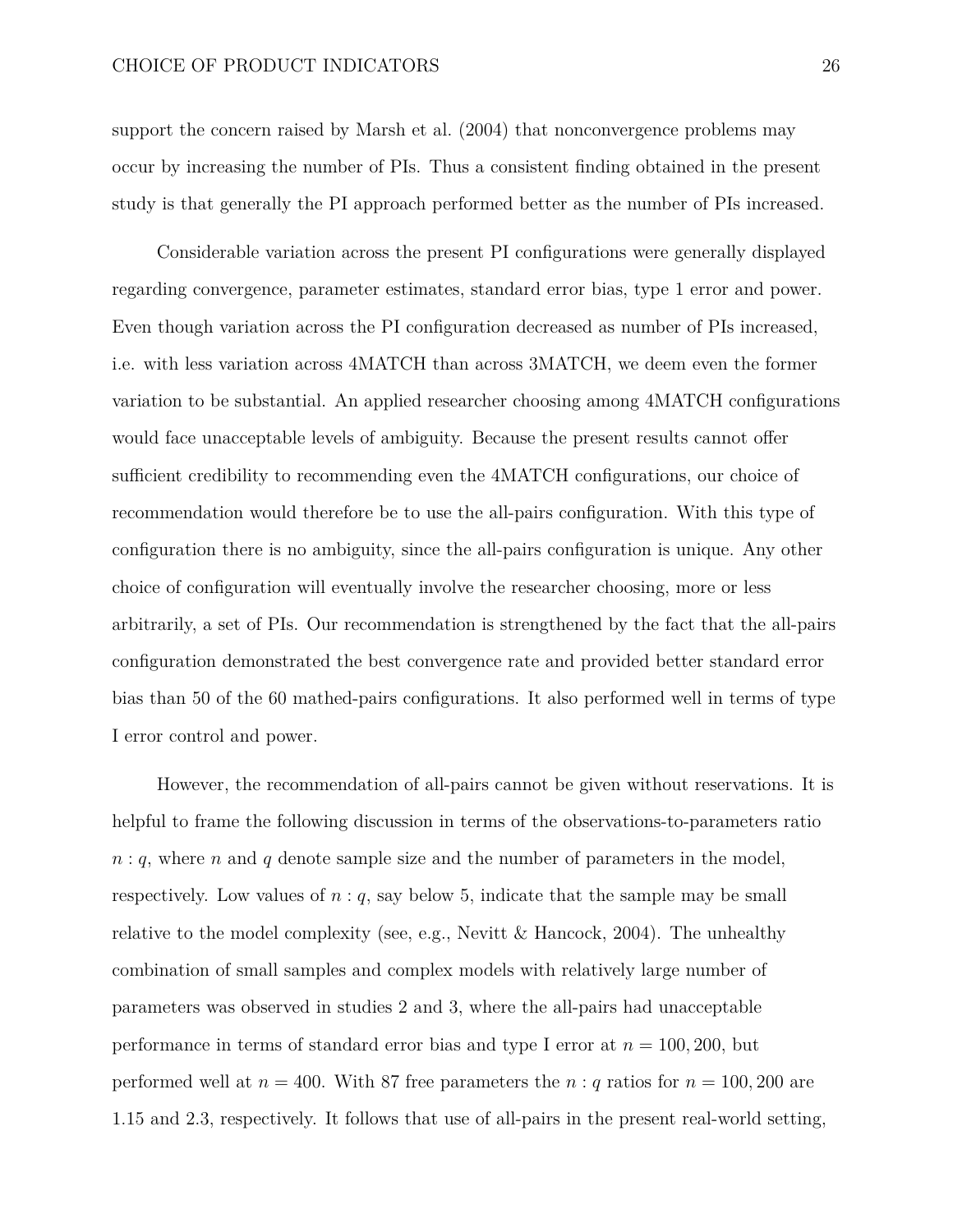with 87 free parameters, is not recommended at the smallest sample sizes  $n = 100, 200$ . However, we expect that all-pairs will provide acceptable type I error control with a higher observations-to-parameters ratio of, say,  $n: q = 5$  or higher. In fact, in study 3 we found that performance was acceptable at  $n = 400$ , which has  $n : q = 4.6$ .

Even with a large sample  $n : q$  may be low, if the model has many free parameters. For the PI approach this may occur if the latent constructs each have many indicators. To illustrate the growing complexity of the all-pairs configuration as the number of first-order indicators increases, remark that with eight indicators for each first-order factor, there are 448 correlated uniquenesses. In the present study the first-order factors had three or four indicators, resulting in a rather uncomplicated all-pairs configuration demanding 30 correlated uniquenesses due to the sharing of common first-order indicators. It may be argued that for many psychological constructs three or four indicators represent a rather narrow selection of indicators to adequately represent the construct in question. Small sets of indicators may satisfy internal consistency reliability, but if they are considered too narrow for the construct in mind, validity will suffer (Cronbach, Gleser, Nanda,  $\&$ Rajaratnam, 1972; Nunnally & Bernstein, 1994). However, if the sets of first-order indicators suffer from weak content validity, it follows that the operational definition of the latent interaction will also suffer (Ping, 1998). A remedy for the increasing complexity of PI configurations with increasing number of first-order indicators may be sought through application of parcels to reduce the number of indicators. However, making parcels introduces the same kind of arbitrariness that occur in the PI approach. In general, parceling continues to be a controversial issue (Bandalos, 2002; Kim & Hagtvet, 2003; Sterba & MacCallum, 2010; Sterba, 2011; Marsh, Lüdtke, Nagengast, Morin, & Von Davier, 2013; Little, Rhemtulla, Gibson, & Schoemann, 2013). The challenge of creating parcels for estimating latent variable interaction that satisfy validity concerns as well as render possible estimation has been rarely addressed (one exception is Jackman, Leite, and Cochrane  $(2011)$ ). This issue should be addressed in future research.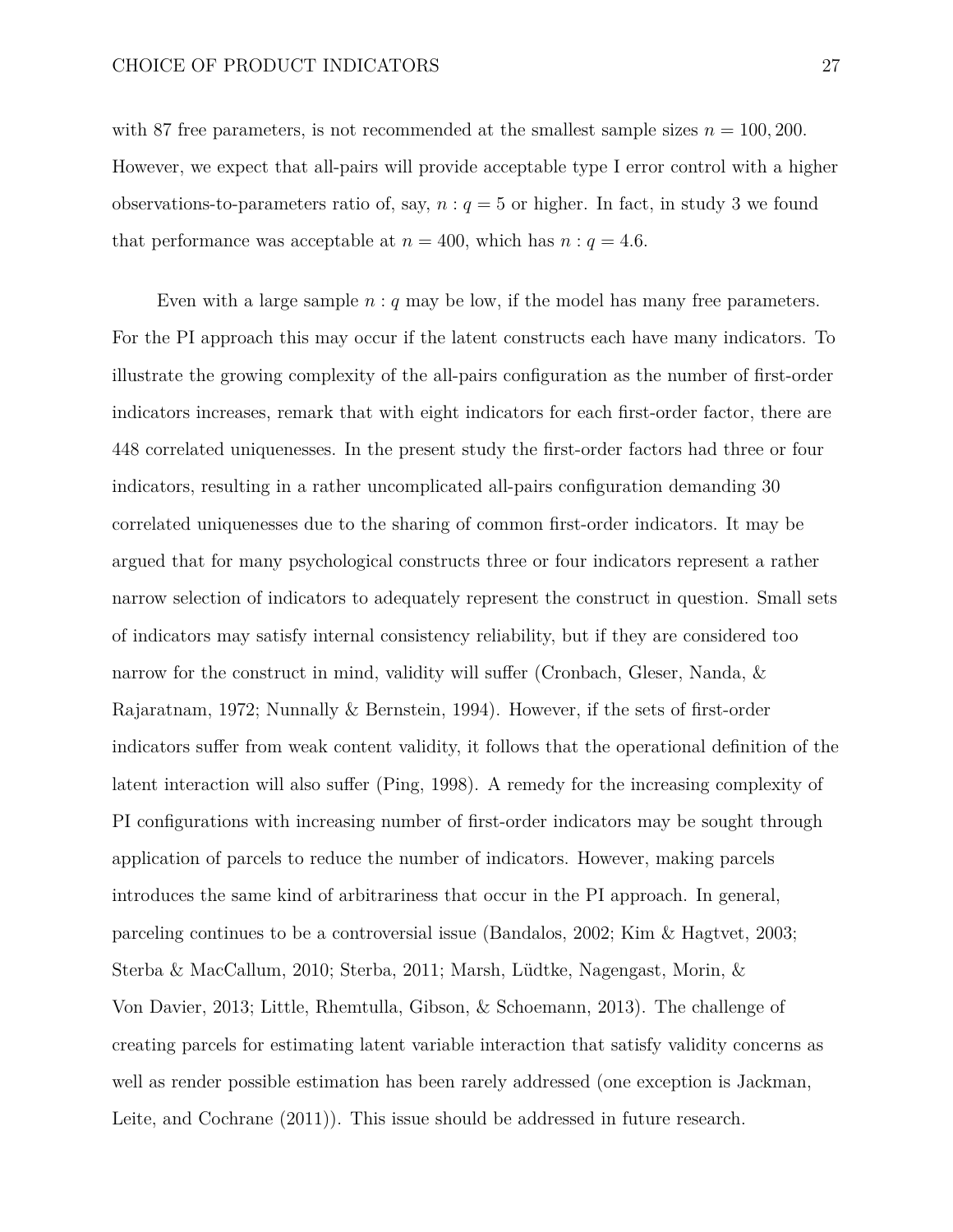### **Conclusion**

Currently no clear consensus exists concerning the number and type of PIs to apply in the PI approach to latent variable interaction modeling. In this study we examined the effect the choice of PIs has on the estimated interaction effect in a real-world substantive research effort with a single dataset. The present findings are limited to our real-world empirical case. However, this case may be as representative of a practical research situation as the scenario defined in pure Monte Carlo studies with artificially generated samples.

Overall, we conclude that within the PI approach the all-pairs configuration has the best statistical properties. A viable option that does not rely on PIs is the LMS approach, which was found to perform as well or better than the all-pairs configuration in optimal conditions. However, for severely non-normal data all-pairs is preferable.

A main advantage of the all-pairs configuration is its unambiguity. That is, there is only one all-pairs configuration in any modeling context. This leaves no choice for researchers to search among different plausible configurations for a model that supports their conjecture. To claim valid interpretation of estimated latent interactions requires both sound statistical methodology as well as reasonable conceptual considerations. Within the PI approach the present study suggests that the all-pairs configuration will best serve this purpose.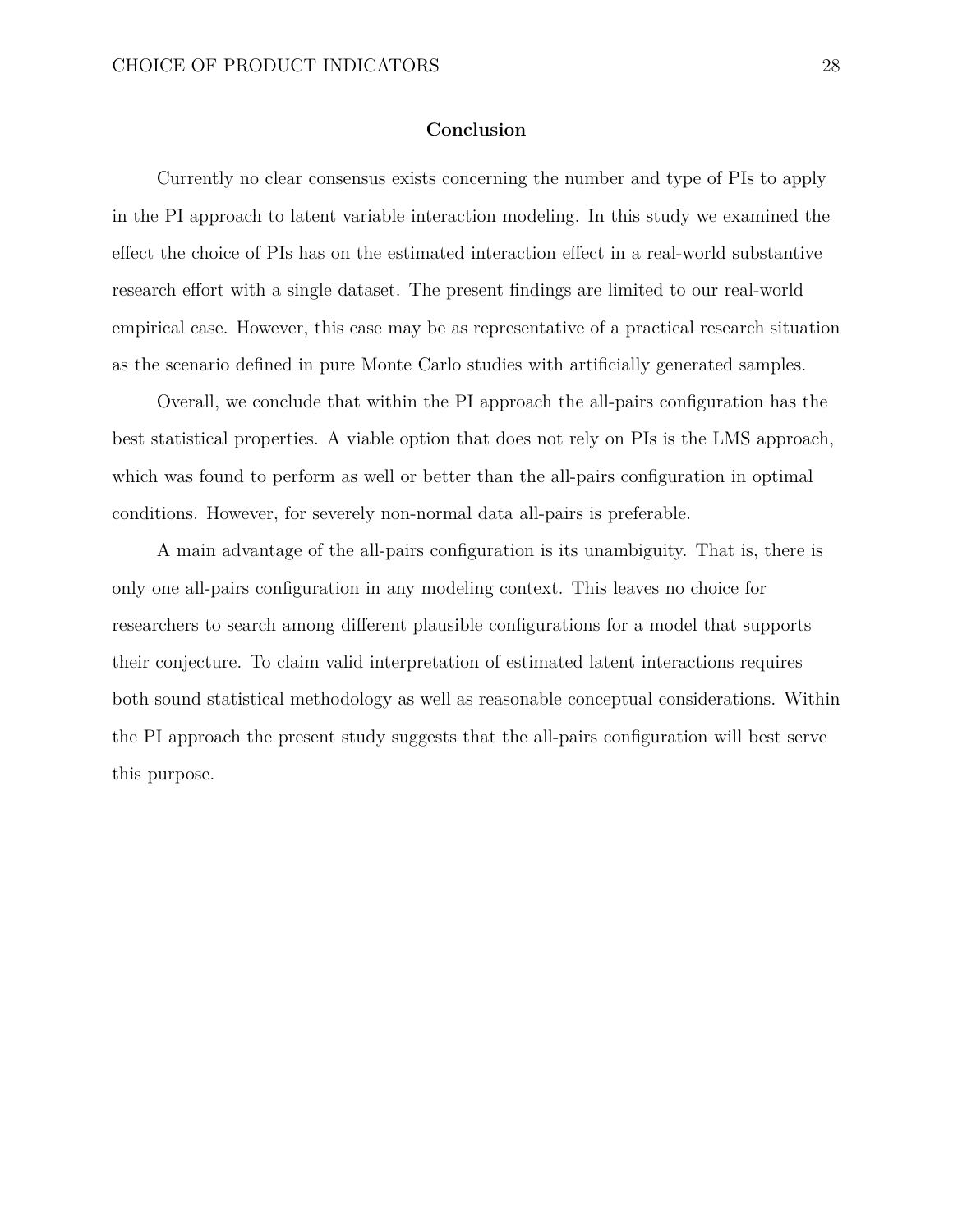#### References

- Bandalos, D. L. (2002). The effects of item parceling on goodness-of-fit and parameter estimate bias in structural equation modeling. *Structural Equation Modeling*, *9* (1), 78–102.
- Bandalos, D. L. (2006). The use of monte carlo studies in structural equation modeling research. In G. R. Hancock & R. O. Mueller (Eds.), *Structural equation modeling: A second course* (pp. 385–426). Greenwich, CT: Information Age. Greenwich, CT.
- Chou, C.-P., Bentler, P. M., & Satorra, A. (1991). Scaled test statistics and robust standard errors for non-normal data in covariance structure analysis: a monte carlo study. *British Journal of Mathematical and Statistical Psychology*, *44* (2), 347–357.
- Collins, L. M., Schafer, J. L., & Kam, C.-M. (2001). A comparison of inclusive and restrictive strategies in modern missing data procedures. *Psychological methods*, *6* (4), 330.
- Cronbach, L. J., Gleser, G. C., Nanda, H., & Rajaratnam, N. (1972). *The dependability of behavioral measurements*. New York: Wiley.
- Friedrich, R. J. (1982). In defense of multiplicative terms in multiple regression equations. *American Journal of Political Science*, 797–833.
- Hallquist, M., & Wiley, J. (2013). Mplusautomation: Automating mplus model estimation and interpretation [Computer software manual].
- Hancock, G. R. (2006). Power analysis in covariance structure modeling. In G. R. Hancock & R. O. Mueller (Eds.), *Structural equation modeling: A second course* (pp. 69–115). Greenwich, CT: Information Age Publishing.
- Hoogland, J. J., & Boomsma, A. (1998). Robustness studies in covariance structure modeling an overview and a meta-analysis. *Sociological Methods & Research*, *26* (3), 329–367.
- Hukkelberg, S. S., Hagtvet, K. A., & Kovac, V. B.  $(2013)$ . Latent interaction effects in the theory of planned behaviour applied to quitting smoking. *British journal of health*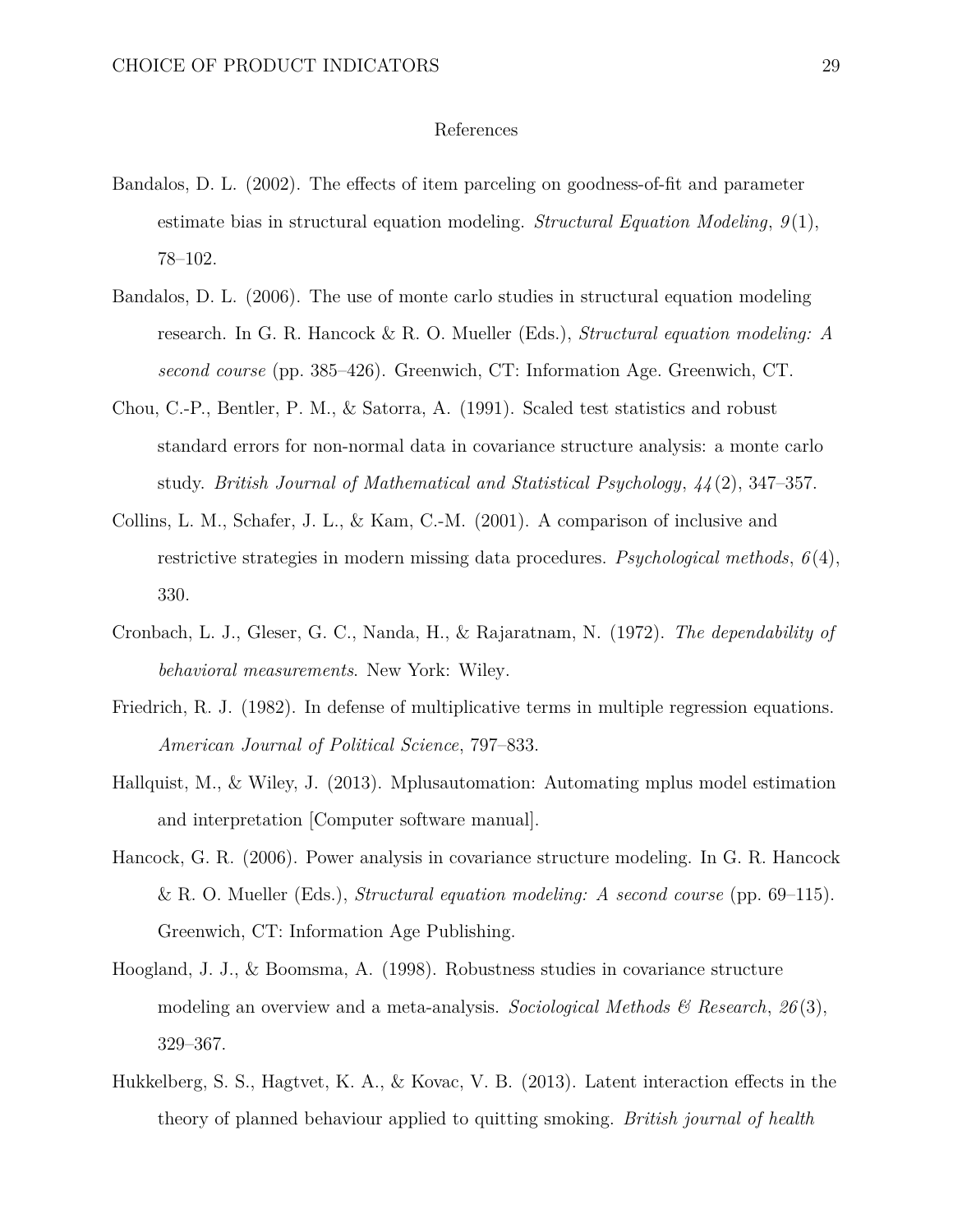*psychology*.

- Jackman, M. G.-A., Leite, W. L., & Cochrane, D. J. (2011). Estimating Latent Variable Interactions with the Unconstrained Approach: A Comparison of Methods to Form Product Indicators for Large, Unequal Numbers of Items. *Structural Equation Modeling: A Multidisciplinary Journal*, *18* (2), 274–288.
- Jöreskog, K., & Yang, F. (1996). Nonlinear structural equation models: The Kenny-Judd model with interaction effects. In G. Marcoulides & R. Schumacher (Eds.), *Advanced structural equation modeling: Issues and techniques* (p. 57-88). Mahwah, NJ: Lawrence Erlbaum Associates.
- Kane, M. T. (2001). Current concerns in validity theory. *Journal of educational Measurement*, *38* (4), 319–342.
- Kane, M. T. (2006). Validation. In R. L. Brennan (Ed.), *Educational measurement* (4th ed., pp. 17–64). Westport, CT: American Council on Education/Praeger.
- Kenny, D., & Judd, C.  $(1984)$ . Estimating the nonlinear and interactive effects of latent variables. *Psychological Bulletin*, *96* (1), 201–210.
- Kim, S., & Hagtvet, K. A. (2003). The impact of misspecified item parceling on representing latent variables in covariance structure modeling: A simulation study. *Structural Equation Modeling*, *10* (1), 101–127.
- Klein, A., & Moosbrugger, H. (2000). Maximum likelihood estimation of latent interaction effects with the lms method. *Psychometrika*,  $65(4)$ ,  $457-474$ .
- Klein, A., & Muthén, B. (2007). Quasi-Maximum Likelihood Estimation of Structural Equation Models With Multiple Interaction and Quadratic Effects. *Multivariate Behavioral Research*, *42* (4), 647–673.
- Lin, G.-C., Wen, Z., Marsh, H., & Lin, H.-S. (2010, July). Structural Equation Models of Latent Interactions: Clarification of Orthogonalizing and Double-Mean-Centering Strategies. *Structural Equation Modeling: A Multidisciplinary Journal*, *17* (3), 374–391.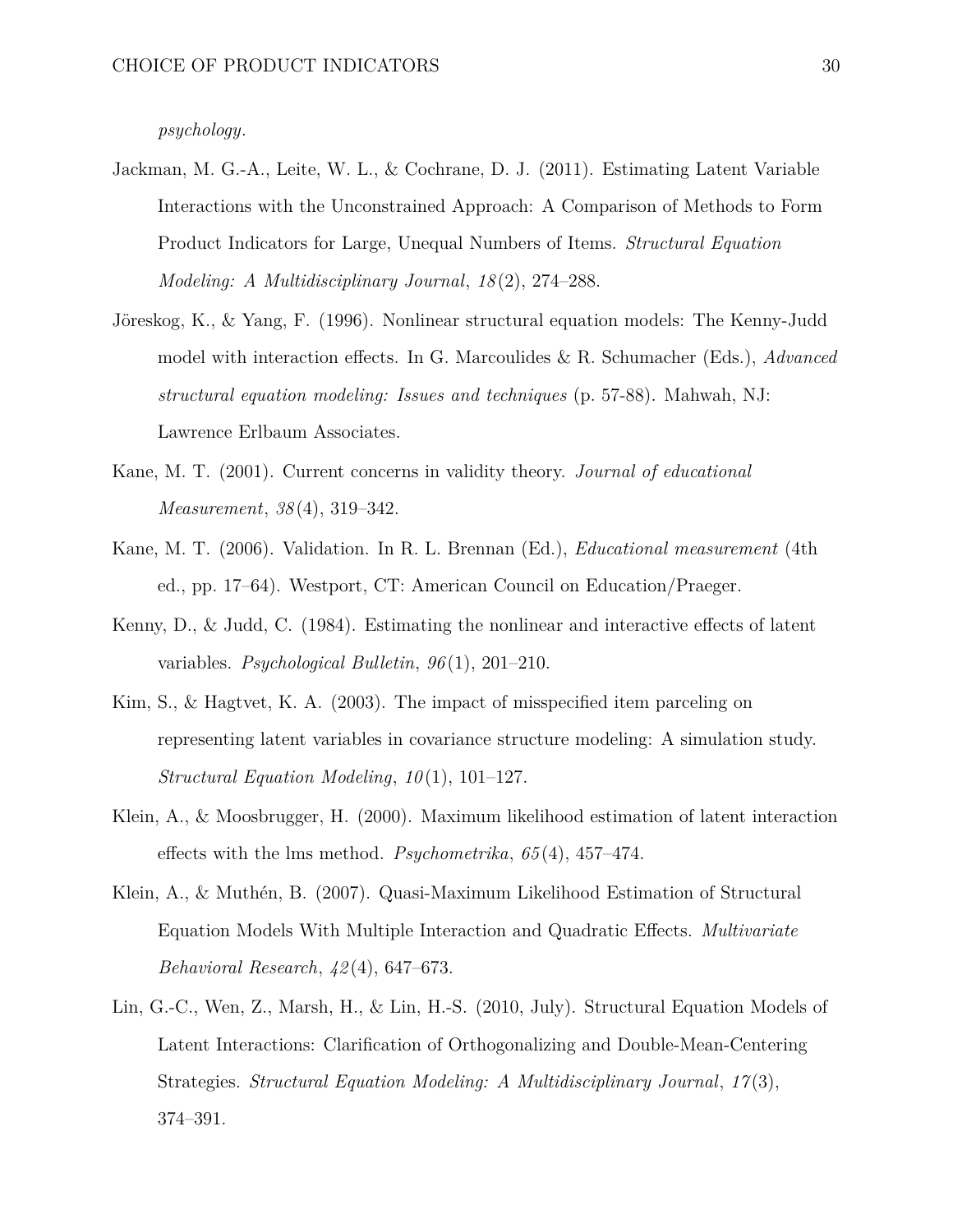- Little, T., Bovaird, J., & Widaman, K. (2006). On the Merits of Orthogonalizing Powered and Product Terms: Implications for Modeling Interactions Among Latent Variables. *Structural Equation Modeling: A Multidisciplinary Journal*, *13* (4), 497–519.
- Little, T., Rhemtulla, M., Gibson, K., & Schoemann, A. (2013). Why the items versus parcels controversy needn't be one. *Psychological Methods*, *18* (3).
- Luszczynska, A., & Schwarzer, R.  $(2003)$ . Planning and self-efficacy in the adoption and maintenance of breast self-examination: A longitudinal study on self-regulatory cognitions. *Psychology and Health*, *18* , 93–108.
- MacCallum, R. (2003). 2001 presidential address: Working with imperfect models. *Multivariate Behavioral Research*, *38* (1), 113–139.
- Marsh, H. W., Lüdtke, O., Nagengast, B., Morin, A. J., & Von Davier, M. (2013). Why item parcels are (almost) never appropriate: Two wrongs do not make a right—camouflaging misspecification with item parcels in cfa models. *Psychological methods*, *18* (3), 257.
- Marsh, H. W., Wen, Z., & Hau, K. T. (2004). Structural Equation Models of Latent Interactions: Evaluation of Alternative Estimation Strategies and Indicator Construction. *Psychological Methods*, *9* (3), 275–300.
- Marsh, H. W., Wen, Z., & Hau, K. T. (2007). Unconstrained Structural Equation Models of Latent Interactions: Contrasting Residual- and Mean-Centered Approaches. *Structural Equation Modeling: A Multidisciplinary Journal*, 1–12.
- Marsh, H. W., Wen, Z., Nagengast, B., & Hau, K. T. (2012). Structural Equation Models of Latent Interaction. In R. H. Hoyle (Ed.), *Handbook of structural equation modeling* (pp. 436–458). Springer.
- Mooijaart, A., & Bentler, P. (2010, July). An Alternative Approach for Nonlinear Latent Variable Models. *Structural Equation Modeling: A Multidisciplinary Journal*, *17* (3), 357–373.
- Muthén, L., & Muthén, B. (2010). *Mplus software (version 6.1).* Los Angeles, CA: Muthén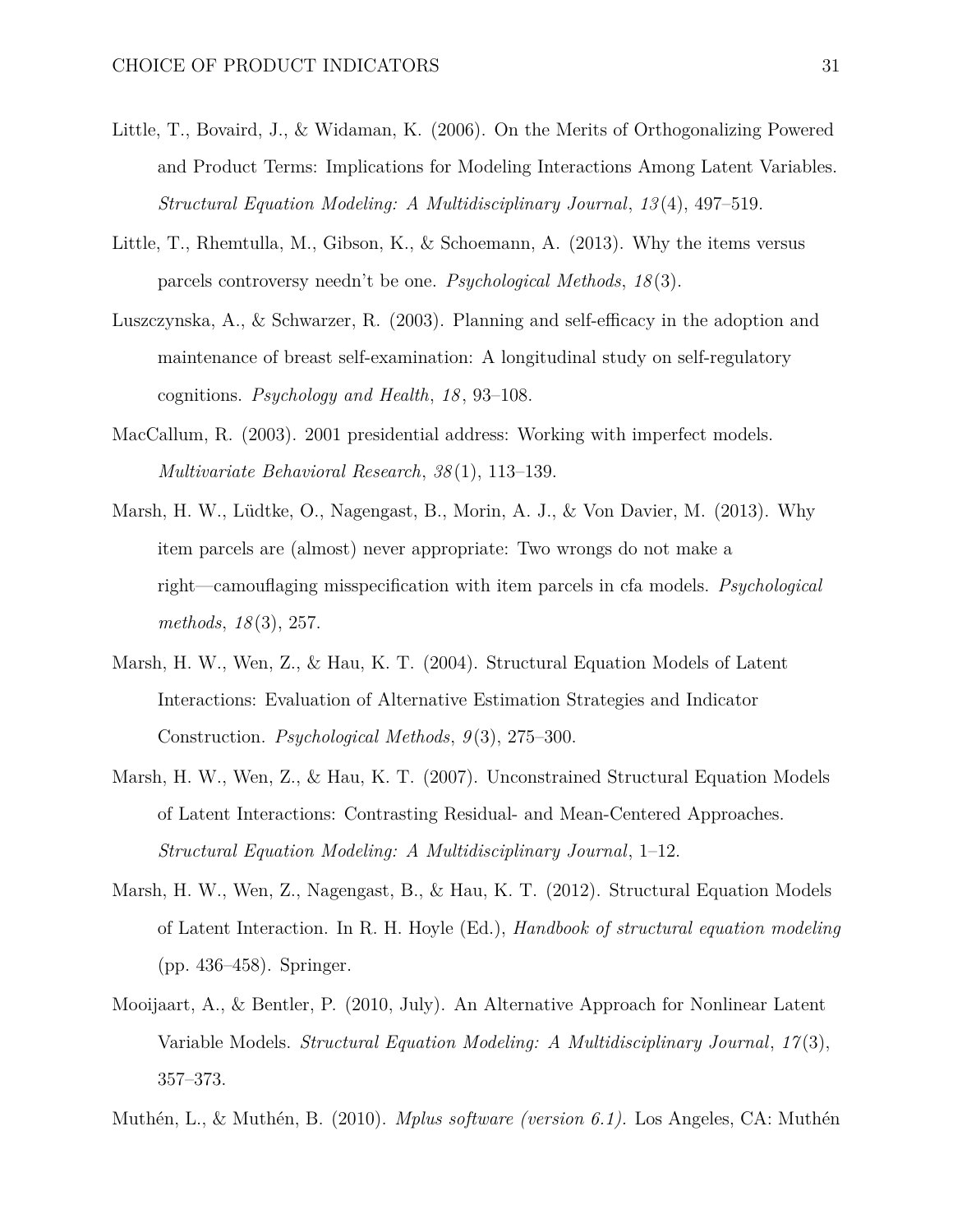Muthén.

- Nevitt, J., & Hancock, G. (2004). Evaluating small sample approaches for model test statistics in structural equation modeling. *Multivariate Behavioral Research*, *39* (3), 439–478.
- Nunnally, J. C., & Bernstein, I. H. (1994). *Psychometric theory* (3rd ed.). New York, NY: McGraw-Hill.
- Ping, R. (1998). Eqs and lisrel examples using survey data. In R. E. Schumacker & G. A. Marcoulides (Eds.), *Interaction and nonlinear eects in structural equation modeling* (pp. 63–100). Mahwah, NJ: Lawrence Erlbaum.
- Rhemtulla, M., Brosseau-Liard, P. E., & Savalei, V. (2012). When can categorical variables be treated as continuous? A comparison of robust continuous and categorical SEM estimation methods under suboptimal conditions. *Psychological Methods*, *17* (3), 354–373.
- Rosseel, Y. (2012). lavaan: Latent variable analysis [Computer software manual]. Retrieved from http://CRAN.R-project.org/package=lavaan (R package version 0.4-12)
- Saris, W. E., Batista-Foguet, J. M., & Coenders, G. (2007, February). Selection of Indicators for the Interaction Term in Structural Equation Models with Interaction. *Quality & Quantity*, *41* (1), 55–72.
- Satorra, A., & Bentler, P. (1994). Corrections to test statistics and standard errors in covariance structure analysis. In A. V. Eye & C. Clogg (Eds.), *Latent variable analysis: applications for developmental research* (p. 399-419). Newbury Park, CA: Sage.
- Steinmetz, H., Davidov, E., & Schmidt, P. (2011). Three approaches to estimate latent interaction effects: Intention and perceived behavioral control in the theory of planned behavior. *Methodological Innovations Online*, *6* (1), 95–110.
- Sterba, S. K. (2011). Implications of parcel-allocation variability for comparing fit of item-solutions and parcel-solutions. *Structural Equation Modeling: A*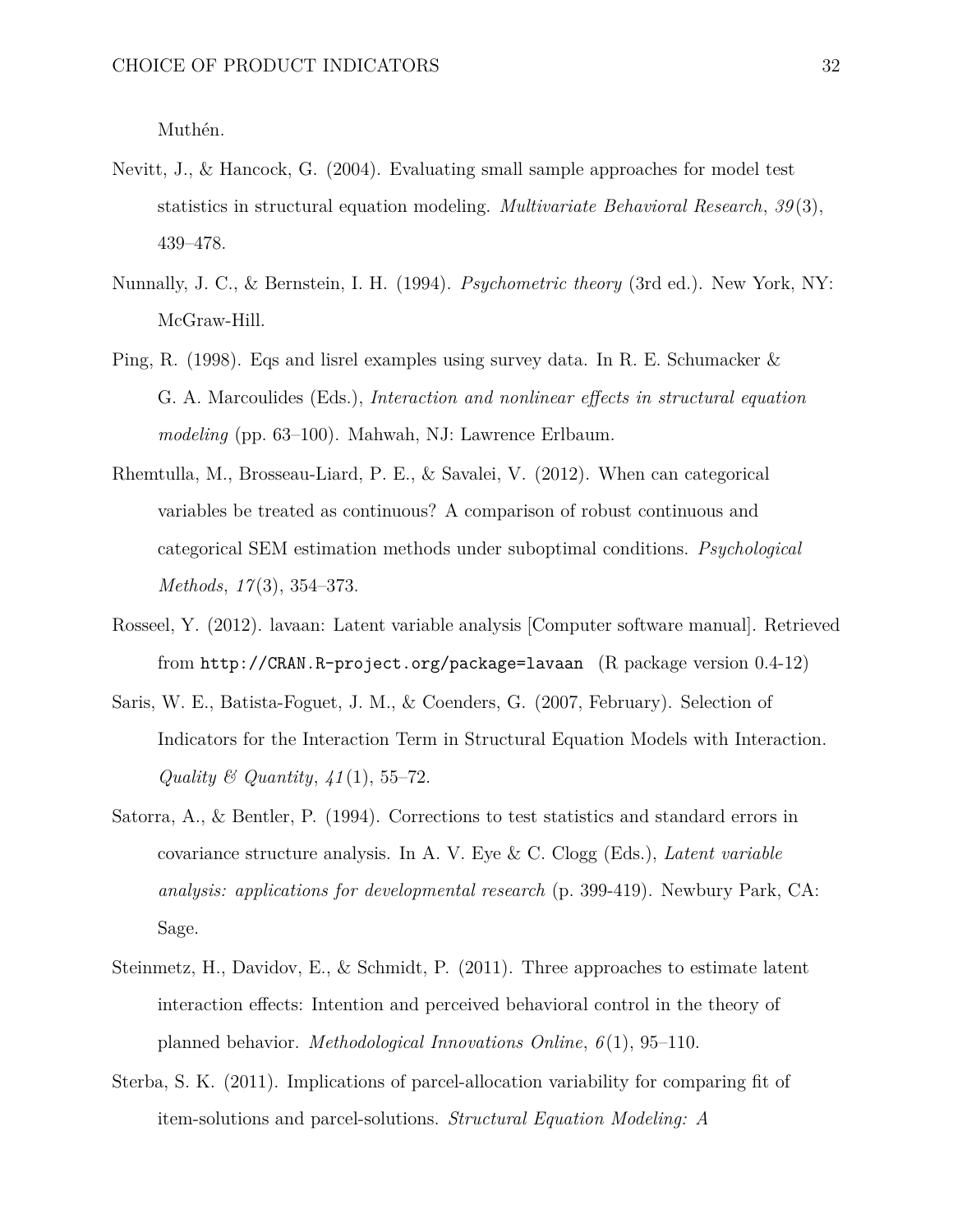*Multidisciplinary Journal*, *18* (4), 554–577.

- Sterba, S. K., & MacCallum, R. C. (2010). Variability in parameter estimates and model fit across repeated allocations of items to parcels. *Multivariate Behavioral Research*, *45* (2), 322–358.
- Wall, M. M., & Amemiya, Y. (2001). Generalized appended product indicator procedure for nonlinear structural equation analysis. *Journal of Educational and Behavioral Statistics*, *26* , 1–29.
- Wen, Z., Marsh, H. W., & Hau, K.-T. (2010, January). Structural Equation Models of Latent Interactions: An Appropriate Standardized Solution and Its Scale-Free Properties. *Structural Equation Modeling: A Multidisciplinary Journal*, *17* (1), 1–22.
- Yang-Wallentin, F. (1998). Modeling interaction and nonlinear effects: A step-by-step lisrel example. In R. E. Schumacker & G. A. Marcoulides (Eds.), *Interaction and nonlinear eects in structural equation modeling* (pp. 1–26). Mahwah, NJ: Lawrence Erlbaum.
- Yang-Wallentin, F., Schmidt, P., Davidov, E., & Bamberg, S. (2004). Is there any interaction effect between intention and perceived behavioral control. *Methods of Psychological Research Online*, *8* (2), 127–157.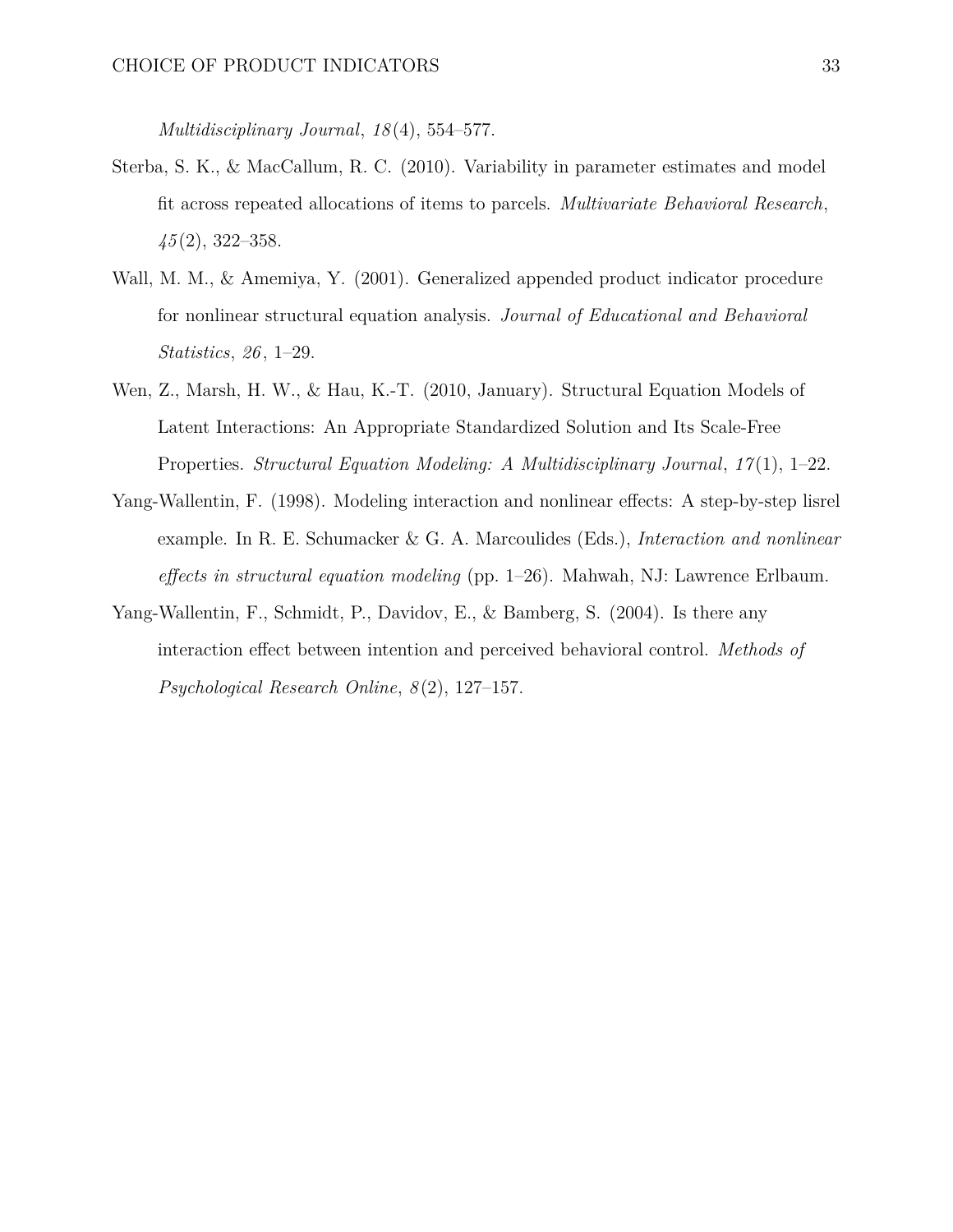*Correlation Matrix, Mean, Standard Deviation, Skewness and Kurtosis of Indicator Variables*

|                    | $\,p_1$ | $\mathfrak{p}_2$ | $p_3\,$ | $\boldsymbol{a}_1$ | $\boldsymbol{a}_2$ | $a_3$   | $\boldsymbol{a}_4$ | $\mathfrak{g}_1$ | $\mathfrak{g}_2$ | $g_3$  |
|--------------------|---------|------------------|---------|--------------------|--------------------|---------|--------------------|------------------|------------------|--------|
| $p_1$              | 1.00    |                  |         |                    |                    |         |                    |                  |                  |        |
| $p_{\rm 2}$        | .83     | 1.00             |         |                    |                    |         |                    |                  |                  |        |
| $p_3$              | .69     | .66              | 1.00    |                    |                    |         |                    |                  |                  |        |
| $\boldsymbol{a}_1$ | $.12\,$ | .14              | $-.09$  | 1.00               |                    |         |                    |                  |                  |        |
| $a_2$              | .05     | .09              | $-.12$  | .61                | 1.00               |         |                    |                  |                  |        |
| $a_3$              | .29     | $.30\,$          | .16     | .39                | .25                | 1.00    |                    |                  |                  |        |
| $a_4$              | .17     | .18              | $-.04$  | .60                | $.43\,$            | .56     | 1.00               |                  |                  |        |
| $\mathfrak{g}_1$   | $.34\,$ | $.33\,$          | $.15\,$ | .31                | .21                | .26     | .31                | 1.00             |                  |        |
| $\mathfrak{g}_2$   | $.33\,$ | .33              | .17     | .32                | .22                | .23     | .30                | $.77$            | 1.00             |        |
| $\mathfrak{g}_3$   | .31     | $.28\,$          | $.19\,$ | .26                | $.17\,$            | .23     | $.28\,$            | .62              | .71              | 1.00   |
| Mean               | 0.      | $.0\,$           | 0.0     | 0.0                | $\cdot 0$          | 0.      | $.0\,$             | $.0\,$           | 0.0              | .0     |
| SD                 | 1.8     | 1.8              | 1.7     | $1.5\,$            | 1.1                | $2.2\,$ | $2.0\,$            | $2.0\,$          | 2.0              | 1.7    |
| Skewness           | $-.1$   | $-.1$            | .9      | $-1.7$             | $-2.9$             | $-.1$   | $-.8$              | $.8\,$           | .8               | 1.0    |
| Kurtosis           | $-0.9$  | $-1.0$           | $-.2$   | 2.1                | 8.9                | $-1.4$  | $-.8$              | $-.7$            | $-.6$            | $.2\,$ |

*Note.*  $x_i$ ,  $x_j$  and  $g_k$  are indicators for Perceived Behavioral Control, Attitude and Goal Commitment, respectively.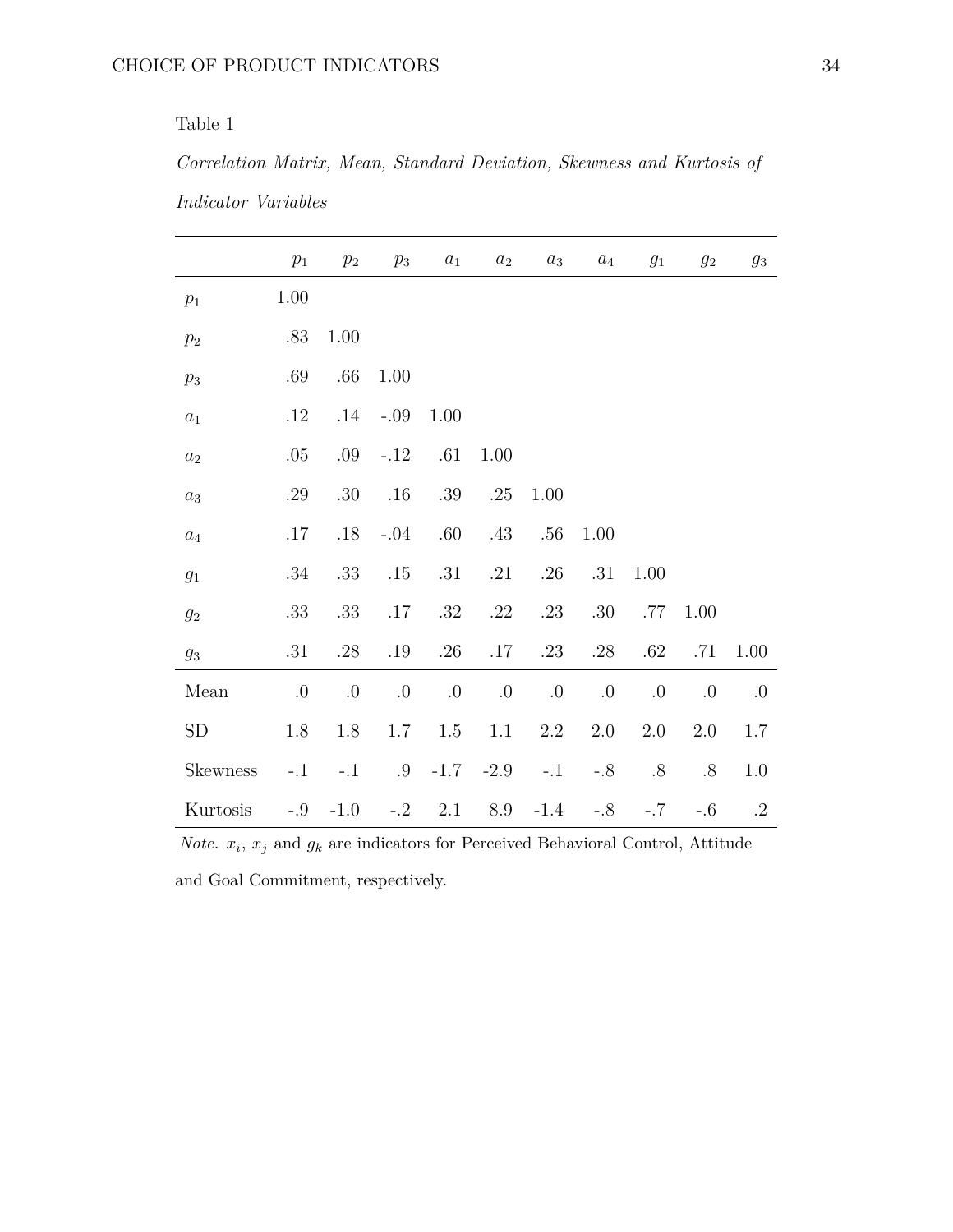| Number of PI's 2 3 4 5 6 7 8 9 10 11 12                 |  |  |  |  |  |  |
|---------------------------------------------------------|--|--|--|--|--|--|
| Proper 23 126 345 633 823 753 486 219 66 12             |  |  |  |  |  |  |
| Improper 43 94 150 159 101 39 9 1 0 0 0                 |  |  |  |  |  |  |
| Percentage proper 35 57 70 80 89 95 98 99.5 100 100 100 |  |  |  |  |  |  |

*Proper and Improper Solutions for Dierent Number of PIs*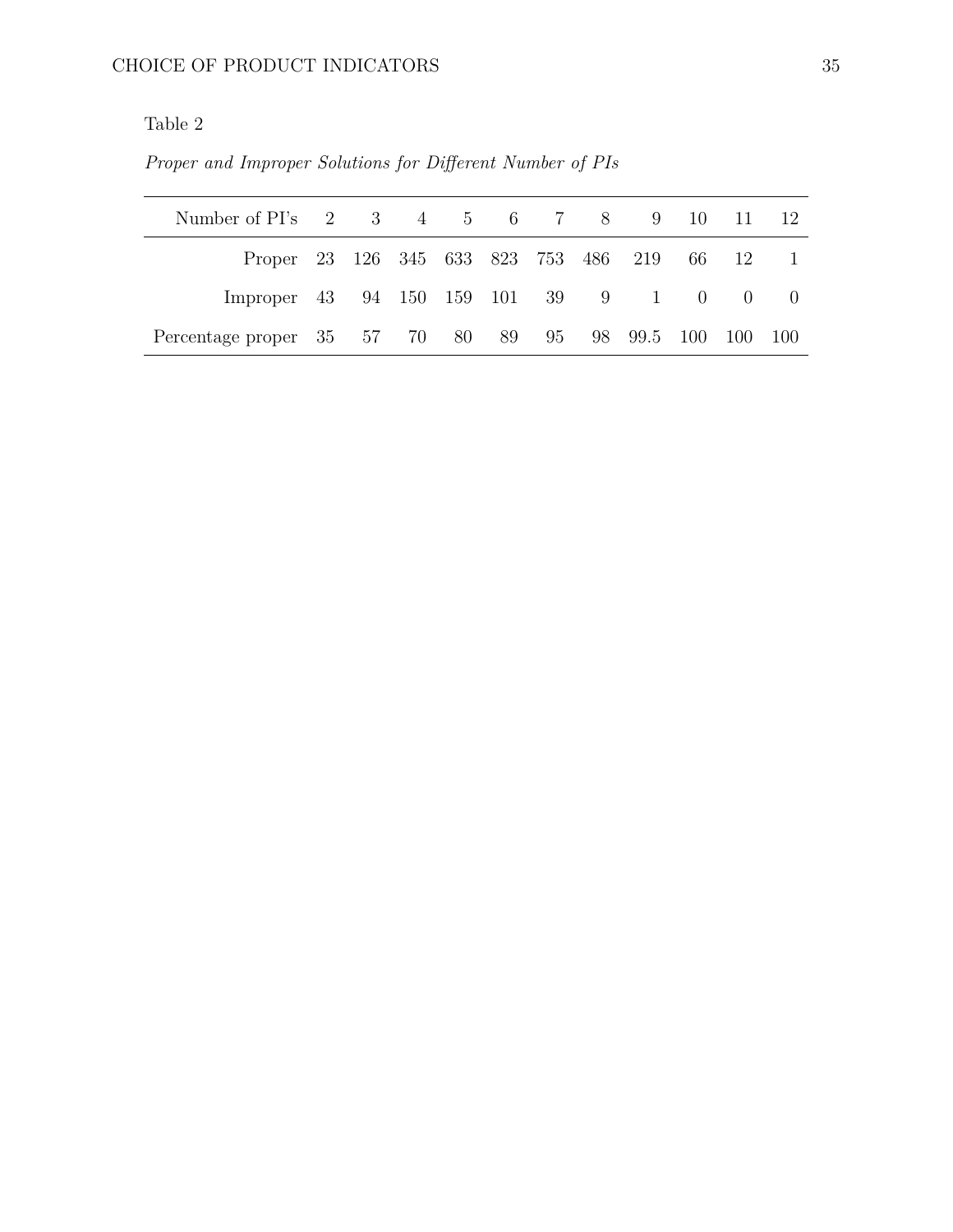# *Incidence matrix for configurations included in study 2.*

| Model                                                                                                                                                                                                                                                     | P <sub>11</sub>    | P <sub>12</sub>   | P <sub>13</sub>   | P14             | P21                           | P22     | P23                | P24     | P31                           | P32     | P <sub>33</sub> | P34      |
|-----------------------------------------------------------------------------------------------------------------------------------------------------------------------------------------------------------------------------------------------------------|--------------------|-------------------|-------------------|-----------------|-------------------------------|---------|--------------------|---------|-------------------------------|---------|-----------------|----------|
| $\frac{3M_{1}}{3M_{2}}$<br>$\frac{3M_{3}}{3M_{4}}$                                                                                                                                                                                                        | $\star$            |                   |                   |                 |                               | $\star$ |                    |         |                               |         | $\star$         |          |
|                                                                                                                                                                                                                                                           | $\star$<br>$\star$ |                   |                   |                 |                               | $\star$ |                    |         |                               | $\star$ |                 | $^\star$ |
|                                                                                                                                                                                                                                                           | $\star$            |                   |                   |                 |                               |         | $\star$            |         |                               |         |                 | $\star$  |
| $\frac{3M_{5}}{3M_{6}}$                                                                                                                                                                                                                                   | $\star$            |                   |                   |                 |                               |         |                    | $\star$ |                               | $\star$ |                 |          |
|                                                                                                                                                                                                                                                           | $\star$            |                   |                   |                 |                               |         |                    | $\star$ |                               |         | $\star$         |          |
| $\frac{3M_7}{3M_8}$<br>$\frac{3M_8}{3M_9}$                                                                                                                                                                                                                |                    | $\star$           |                   |                 | $*$                           |         |                    |         |                               |         |                 |          |
|                                                                                                                                                                                                                                                           |                    | $\star$           |                   |                 |                               |         |                    |         | $\star$                       |         |                 | $\star$  |
|                                                                                                                                                                                                                                                           |                    |                   |                   |                 |                               |         | $*$                |         |                               |         |                 | $\star$  |
| $\frac{3M_{10}}{3M_{11}}$<br>$\frac{3M_{11}}{3M_{12}}$<br>$\frac{3M_{13}}{3M_{13}}$                                                                                                                                                                       |                    | * * * *           |                   |                 |                               |         |                    |         | $\star$                       |         |                 |          |
|                                                                                                                                                                                                                                                           |                    |                   |                   |                 |                               |         |                    | $\star$ |                               |         | $\star$         |          |
|                                                                                                                                                                                                                                                           |                    |                   |                   |                 | $*$                           |         |                    |         |                               | $\star$ |                 |          |
|                                                                                                                                                                                                                                                           |                    |                   |                   |                 |                               |         |                    |         |                               |         |                 | $\star$  |
|                                                                                                                                                                                                                                                           |                    |                   |                   |                 |                               | $\star$ |                    |         | $\star$                       |         |                 | $\star$  |
| $\begin{array}{l} 3M_{14}^{14}\\ 3M_{15}^{15}\\ 3M_{16}^{16}\\ 3M_{17}\\ 3M_{18}\\ 3M_{20}\\ 3M_{21}\\ 3M_{22}\\ 3M_{23}\\ 3M_{24}\\ 4M_{1}\\ \end{array}$                                                                                                |                    |                   | * * * * * * *     |                 |                               |         |                    | $\star$ | $\star$                       |         |                 |          |
|                                                                                                                                                                                                                                                           |                    |                   |                   |                 |                               |         |                    | $\star$ |                               |         |                 |          |
|                                                                                                                                                                                                                                                           |                    |                   |                   | $\star$         | $\star$                       |         |                    |         |                               | $\star$ |                 |          |
|                                                                                                                                                                                                                                                           |                    |                   |                   | $\star$         |                               |         |                    |         |                               |         | $\star$         |          |
|                                                                                                                                                                                                                                                           |                    |                   |                   | $\star$         |                               | $\star$ |                    |         | $\star$                       |         |                 |          |
|                                                                                                                                                                                                                                                           |                    |                   |                   | $\star$         |                               |         |                    |         | $\star$                       |         | $\star$         |          |
|                                                                                                                                                                                                                                                           |                    |                   |                   | $\star$         |                               |         | * * *              |         |                               | $\star$ |                 |          |
|                                                                                                                                                                                                                                                           | $\star$            |                   |                   |                 |                               |         |                    |         |                               |         |                 | $\star$  |
| $4M_2$                                                                                                                                                                                                                                                    | $\star$            | $\star$           |                   |                 |                               |         |                    | $\star$ |                               |         | $\star$         |          |
|                                                                                                                                                                                                                                                           | $\star$            |                   | $\star$           |                 |                               | $\star$ |                    |         |                               |         |                 | $\star$  |
|                                                                                                                                                                                                                                                           | $\star$            |                   |                   |                 |                               |         |                    | $\star$ |                               | $\star$ |                 |          |
|                                                                                                                                                                                                                                                           | $\star$            |                   |                   | $\star$         |                               | $\star$ | $\star$            |         |                               | $\star$ | $\star$         |          |
| $4M_3$<br>$4M_4$<br>$4M_5$<br>$4M_6$<br>$4M_7$                                                                                                                                                                                                            | $\star$            |                   |                   |                 |                               |         | $\star$            |         |                               |         |                 | $\star$  |
| $4M_8$                                                                                                                                                                                                                                                    | $\star$            |                   |                   |                 |                               |         |                    | $\star$ |                               |         | $\star$ $\star$ |          |
| $\begin{array}{c} 4{\rm M}_9\ 4{\rm M}_{10}\ 4{\rm M}_{11}\ 4{\rm M}_{12}\ 4{\rm M}_{13}\ 4{\rm M}_{14}\ 4{\rm M}_{15}\ 4{\rm M}_{16}\ 4{\rm M}_{17} \end{array}$                                                                                         | $\star$            |                   |                   |                 |                               |         |                    |         |                               |         |                 | $^\star$ |
|                                                                                                                                                                                                                                                           | $\star$            |                   |                   |                 |                               |         | $\star$<br>$\star$ | $\star$ |                               | * * *   |                 |          |
|                                                                                                                                                                                                                                                           | $\star$<br>$\star$ |                   |                   |                 |                               |         |                    | $\star$ |                               |         | $\star$         | $\star$  |
|                                                                                                                                                                                                                                                           |                    | $\star$           |                   |                 | $\star$                       |         |                    |         |                               |         |                 | $\star$  |
|                                                                                                                                                                                                                                                           |                    | $\star$           | $\star$           |                 |                               |         |                    | $\star$ | $\star$                       |         |                 |          |
|                                                                                                                                                                                                                                                           |                    | $\star$           |                   | $\star$         | $\star$                       |         |                    |         |                               |         | $\star$         |          |
|                                                                                                                                                                                                                                                           |                    |                   |                   |                 |                               |         | $\star$            |         | $\star$                       |         |                 |          |
|                                                                                                                                                                                                                                                           |                    |                   |                   |                 |                               |         |                    |         |                               |         |                 | $\star$  |
| $4M_{18}^{18}$<br>$4M_{19}^{18}$                                                                                                                                                                                                                          |                    | * * * *           |                   |                 | * * *                         |         |                    | $\star$ |                               |         | $\star$         | $\star$  |
|                                                                                                                                                                                                                                                           |                    |                   |                   |                 |                               |         |                    | $\star$ |                               |         |                 |          |
|                                                                                                                                                                                                                                                           |                    | $\star\star\star$ |                   |                 |                               |         | $\star$            |         | $\star\atop \star\atop \star$ |         |                 | $\star$  |
|                                                                                                                                                                                                                                                           |                    |                   |                   |                 |                               |         |                    | $\star$ |                               |         | $\star$         |          |
|                                                                                                                                                                                                                                                           |                    |                   |                   | $\star$ $\star$ | $\star$                       |         |                    |         |                               | $\star$ |                 |          |
|                                                                                                                                                                                                                                                           |                    |                   |                   |                 |                               | $\star$ |                    |         | $\star$                       |         |                 | $\star$  |
|                                                                                                                                                                                                                                                           |                    |                   |                   |                 | $\star\atop \star\atop \star$ |         |                    | $\star$ |                               |         |                 |          |
| $\begin{array}{l} 4{\rm M}_{20}\ 4{\rm M}_{21}\ 4{\rm M}_{22}\ 4{\rm M}_{23}\ 4{\rm M}_{24}\ 4{\rm M}_{25}\ 4{\rm M}_{26}\ 4{\rm M}_{27}\ 4{\rm M}_{28}\ 4{\rm M}_{29} \end{array}$                                                                       |                    |                   | * * * * * * * * * |                 |                               |         |                    |         |                               | $\star$ |                 | $\star$  |
|                                                                                                                                                                                                                                                           |                    |                   |                   |                 |                               | $\star$ |                    | $\star$ |                               |         |                 |          |
|                                                                                                                                                                                                                                                           |                    |                   |                   |                 |                               |         |                    |         | $\star\atop \star\atop \star$ |         |                 | $\star$  |
|                                                                                                                                                                                                                                                           |                    |                   |                   |                 |                               | $\star$ |                    | $\star$ |                               | $\star$ |                 |          |
|                                                                                                                                                                                                                                                           |                    |                   |                   | $\star$         | $\star\atop \star\atop \star$ |         | $\star$            |         |                               |         | $\star$         |          |
|                                                                                                                                                                                                                                                           |                    |                   |                   |                 |                               |         |                    |         |                               | $\star$ | $\star$         |          |
|                                                                                                                                                                                                                                                           |                    |                   |                   | * * * *         |                               | $\star$ | $\star$            |         |                               |         |                 |          |
|                                                                                                                                                                                                                                                           |                    |                   |                   |                 |                               |         |                    |         | $\star\star\star$             |         | $\star$         |          |
| $\overset{4\text{M}}{4\text{M}} \overset{30}{4\text{M}} \overset{4\text{M}}{31} \overset{31}{4\text{M}} \overset{4\text{M}}{33} \overset{4\text{M}}{4\text{M}} \overset{33}{35} \overset{4\text{M}}{4\text{M}} \overset{35}{36} \overset{4\text{M}}{ALL}$ |                    |                   |                   | $\star$         |                               | $\star$ | $*$                |         | $\star$                       | $\star$ |                 |          |
|                                                                                                                                                                                                                                                           | $\star$            | $\star$           | $\star$           |                 | $\star$                       |         |                    | $\star$ |                               |         | $\star$         | $\star$  |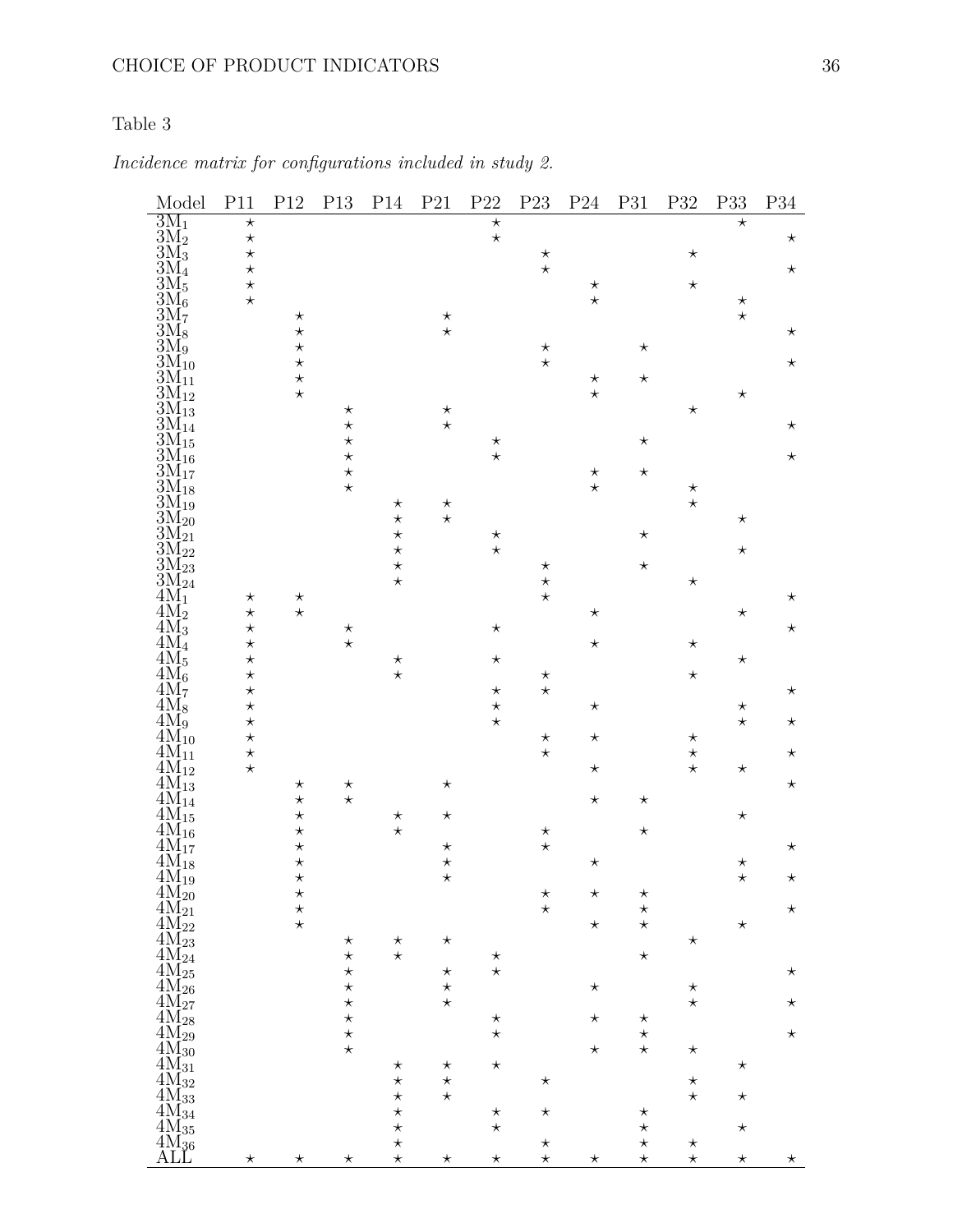*Non-normality condition. Skewness and kurtosis in indicators, calculated from a simulated sample with*  $n = 10^6$ .

|                                                |  |  | $p_1$ $p_2$ $p_3$ $a_1$ $a_2$ $a_3$ $a_4$ $g_1$ $g_2$ $g_3$ |  |  |  |
|------------------------------------------------|--|--|-------------------------------------------------------------|--|--|--|
| Skewness -.4 -.4 -.2 -.7 -1.4 -.1 -.3 .0 .0 .0 |  |  |                                                             |  |  |  |
| Kurtosis -.8 -.6 -.3 4.8 4.0 .2 1.2 .1 .1 .0   |  |  |                                                             |  |  |  |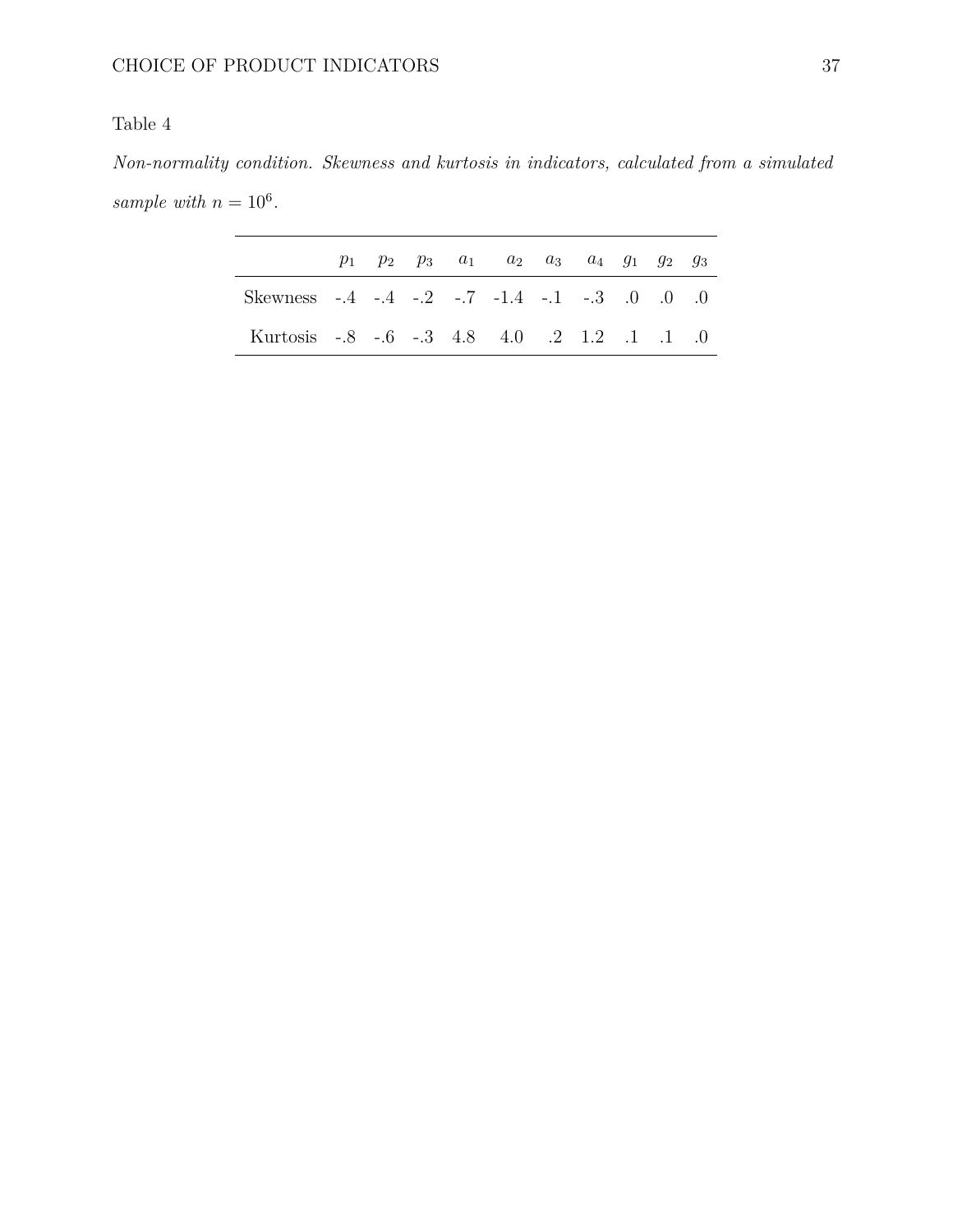| Range, Max and Min of $\tilde{\gamma}_3$ across Configurations in a Typical Sample |  |  |  |
|------------------------------------------------------------------------------------|--|--|--|
|------------------------------------------------------------------------------------|--|--|--|

|               |             |                 | $\gamma_3=0$            |             |        | $\gamma_3 = .15$ |            |                   |              |  |
|---------------|-------------|-----------------|-------------------------|-------------|--------|------------------|------------|-------------------|--------------|--|
|               |             |                 | Non-normal              |             | Normal |                  | Non-normal | Normal            |              |  |
| Config        | $\mathbf n$ | 200             | 926                     | 200         | 926    | 200              | 926        | 200               | 926          |  |
|               | Range .36   |                 |                         | .09 .27     | .08    | .53              |            | $.14$ $.43$ $.13$ |              |  |
| <b>3MATCH</b> | Max         | $\therefore$ 17 |                         | $.04$ $.14$ | .04    | .52              |            | $.25$ $.44$ $.24$ |              |  |
|               | Min         | $-.20$          | $-0.04$ $-0.13$ $-0.04$ |             |        | $-.01$           | .11        | .01               | .11          |  |
|               | Range .18   |                 |                         | $.06$ $.17$ | .06    | .28              |            | $.09 \t .27$      | .09          |  |
| <b>AMATCH</b> | Max         | .09             | .03                     | .09         | .03    | .34              | .22        |                   | $.32 \t .22$ |  |
|               | Min         | $-.09$          | $-.03$ $-.08$ $-.03$    |             |        | .06              | .13        | .05               | .12          |  |

*Note.* The max and min of  $\tilde{\gamma}_3$ , together with range=max-min, was calculated across configurations in each replicated sample. Tabulated values are means over all replicated samples in the cell.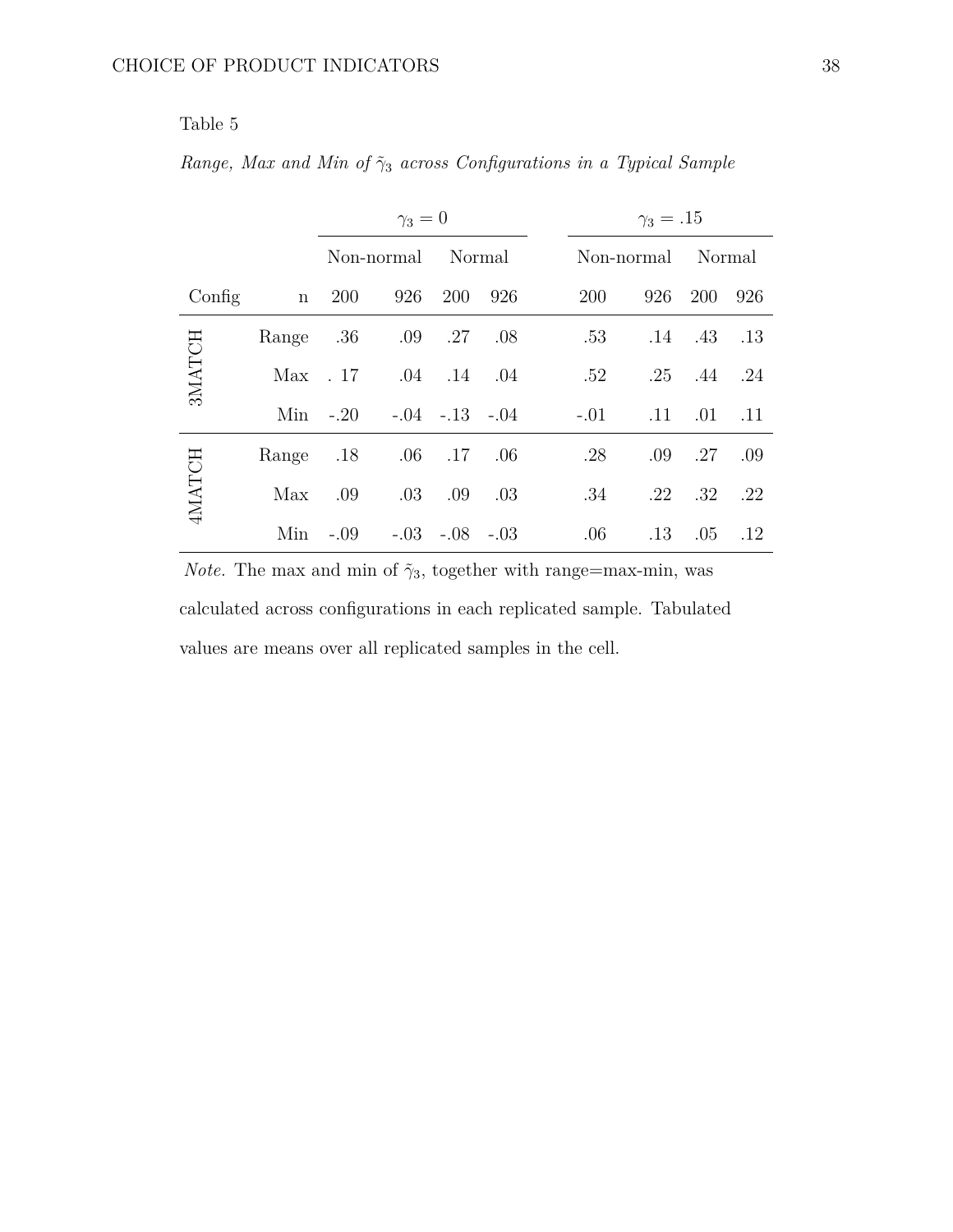|                |             |            | $\gamma_3=0$ |                      |      |            | $\gamma_3 = .15$ |           |                  |  |  |
|----------------|-------------|------------|--------------|----------------------|------|------------|------------------|-----------|------------------|--|--|
|                |             |            | Non-normal   | Normal               |      | Non-normal |                  | Normal    |                  |  |  |
| $\binom{7}{0}$ | $\mathbf n$ | <b>200</b> | 926          | <b>200</b>           | 926  | 200        | 926              | 200       | 926              |  |  |
|                | Range       | 1.61       | 1.58         | 1.57                 | 1.51 | 2.07       | 3.00             | 2.08      | 2.87             |  |  |
| <b>3MATCH</b>  | Max         | .82        |              | .78 .80              | .76  | 2.54       |                  | 4.78 2.60 | 4.83             |  |  |
|                | Min         | $-.80$     |              | $-.80-.76-.76$       |      | .47        | 1.77             |           | $.52 \quad 1.96$ |  |  |
|                | Range       | 1.54       | 1.31         | 1.50                 | 1.29 | 1.80       | 2.23             | 1.84      | 2.26             |  |  |
| <b>AMATCH</b>  | Max         | .78        | .66          | .76                  | .66  | 2.59       |                  | 4.81 2.64 | 4.86             |  |  |
|                | Min         | $-.76$     |              | $-.65$ $-.74$ $-.64$ |      | .79        | 2.58             | .80       | 2.61             |  |  |

*Range, Max and Min of z across Configurations in a Typical Sample*

*Note.* The max and min of *z*, together with range=max-min, was calculated across configurations in each replicated sample. Tabulated values are means over all replicated samples in the cell.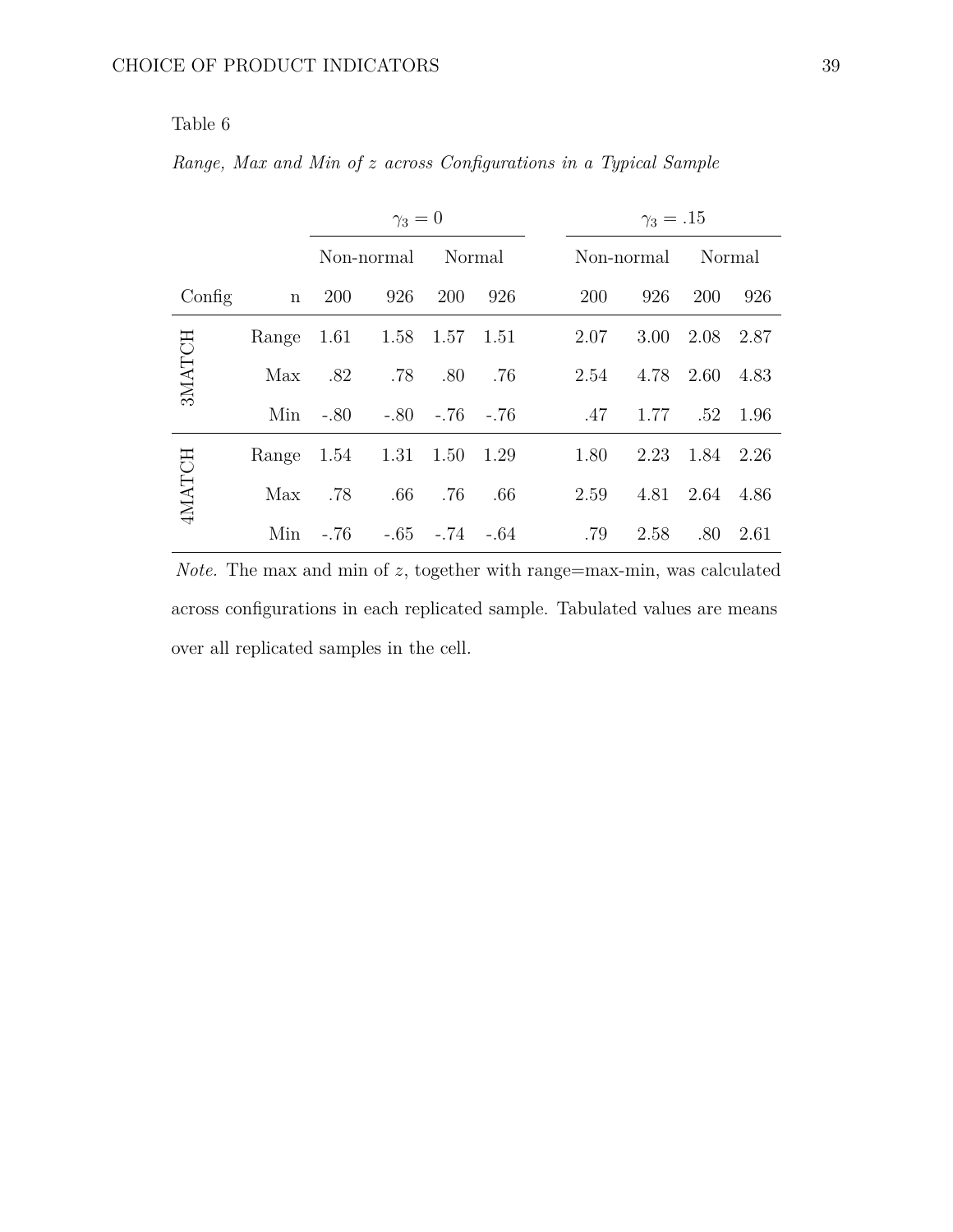#### $\gamma_3 = 0$   $\gamma_3 = 0.15$ Non-normal Normal Non-normal Normal *n* 200 926 200 926 200 926 200 926 Overall  $\frac{3M_1}{95.5}$   $\frac{99.9}{95.7}$   $\frac{95.7}{100.0}$   $\frac{96.5}{95.2}$   $\frac{100.0}{95.8}$   $\frac{97.8}{100}$   $\frac{100}{98.2}$  $\frac{3\text{M}_2^2}{2}$  98.4 100 99.4 100 99.2 100 99.7 100 99.6 3M<sup>3</sup> 95 100 96.6 100 97 100 98.1 100 98.3 3M<sup>4</sup> 71.9 83 66.7 69.5 85.5 98.9 84.6 99.7 82.5  $3M_5^2$  98.6 100 99.5 100 99.1 100 99.7 100 99.6  $3M_6$  75 86.2 71.2 72.5 88.8 99.9 88 99.8 85.2 3M<sup>7</sup> 95 100 95.6 100 95.5 100 96.8 100 97.9  $3M_8$  99 100 99.5 100 98.9 100 99.7 100 99.6 3M<sup>9</sup> 96.6 100 97.6 100 97.5 100 98.5 100 98.8 3M<sup>10</sup> 70.6 78 64 64.1 81 98.6 80 99 79.4  $\frac{3 \text{M}_{11}}{2 \text{M}_{11}}$   $\frac{98.8}{98.8}$   $\frac{100}{99.8}$   $\frac{99.8}{100}$   $\frac{99.1}{99.1}$   $\frac{100}{100}$   $\frac{99.9}{99.7}$  $3M_{12}^{11}$  69.7 80.1 65.3 66.9 81.5 99.3 81 98.7 80.3  $3M_{13}^{12}$  95.3 100 97.2 100 96.3 100 97.7 100 98.3  $3M_{14}^{19}$  72.1 80 69.4 68.8 86.8 99.3 85.2 99.4 82.6  $3M_{15}^{14}$  97.3 100 98 100 98 100 98.2 100 98.9 3M<sup>16</sup> 66.3 75.1 64.6 63.9 81.2 98.4 80.4 98.8 78.6  $3M_{17}^{18}$  69.3 79.5 68.1 68.6 84.9 98.4 84.7 99.7 81.7  $3M_{18}^{11}$  65 75.2 62.1 63.5 76.3 96.6 77.8 97.6 76.8  $3M_{19}^{10}$  98.8 100 99.7 100 99 100 99.8 100 99.7  $3M_{20}^{12}$  77.2 85.9 71 70.6 89.6 99.9 88.6 99.8 85.3  $\frac{3M_{21}}{2}$  99 100 99.7 100 98.9 100 99.8 100 99.7  $3M_{22}^{2}$  70.3 79.5 66 66.7 82.7 99.3 82.5 99.1 80.8  $3M_{23}^{22}$  71.1 81.4 69.2 69.2 85.8 98.7 86.2 99.6 82.7  $3M_{24}^{\sim}$  66 76 63.5 63 75.6 97.3 78 98 77.2  $4M_1^{24}$  72.7 83.8 67.1 72.1 87 98.9 85.4 99.7 83.3 4M<sup>2</sup> 75.4 86.3 70.7 73.1 88.8 99.8 89.3 99.8 85.4 4M<sup>3</sup> 98.5 100 99.4 100 99.2 100 99.8 100 99.6 4M<sup>4</sup> 98.6 100 99.6 100 98.9 100 99.7 100 99.6 4M<sup>5</sup> 95.1 99.9 95.4 100 96.3 100 97.7 100 98.0 4M<sup>6</sup> 93.3 100 95.8 100 95.7 100 97.8 100 97.8 4M<sup>7</sup> 98.4 100 99.2 100 99.2 100 99.6 100 99.5 4M<sup>8</sup> 95.1 99.9 95.6 100 96.9 100 97.8 100 98.2 4M<sup>9</sup> 98.3 100 98.9 100 98.7 100 99.2 100 99.4 4M<sup>10</sup> 98.4 100 99.2 100 98.8 100 99.6 100 99.5  $4M_{11}^{10}$  94.1 100 96.4 100 95.7 100 97.7 100 98.0 4M<sup>12</sup> 98.4 100 99.4 100 99.2 100 99.8 100 99.6 4M<sup>13</sup> 99 100 99.3 100 98.9 100 99.8 100 99.6 4M<sup>14</sup> 98.9 100 99.8 100 99.4 100 99.9 100 99.8  $4M_{15}^{11}$  95.9 100 96.7 99.9 98 100 98.7 100 98.7  $4M_{16}^{10}$  95.4 100 97.3 100 97 100 98.8 100 98.7 4M<sup>17</sup> 98.5 100 99.5 100 98.8 100 99.7 100 99.6 4M<sup>18</sup> 94.7 100 95.8 100 96.7 100 97.7 100 98.1 4M<sup>19</sup> 98.6 100 99.2 100 98.5 100 99.5 100 99.5  $\frac{4M_{20}^{10}}{20}$  98.6 100 99.7 100 99.2 100 100 100 99.7  $4M_{21}^{20}$  95.6 100 96.9 100 97 100 98.4 100 98.5  $4M_{22}^{21}$  98.8 100 99.8 100 99 100 99.9 100 99.7 4M<sup>23</sup> 98.7 100 99.5 100 99.1 100 99.5 100 99.6 4M<sup>24</sup> 98.7 100 99.4 100 98.9 100 99.6 100 99.6 4M<sup>25</sup> 72.8 80.4 68.5 68.2 87.3 99.3 86.3 99.6 82.8  $4M_{26}^{20}$  94.9 99.9 96.2 100 96.7 100 97.3 100 98.1  $4M_{27}^{\sim}$  94.6 100 96.7 100 97.1 100 97.9 100 98.3 4M<sup>28</sup> 97.2 100 97.5 100 98.2 100 98.5 100 98.9 4M<sup>29</sup> 96.7 100 97.1 100 97.9 100 98.2 100 98.7 4M<sup>30</sup> 70.5 79.5 68.1 67.3 85.2 98.3 86.3 99.6 81.8 4M<sup>31</sup> 78 85.8 71.8 70.7 90.1 99.9 88.9 99.8 85.6 4M<sup>32</sup> 98.5 100 99.7 100 98.6 100 99.7 100 99.6  $4M_{33}^{92}$  98.5 100 99.8 100 99 100 100 100 99.7 4M<sup>34</sup> 99.3 100 99.7 100 99.1 100 100 100 99.8 4M<sup>35</sup> 98.9 100 99.7 100 99.1 100 99.8 100 99.7 4M<sup>36</sup> 71.9 81.5 69 68.8 86.3 99.1 86.7 99.6 99.4 ALL 99.4 100 99.9 100 99.9 100 100 100.0 99.9

## *Percentage of Converged Solutions.*  $\gamma_3 =$  interaction effect.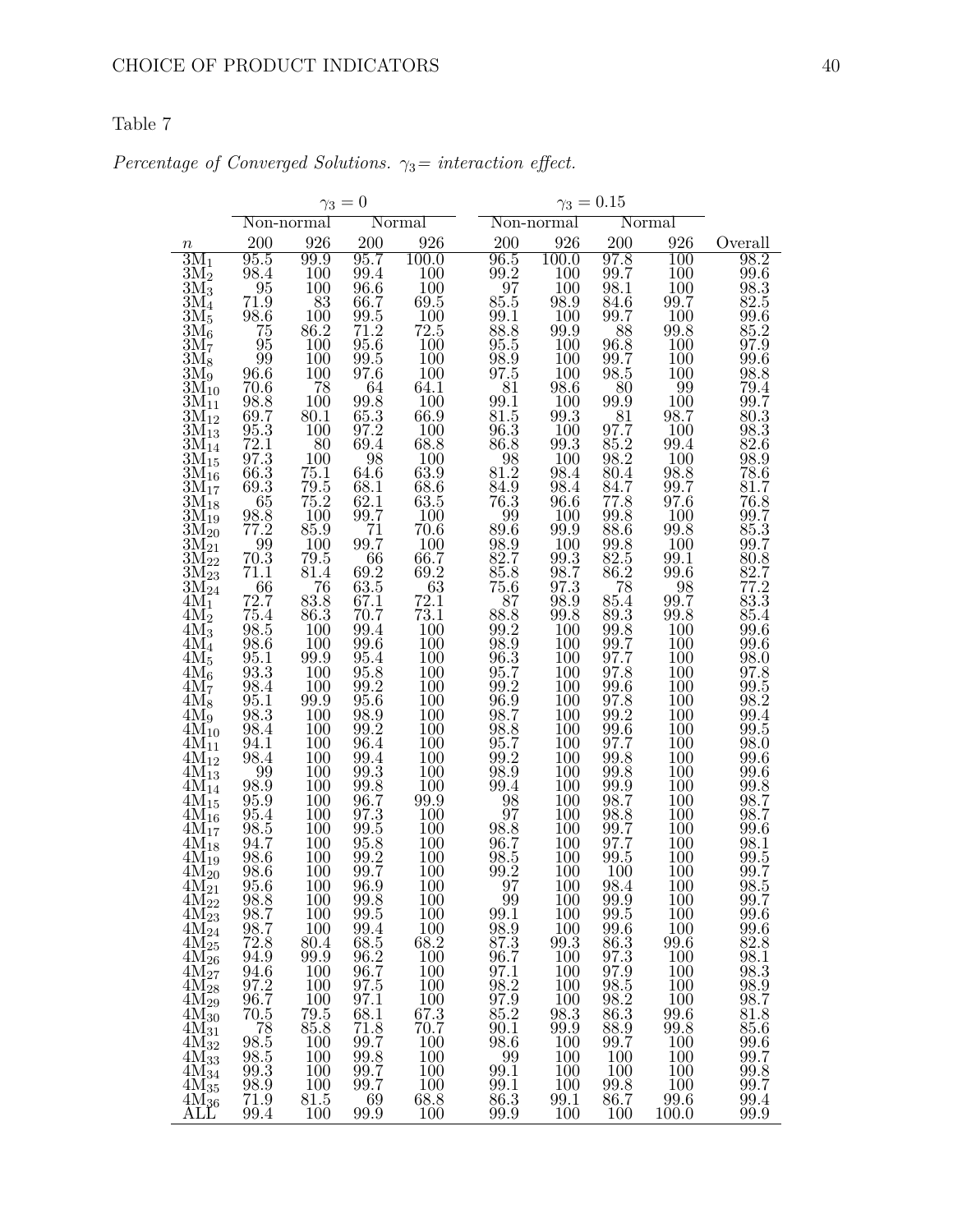*Estimation of*  $\gamma_3$  *when*  $\gamma_3 \neq 0$ *: relative bias and estimated and empirical standard errors.* 

*RB=relative bias. SE= estimated standard error. SD= empirical standard error.*

|                                                                                                                                                                                                                                                                                                                                                                                                                                                                                                                                                                                                                                                                                          | Non-normal                                                                                                                                                                                                                                                                                                                                                                            |                                                                                                                                                                                                                                                                                                                                                              |                                                                                                                                                                                                                                                                                                                                                                             |                                                                                                                                                                                                                                                                                                                                                                                                                                           |                                                                                                                                                                                                                                                                                                                                                     |                                                                                                                                                                                                                                                                                                                                                                                  | Normal |                                                                                                                                                                                                                                                                                                                                                                                                                                                           |                                                                                                                                                                                                                                                                                                                                                                                          |                                                                                                                                                                                                                                                                                                                                                                                         |                                                                                                                                                                                                                                                                                                                                                                                                                                                                                          |                                                                                                                                                                                                                                                                                                                                                   |                                                                                                                                                                                                                                                                                                                                                                                                                         |
|------------------------------------------------------------------------------------------------------------------------------------------------------------------------------------------------------------------------------------------------------------------------------------------------------------------------------------------------------------------------------------------------------------------------------------------------------------------------------------------------------------------------------------------------------------------------------------------------------------------------------------------------------------------------------------------|---------------------------------------------------------------------------------------------------------------------------------------------------------------------------------------------------------------------------------------------------------------------------------------------------------------------------------------------------------------------------------------|--------------------------------------------------------------------------------------------------------------------------------------------------------------------------------------------------------------------------------------------------------------------------------------------------------------------------------------------------------------|-----------------------------------------------------------------------------------------------------------------------------------------------------------------------------------------------------------------------------------------------------------------------------------------------------------------------------------------------------------------------------|-------------------------------------------------------------------------------------------------------------------------------------------------------------------------------------------------------------------------------------------------------------------------------------------------------------------------------------------------------------------------------------------------------------------------------------------|-----------------------------------------------------------------------------------------------------------------------------------------------------------------------------------------------------------------------------------------------------------------------------------------------------------------------------------------------------|----------------------------------------------------------------------------------------------------------------------------------------------------------------------------------------------------------------------------------------------------------------------------------------------------------------------------------------------------------------------------------|--------|-----------------------------------------------------------------------------------------------------------------------------------------------------------------------------------------------------------------------------------------------------------------------------------------------------------------------------------------------------------------------------------------------------------------------------------------------------------|------------------------------------------------------------------------------------------------------------------------------------------------------------------------------------------------------------------------------------------------------------------------------------------------------------------------------------------------------------------------------------------|-----------------------------------------------------------------------------------------------------------------------------------------------------------------------------------------------------------------------------------------------------------------------------------------------------------------------------------------------------------------------------------------|------------------------------------------------------------------------------------------------------------------------------------------------------------------------------------------------------------------------------------------------------------------------------------------------------------------------------------------------------------------------------------------------------------------------------------------------------------------------------------------|---------------------------------------------------------------------------------------------------------------------------------------------------------------------------------------------------------------------------------------------------------------------------------------------------------------------------------------------------|-------------------------------------------------------------------------------------------------------------------------------------------------------------------------------------------------------------------------------------------------------------------------------------------------------------------------------------------------------------------------------------------------------------------------|
| $\, n$                                                                                                                                                                                                                                                                                                                                                                                                                                                                                                                                                                                                                                                                                   | 3c200                                                                                                                                                                                                                                                                                                                                                                                 |                                                                                                                                                                                                                                                                                                                                                              | 926                                                                                                                                                                                                                                                                                                                                                                         |                                                                                                                                                                                                                                                                                                                                                                                                                                           |                                                                                                                                                                                                                                                                                                                                                     |                                                                                                                                                                                                                                                                                                                                                                                  | 200    |                                                                                                                                                                                                                                                                                                                                                                                                                                                           |                                                                                                                                                                                                                                                                                                                                                                                          |                                                                                                                                                                                                                                                                                                                                                                                         | 926                                                                                                                                                                                                                                                                                                                                                                                                                                                                                      |                                                                                                                                                                                                                                                                                                                                                   |                                                                                                                                                                                                                                                                                                                                                                                                                         |
|                                                                                                                                                                                                                                                                                                                                                                                                                                                                                                                                                                                                                                                                                          | RB                                                                                                                                                                                                                                                                                                                                                                                    | <b>SE</b>                                                                                                                                                                                                                                                                                                                                                    | <b>SD</b>                                                                                                                                                                                                                                                                                                                                                                   | RB                                                                                                                                                                                                                                                                                                                                                                                                                                        | SE                                                                                                                                                                                                                                                                                                                                                  | <b>SD</b>                                                                                                                                                                                                                                                                                                                                                                        |        | RB                                                                                                                                                                                                                                                                                                                                                                                                                                                        | <b>SE</b>                                                                                                                                                                                                                                                                                                                                                                                | <b>SD</b>                                                                                                                                                                                                                                                                                                                                                                               | RB                                                                                                                                                                                                                                                                                                                                                                                                                                                                                       | SE                                                                                                                                                                                                                                                                                                                                                | <b>SD</b>                                                                                                                                                                                                                                                                                                                                                                                                               |
| $3{\rm M}_1$<br>$3{\rm M}_2$<br>$3{\rm M}_3$<br>$3{\rm M}_{4}$<br>$3M_{5}$<br>$3M_6$<br>$3\rm M_{7}$<br>$3M_8$<br>$3{\rm M}_9$<br>$3M_{10}$<br>$3{\rm M}_{11}$<br>$3{\rm M}_{12}$<br>$3{\rm M}_{13}^-$<br>$3M_{14}$<br>$3{\rm M}_{15}$<br>$3M_{16}$<br>$3\rm{M}_{17}^+$<br>$3 \rm M_{18}^{-1}$<br>$3\rm{M}_{19}$<br>$3M_{20}$<br>$3\mathrm{M}_{21}^-$<br>$3M_{22}$<br>$3M_{23}$<br>$3\mathrm{M}_{24}$<br>$4M_1$<br>$4M_2$<br>$4M_3$<br>4M <sub>4</sub><br>$4M_5$<br>$4{\rm M}_6^{\circ}$<br>4M <sub>7</sub><br>$4M_8$<br>$4M_9$<br>$4M_{10}$<br>$4{\rm M}_{11}$<br>$4M_{12}$<br>$4{\rm M}_{13}$<br>$\overline{4}M_{14}$<br>$4M_{15}$<br>$4M_{16}$<br>$4M_{17}$<br>$4M_{18}$<br>$4M_{19}$ | $\overline{0}$<br>$-.02$<br>.01<br>$-0.\overline{01}$<br>.07<br>.02<br>.04<br>.04<br>.14<br>.06<br>$.08 \\ .07$<br>.09<br>.11<br>.41<br>.15<br>.8<br>$.02 \ 0.03$<br>.03<br>$-.97$<br>.05<br>.29<br>.07<br>.07<br>$-.03$<br>$-.03$<br>$\overline{0}$<br>$\theta$<br>$-.03$<br>$-.03$<br>$-.01$<br>$-.02$<br>$\theta$<br>$-.01$<br>.04<br>.05<br>.01<br>$.02 \over 03$<br>$.02 \ 0.04$ | .087<br>.077<br>.093<br>.108<br>.076<br>.096<br>.136<br>.138<br>.161<br>.253<br>.155<br>.211<br>.129<br>.133<br>$\frac{152}{383}$<br>.184<br>.802<br>.075<br>.077<br>.084<br>.139<br>.092<br>.234<br>.108<br>.097<br>.076<br>.075<br>.086<br>.09<br>.075<br>$.078 \ 076$<br>.076<br>.086<br>$.076$<br>$.136$<br>.154<br>.132<br>.154<br>.135<br>.133<br>.137 | .093<br>.081<br>.096<br>.109<br>.08<br>$\cdot$ 1<br>.15<br>.146<br>.175<br>.308<br>.166<br>.29<br>$\overline{.14}$<br>.142<br>$\frac{182}{496}$<br>.199<br>1.299<br>$.079 \ 083$<br>.087<br>3.377<br>.097<br>.258<br>.11<br>.099<br>.081<br>.081<br>.092<br>.094<br>.08<br>.085<br>.081<br>.079<br>.091<br>$.081$<br>$.146$<br>.166<br>.147<br>.165<br>.147<br>.147<br>.145 | $-.01$<br>$\boldsymbol{0}$<br>$-.01$<br>$-.01$<br>$-.01$<br>$-.03$<br>.01<br>.01<br>.02<br>.02<br>.02<br>$\overline{0}$<br>$.0\overline{1}$<br>.01<br>$.0\overline{3}$<br>.02<br>.03<br>.05<br>.01<br>.01<br>.01<br>$\boldsymbol{0}$<br>.02<br>.02<br>$-.01$<br>$-.02$<br>$\theta$<br>$-.01$<br>$-.01$<br>$-.01$<br>$\theta$<br>$-.01$<br>$\boldsymbol{0}$<br>$-.01$<br>$-.01$<br>$-.01$<br>.01<br>.02<br>.01<br>.02<br>.01<br>.01<br>.01 | .039<br>.035<br>.04<br>.051<br>.035<br>.046<br>.062<br>.061<br>.07<br>.097<br>.066<br>.087<br>.053<br>.055<br>$.06$<br>$.088$<br>.066<br>.107<br>$.034 \ 035$<br>.037<br>.055<br>.043<br>.066<br>.051<br>.046<br>.035<br>.035<br>.039<br>.04<br>.035<br>.036<br>.035<br>.035<br>.039<br>.035<br>.061<br>.066<br>.061<br>.068<br>.06<br>.061<br>.061 | .038<br>.034<br>.039<br>.051<br>.033<br>.046<br>.059<br>.058<br>.069<br>.104<br>.065<br>$.09$ <sub>.051</sub><br>.054<br>$.059$<br>$.089$<br>.067<br>.107<br>$.032$<br>$.034$<br>.036<br>.055<br>.044<br>.066<br>.051<br>.046<br>.034<br>.033<br>.038<br>.039<br>.034<br>.035<br>.034<br>.033<br>.038<br>$\frac{0.033}{0.058}$<br>$.058$<br>$.068$<br>$.058$<br>$.058$<br>$.058$ |        | $\overline{0}$<br>$\boldsymbol{0}$<br>$\theta$<br>.14<br>$\theta$<br>.08<br>.02<br>$.04$<br>.03<br>.15<br>.06<br>.15<br>$\overline{0}9$<br>$\overline{.12}$<br>$\frac{.09}{.18}$<br>.09.42<br>$\frac{0.03}{0.02}$<br>.09<br>.04<br>$\frac{22}{12}$<br>.07<br>$-.01$<br>$-.02$<br>$\boldsymbol{0}$<br>$\overline{0}$<br>$-.01$<br>$\boldsymbol{0}$<br>$\boldsymbol{0}$<br>$-.01$<br>.01<br>$\theta$<br>.04<br>.06<br>.01<br>$\frac{0}{0.03}$<br>.01<br>.04 | .078<br>$.072 \ 0.083$<br>.107<br>.073<br>.097<br>.129<br>.131<br>.148<br>.222<br>.145<br>.195<br>.136<br>$\frac{148}{151}$<br>$\frac{151}{261}$<br>.173<br>.446<br>$.075$<br>$.075$<br>$.081$<br>$.112$<br>.09<br>.155<br>.107<br>.097<br>.072<br>.072<br>$.078$<br>$.082$<br>.071<br>$.074 \ 072$<br>$.072$<br>$.08$<br>$.072$<br>$.13$<br>.143<br>.128<br>.144<br>.129<br>.127<br>.13 | .088<br>.077<br>.091<br>.106<br>.078<br>$\overline{.102}$<br>.14<br>.138<br>$\frac{158}{253}$<br>.15<br>.238<br>.155<br>.181<br>.158<br>.239<br>.178<br>.669<br>.078<br>$.084$<br>$.083$<br>.124<br>$\cdot$ 1<br>.204<br>$\frac{.108}{.103}$<br>.078<br>.078<br>.087<br>.089<br>.077<br>.083<br>.077<br>.078<br>.086<br>.078<br>.138<br>.151<br>.14<br>.155<br>.137<br>$\frac{14}{137}$ | $\overline{0}$<br>$\boldsymbol{0}$<br>$\boldsymbol{0}$<br>$\theta$<br>$\overline{0}$<br>$-.01$<br>.01<br>.01<br>.02<br>.02<br>.02<br>.01<br>.01<br>.01<br>.02<br>.01<br>.01<br>.03<br>.01<br>$\boldsymbol{0}$<br>.01<br>$\overline{0}$<br>$\theta$<br>.01<br>$\theta$<br>$-.01$<br>$\theta$<br>$-.01$<br>$-.01$<br>$\boldsymbol{0}$<br>$\theta$<br>$-.01$<br>$\overline{0}$<br>$\boldsymbol{0}$<br>$\boldsymbol{0}$<br>$\boldsymbol{0}$<br>.01<br>.02<br>.01<br>.01<br>.01<br>.01<br>.01 | .036<br>.033<br>.038<br>.051<br>.033<br>.046<br>.06<br>.059<br>.067<br>.095<br>.063<br>.086<br>.055<br>.057<br>.060000000<br>.067<br>.093<br>.034<br>.035<br>.036<br>.048<br>.042<br>.057<br>.051<br>.046<br>.033<br>.033<br>.036<br>.038<br>.033<br>.035<br>.033<br>.033<br>.037<br>.033<br>.059<br>.063<br>.059<br>.065<br>.059<br>.059<br>.059 | .035<br>$\begin{array}{c} .032 \\ 036 \\ .052 \\ .032 \end{array}$<br>.046<br>$.057\,$<br>.056<br>$.066$<br>$.103$<br>.062<br>.052<br>.055<br>$.058$<br>$.08$<br>$.068$<br>$.093$<br>$.031$<br>$.034$<br>.035<br>.049<br>.044<br>.057<br>.053<br>.046<br>$.032$<br>$.032$<br>$.035$<br>$.036$<br>$.032$<br>$.033$<br>$.032$<br>$\frac{0.032}{0.032}$<br>0.036<br>0.056<br>0.063<br>.057<br>.065<br>.056<br>.057<br>.056 |
| $4\overline{\mathrm{M}}_{20}$                                                                                                                                                                                                                                                                                                                                                                                                                                                                                                                                                                                                                                                            | .04<br>.05<br>.05<br>.08                                                                                                                                                                                                                                                                                                                                                              | .153<br>.159<br>.152<br>.133                                                                                                                                                                                                                                                                                                                                 | .162<br>.178<br>.17<br>.136                                                                                                                                                                                                                                                                                                                                                 | .02<br>.02<br>.01<br>.01                                                                                                                                                                                                                                                                                                                                                                                                                  | .066<br>.069<br>.066<br>.053                                                                                                                                                                                                                                                                                                                        | .065<br>.069<br>.065<br>.05                                                                                                                                                                                                                                                                                                                                                      |        | .05<br>$.03\,$<br>.05<br>.11                                                                                                                                                                                                                                                                                                                                                                                                                              | .143<br>.146<br>.142                                                                                                                                                                                                                                                                                                                                                                     | .146<br>.157<br>.149<br>.155                                                                                                                                                                                                                                                                                                                                                            | .02<br>.01<br>$.02 \ 0.02$                                                                                                                                                                                                                                                                                                                                                                                                                                                               | .063<br>.066<br>.063<br>.054                                                                                                                                                                                                                                                                                                                      | .062<br>$\frac{0.066}{0.062}$<br>0.052<br>0.057                                                                                                                                                                                                                                                                                                                                                                         |
| $\begin{array}{c} 4\mathrm{M}_{21}\\ 4\mathrm{M}_{22}\\ 4\mathrm{M}_{23}\\ 4\mathrm{M}_{24}\\ 4\mathrm{M}_{25}\\ 4\mathrm{M}_{26}\\ 4\mathrm{M}_{27}\\ 4\mathrm{M}_{28}\\ 4\mathrm{M}_{30}\\ 4\mathrm{M}_{31}\\ 4\mathrm{M}_{32}\\ 4\mathrm{M}_{33}\\ 4\mathrm{M}_{34}\\ 4\mathrm{M}_{34}\\ \end{array}$<br>$4M_{35}$<br>$\overline{4M}_{36}^{55}$                                                                                                                                                                                                                                                                                                                                       | $\dot{12}$<br>.08<br>.09<br>$.07$<br>$.07$<br>$.12$<br>$.02$<br>$.02$<br>.01<br>.03<br>.04<br>.03<br>.04<br>$-.03$                                                                                                                                                                                                                                                                    | .153<br>$.13\,$<br>.135<br>$\frac{136}{145}$<br>$\frac{145}{149}$<br>$.218$<br>$.075$<br>.074<br>.075<br>.084<br>.083<br>.092<br>.07                                                                                                                                                                                                                         | .168<br>.144<br>.168<br>$.164$<br>$.169$<br>.178<br>.255<br>.083<br>.08<br>.08<br>.088<br>.088<br>.097<br>.079                                                                                                                                                                                                                                                              | .02<br>.01<br>.01<br>$.01\atop.02\atop.03$<br>$.02\,$<br>$\theta$<br>.01<br>.01<br>.01<br>.01<br>.01<br>$-.01$                                                                                                                                                                                                                                                                                                                            | .058<br>.054<br>.053<br>.053<br>.058<br>.059<br>.065<br>.035<br>.034<br>.034<br>.037<br>.037<br>.042<br>.033                                                                                                                                                                                                                                        | .057<br>.053<br>.051<br>$.051$<br>$.058$<br>.059<br>.066<br>$.034$<br>$.032$<br>.032<br>.036<br>.036<br>.044<br>.032                                                                                                                                                                                                                                                             |        | .12<br>.08<br>$\cdot$ 1<br>$\frac{1}{11}$<br>$\cdot$ 1<br>$\overline{.12}$<br>$\theta$<br>.02<br>.04<br>$.05\,$<br>.04<br>.02<br>$-.01$                                                                                                                                                                                                                                                                                                                   | $\frac{1}{153}$<br>$\frac{138}{133}$<br>$\frac{14}{147}$<br>$\frac{147}{172}$<br>$\frac{073}{274}$<br>.074<br>$.074\,$<br>.081<br>.081<br>.087<br>.068                                                                                                                                                                                                                                   | .153<br>.164<br>.166<br>.154<br>.171<br>.16<br>.209<br>.084<br>.078<br>.078<br>.083<br>.084<br>.099<br>.076                                                                                                                                                                                                                                                                             | .02<br>.01<br>.01<br>$.01$<br>$.02$<br>$.02$<br>.01<br>$\overline{0}$<br>.01<br>.01<br>.01<br>.01<br>$\theta$<br>$\overline{0}$                                                                                                                                                                                                                                                                                                                                                          | .058<br>.056<br>.055<br>.055<br>.059<br>.06<br>.066<br>.035<br>.034<br>.034<br>.036<br>.036<br>.041<br>.032                                                                                                                                                                                                                                       | .055<br>.052<br>$\frac{0.052}{0.057}$<br>$\frac{0.057}{0.058}$<br>$\frac{0.057}{0.031}$<br>.031<br>.035<br>.035<br>.043<br>.031                                                                                                                                                                                                                                                                                         |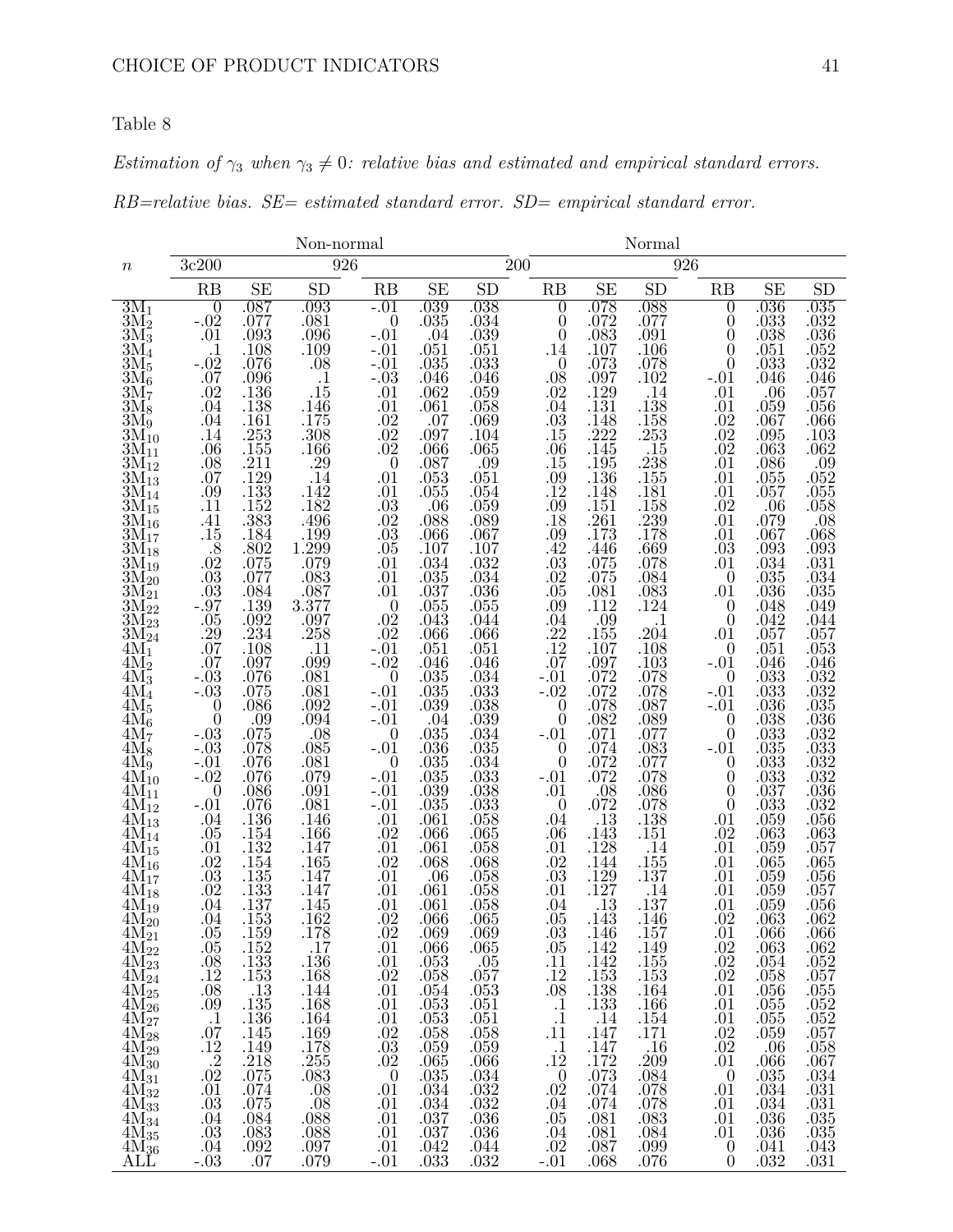|                                    |              | $\gamma_3=0$    |                                      |                            | $\gamma_3 = .15$ |              |                            |                                      |
|------------------------------------|--------------|-----------------|--------------------------------------|----------------------------|------------------|--------------|----------------------------|--------------------------------------|
|                                    | Non-normal   |                 |                                      | Normal                     |                  | Non-normal   |                            | Normal                               |
| $\, n \,$                          | 200          | 926             | 200                                  | 926                        | 200              | 926          | 200                        | 926                                  |
| $3M_1$                             | .956         | .964            | .955                                 | .962                       | .892             | .932         | .885                       | .942                                 |
| 3M <sub>2</sub><br>$3M_3$          | .957<br>.966 | .954<br>.962    | .947                                 | .952                       | .905<br>.897     | .941<br>.932 | .904<br>.885               | .944<br>.933                         |
| $3M_4$                             | .965         | .967            | .96<br>.946                          | $.96$<br>.938              | .939             | .936         | .936                       | .934                                 |
| $3M_{5}$                           | .958         | .951            | .94                                  | .949                       | .895             | .953         |                            |                                      |
| $\rm \bar{3} M_6$                  | .951         | .976            | .941                                 | .948                       | .919             | .941         | $.893$<br>.919             | $\frac{.95}{.94}$                    |
| $3M_7$                             | .948         | .956            | .937                                 | .956                       | .91              | .957         | .906                       | $.952\,$                             |
| $3M_8$<br>$3M_{9}$                 | .945<br>.944 | .958<br>.946    | .94<br>.942                          | .956<br>.951               | .928<br>.921     | .96<br>.937  | .933<br>.926               | .958<br>.939                         |
| $3M_{10}$                          | .928         | .955            | .941                                 | .938                       | $\cdot$ .9       | .928         |                            | .925                                 |
| $\tilde{3}M_{11}^-$                | .949         | .95             | .939                                 | .95                        | .936             | .946         | $.922$<br>$.941$           | .948                                 |
| $3M_{12}$ <sup>-</sup>             | .93          | .949            | $\mathbf{.93}$                       | .952                       | .901             | .941         | .898                       | .929                                 |
| $3M_{13}$<br>$3M_{14}$             | .949<br>.969 | .955<br>.955    | .949<br>.963                         | .962<br>.953               | .937<br>.918     | .946<br>.951 | .925<br>.913               | .956<br>.947                         |
| $3M_{15}$                          | .95          | $.946\,$        | .957                                 | .954                       | .927             | .948         |                            |                                      |
| $\rm \bar{3}M_{16}^-$              | .97          | .983            | .969                                 | .964                       | .904             | .946         | .893                       | .951.935                             |
| $3M_{17}$                          | .962         | .95             | .963                                 | .946                       | $.928\,$         | .947         | .897                       | .94                                  |
| $3\mathrm{M}_{18}$<br>$3M_{19}$    | .963<br>.947 | .98<br>.956     | .974<br>.94                          | .975<br>.956               | .917<br>.93      | .947<br>.952 | .905<br>.94                | .944<br>$.954\,$                     |
| $3\mathrm{M}_{20}$                 | .957         | .946            | .949                                 | .949                       | .917             | .949         | .904                       |                                      |
| $3M_{21}$                          | .942         | .949            | .955                                 | .954                       | .933             | .949         | .94                        | $.943$<br>.956                       |
| $3M_{22}^-$                        | .969         | .967            | .968                                 | $.957\,$                   | .906             | .945         | $.904\,$                   | $.932$<br>$.934$                     |
| $3M_{23}$<br>$3M_{24}$             | .941<br>.967 | .946<br>.966    | .964                                 | .945<br>.957               | .924<br>.927     | .934<br>.937 | .905                       |                                      |
| $4M_1$                             | .957         | .967            | $.962$<br>$.937$                     | .928                       | .93              | .937         | .927.932                   | $.935$<br>$.932$                     |
| 4M <sub>2</sub>                    | .96          | .964            | .934                                 | .936                       | .92              | .945         | .917                       | .941                                 |
| $4M_3$                             | .956         | .953            | .947                                 | .949                       | .899             | .938         | .9                         | .944                                 |
| $4M_4$<br>$4M_{5}$                 | .955<br>.955 | .948<br>.962    | .933<br>.954                         | .946<br>.96                | .893<br>.892     | .948<br>.931 | .879<br>.887               | .95<br>.946                          |
| $4M_6$                             | .967         | .962            | .959                                 | .957                       | .904             | .928         | .883                       | .933                                 |
| $4M_7$                             | .957         | .954            | .948                                 | .952                       | .904             | .94          | .902                       | .948                                 |
| $\bar{4}M_8$<br>$4M_{9}$           | .958         | .96             | .942<br>.946                         | .96<br>.951                | .885             | .941<br>.941 | .888<br>.896               | .944<br>.945                         |
| $4M_{10}$                          | .956<br>.955 | .954<br>.952    | .942                                 | .948                       | .9<br>.903       | .953         |                            | .948                                 |
| $4M_{11}$                          | .956         | .964            | .952                                 | .957                       | .91              | .931         | $.887$<br>$.889$<br>$.891$ | .938                                 |
| $4M_{12}$                          | .958         | .952            | .941                                 | .948                       | .896             | .952         |                            | .949                                 |
| $4{\rm M}_{13}$<br>$4{\rm M}_{14}$ | .947<br>.946 | $.951\,$<br>.95 | .94                                  | .952<br>.948               | $.928$<br>$.932$ | .957<br>.939 | .927<br>.94                | .959                                 |
| $4M_{15}$                          | .949         | $.954\,$        |                                      |                            | .899             | .949         |                            |                                      |
| $4M_{16}$                          | .956         | .959            | $.944$<br>$.937$<br>$.947$<br>$.933$ | $.953$<br>$.949$<br>$.957$ | .909             | $.94\,$      | $.903$<br>$.913$<br>$.929$ | $.946$<br>$.952$<br>$.936$<br>$.957$ |
| $\overline{4M_{17}}$               | .944         |                 |                                      |                            | .921             | .957         |                            |                                      |
| $4M_{18}$<br>$4M_{19}$             | .948<br>.943 | .955<br>.959    | $.933\,$<br>.943                     | .953<br>.958               | .918<br>.931     | .955<br>.956 | .911<br>.933               | .948<br>.956                         |
| $4M_{20}$                          | .948         | .951            | .943                                 | .949                       | .928             | .944         | .938                       | .948                                 |
| $4{\rm M}_{21}$                    | .948         | .946            | .943                                 | .95                        | .924             | .937         | .925                       | - 94                                 |
| $4M_{22}$                          | .941         | .952            | .935                                 | .948                       | .932             | .946         | .936                       | .945                                 |
| $4M_{23}$<br>$4M_{24}$             | .961<br>.968 | .959<br>.956    | .957<br>.968                         | .966<br>.958               | .929<br>.933     | .954<br>.948 | .938<br>.947               | .957<br>.958                         |
| $4M_{25}$                          | .948         | .955            | .949                                 | .953                       | .914             | .943         | .892                       | .945                                 |
| $4M_{26}$                          | .945         | .955            | .949                                 | .961                       | .931             | .949         | .926                       | .954                                 |
| $4M_{27}$                          | .958<br>.948 | .952<br>.947    | .948<br>.951                         | .962<br>.961               | .94<br>.924      | .949<br>.944 | .932<br>.923               | .955<br>.956                         |
| $4M_{28}$<br>$4M_{29}$             | .947         | .946            | .96                                  | .954                       | .925             | .947         | .929                       | .952                                 |
| $4M_{30}$                          | .952         | .942            | .959                                 | .944                       | .923             | .946         | .888.895                   | .931                                 |
| $4M_{31}$                          | .947         | .949            | .946                                 | .943                       | .911             | .95          |                            | .94                                  |
| $4M_{32}$<br>$4M_{33}$             | .944<br>.944 | .959<br>.955    | .94<br>.94                           | .958<br>.958               | .927<br>.93      | .951<br>.952 | $.936\,$<br>.941           | .953<br>.952                         |
| $4M_{34}$                          | .942         | .952            | .949                                 | .953                       | .932             | .947         | .936                       | .953                                 |
| $4M_{35}$                          | .935         | .951            | .951                                 | .956                       | .925             | .945         | .94                        | .95                                  |

4M<sup>36</sup> .935 .945 .952 .948 .918 .932 .893 .936 ALL .937 .947 .927 .949 .901 .943 .890 .943

*Coverage rates of confidence intervals for*  $\gamma_3$ *. Confidence level 95* %.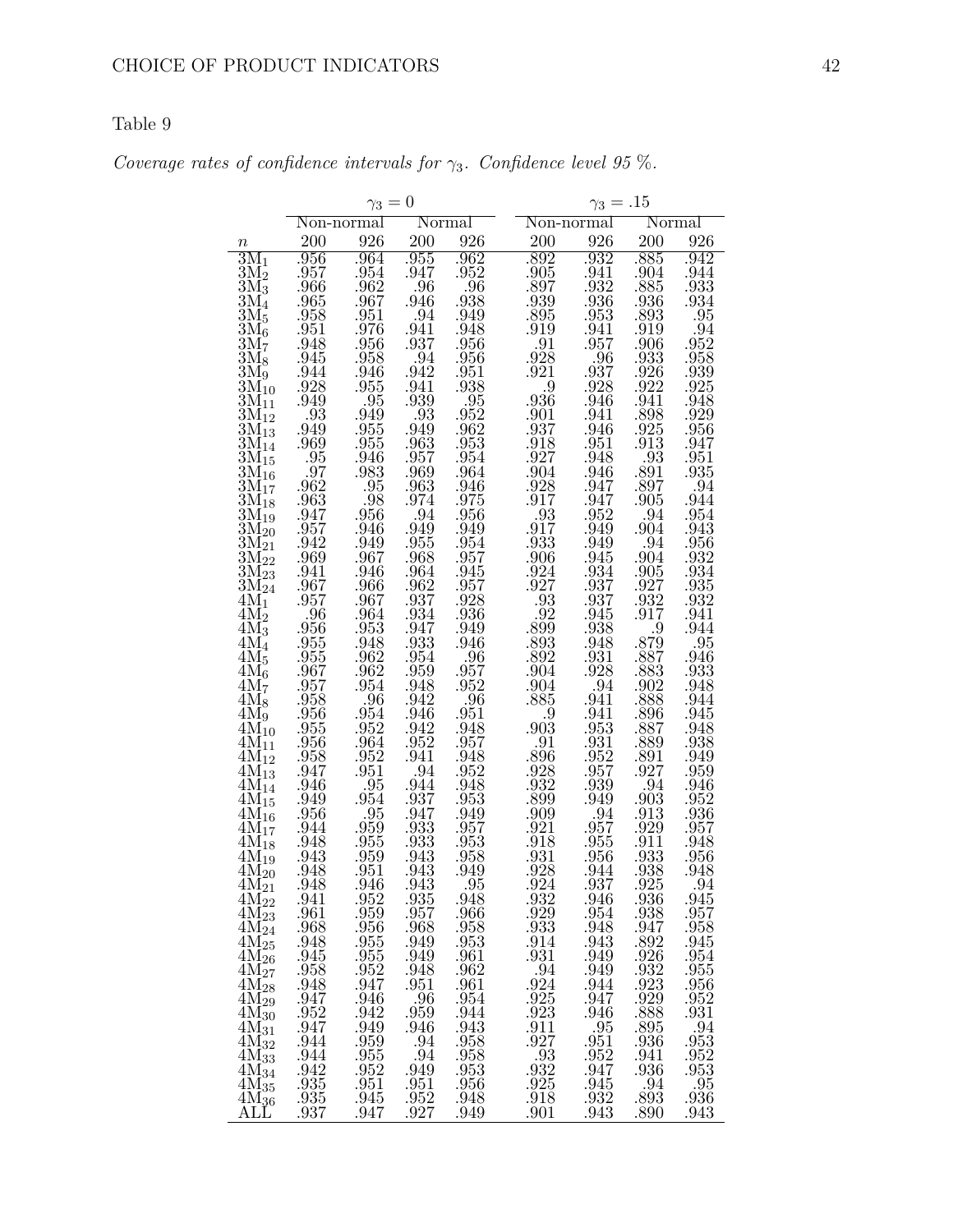|                                               | Type I error $(\gamma_3 = 0)$         |                             |                         |                         |                                        |                            | Power ( $\gamma_3 = 0.15$ ) |                                            |               |                                                         |  |
|-----------------------------------------------|---------------------------------------|-----------------------------|-------------------------|-------------------------|----------------------------------------|----------------------------|-----------------------------|--------------------------------------------|---------------|---------------------------------------------------------|--|
|                                               |                                       | Non-normal                  | Normal                  |                         |                                        |                            | Non-normal                  |                                            | Normal        |                                                         |  |
| $\, n$<br>$3M_1$                              | 200<br>4.4                            | 926<br>$3.6\,$              | 200<br>4.4              | 926<br>$3.8\,$          | Overall<br>4.1                         | 200<br>40.2                | 926<br>99.3                 | 200<br>48.7                                | 926<br>99.8   | Overall<br>$72.5\,$                                     |  |
| $3\mathrm{M}_2$                               | 4.3                                   | 4.6                         | 5.3                     | 4.8                     | $\frac{4.8}{3.8}$                      | 48.0                       | 99.6                        | 54.2                                       | 99.9          | 75.5                                                    |  |
| $3M_3$<br>$3M_4$                              | $3.\overline{3}$<br>$\bar{3}.\bar{3}$ | 3.8<br>3.0                  | 4.1<br>4.8              | 4.0<br>5.4              | 4.1                                    | 38.6<br>32.3               | 98.5                        | 42.9<br>33.4                               | 99.6<br>83.9  | 70.4<br>60.1                                            |  |
| $3\rm M_5$                                    | $\frac{4.2}{3.6}$                     | 4.9                         | 6.0                     | 5.1                     | 5.1                                    | 50.1                       | $82.7$<br>99.7              | 53.0                                       | 99.9          | 75.7                                                    |  |
| $\rm \bar{3} M_{6}$<br>3M <sub>7</sub>        | 4.9                                   | 2.4<br>4.4                  | 4.6<br>6.2              | 5.0<br>4.4              | $\overline{3}\overline{.}\overline{8}$ | 36.5<br>54.9               | 89.3<br>99.5                | 38.4<br>55.3                               | 89.1<br>99.9  | 65<br>77.9                                              |  |
| $3M_8$                                        | 5.4                                   | 4.2                         | 6.0                     | 4.4                     | $\frac{5}{5}$                          | 55.0                       | 99.5                        | 56.7                                       | 99.9          | 77.9                                                    |  |
| 3M <sub>9</sub><br>$3\rm{M}_{10}$             | 5.4<br>2.9                            | 5.4<br>4.5                  | 5.8<br>$3.\overline{4}$ | 4.9<br>4.9              | $5.4\,$<br>$\overline{3.9}$            | 42.5<br>$2\bar{3}.\bar{8}$ | 98.3<br>81.0                | 44.3<br>25.3                               | 99.1<br>81.8  | 71.5                                                    |  |
| $3M_{11}$                                     | 4.8                                   | 5.0                         | 6.1<br>4.2              | 5.0                     | $5.\overline{2}$                       | 46.8                       | 99.0                        | 49.3                                       | 99.6          | $\frac{56.2}{73.8}$<br>62.3                             |  |
| $3M_{12}$<br>$3M_{13}$                        | 2.6<br>4.4                            | 4.6<br>4.5                  | 4.5                     | 4.6<br>3.8              | $\overline{4}$<br>4.3                  | 29.1<br>46.6               | 87.7<br>99.4                | 31.1<br>45.0                               | 88.4<br>99.7  | 73.3                                                    |  |
| $3M_{14}$<br>$3M_{15}$                        | 2.9<br>4.2                            | 4.0<br>5.4                  | $\frac{2.9}{3.3}$       | 4.2<br>4.6              | 3.5<br>4.4                             | 44.7<br>37.4               | 98.4<br>97.9                | 40.0<br>36.3                               | 98.8<br>98.9  | 72.6<br>68.1                                            |  |
| $3M_{16}$                                     | 1.9                                   | 1.6                         | 1.9                     | 2.8                     | $\boldsymbol{2}$                       | 13.5                       | 75.2                        | 15.6                                       | 86.3          | 51.1                                                    |  |
| $3M_{17}$<br>$3M_{18}$                        | 3.3<br>1.4                            | 4.8<br>2.0                  | 2.8<br>1.0              | 4.6<br>2.4              | $\!.9$<br>$1.\overline{7}$             | 28.9<br>10.9               | 93.9<br>60.4                | 26.6<br>11.0                               | 93.6<br>72.9  | 63.3<br>42.3                                            |  |
| $3\rm{M}_{19}$                                | $5.3\,$                               | 4.4                         | 6.0                     | 4.4                     | $\bf 5$                                | 56.4                       | 99.4                        | 56.1                                       | 99.7          | 77.7                                                    |  |
| $3M_{20}$<br>$3M_{21}$                        | 4.0<br>5.5                            | $5.2\,$<br>5.1              | 4.7<br>4.5              | 4.1<br>4.6              | $4.\overline{5}$<br>4.9                | 54.7<br>47.3               | 99.1<br>99.0                | 52.5<br>50.6                               | 99.1<br>99.7  | 74.2                                                    |  |
| $3M_{22}$                                     | $2.2$<br>$5.8$<br>$2.2$<br>$3.5$      | 3.1                         | 3.1                     | 3.5                     | 3                                      | 22.1                       | 80.6                        | 29.1                                       | 89.7          | 58.3                                                    |  |
| $\tilde{3}M_{23}$<br>$3M_{24}$                |                                       | 5.3                         | $\overline{3.5}$<br>3.1 | 4.9<br>$\overline{3.7}$ | $4.\overline{9}$<br>$\boldsymbol{3}$   | 37.9<br>16.3               | 94.1<br>67.4                | 39.7<br>21.8                               | 93.7<br>79.1  | 68.3<br>49.6                                            |  |
| $\rm \tilde{4} \tilde{M_1}$<br>$4M_2$         | 3.6                                   | $\frac{3.2}{2.5}$           | $\overline{4.7}$<br>5.3 | 5.5<br>4.6              | $\overline{4}$<br>$\overline{4}$       | 30.6<br>37.3               | $\frac{82.7}{89.2}$         | 32.4<br>37.1                               | 83.0<br>88.9  | 59<br>64.6                                              |  |
| $4M_3$                                        | $\overline{4.3}$                      | 4.7                         | 5.3                     | 5.1                     | 4.9                                    | 48.0                       | 99.7                        | $53.1\,$                                   | 100.0         | 75.3                                                    |  |
| $4M_4$<br>$4M_{5}$                            | $4.\overline{2}$<br>4.3               | $5.\overline{2}$<br>3.8     | 6.5<br>4.6              | 5.4<br>4.0              | $5.\overline{3}$<br>4.2                | 49.3<br>40.0               | 99.7<br>99.3                | 52.7<br>48.0                               | 100.0<br>99.8 | 75.5<br>72.2                                            |  |
| $4M_6$                                        | 3.0                                   | $\bar{3}.\bar{8}$           | 4.0                     | 4.3                     | 3.8                                    | 38.4                       | 98.6                        | 42.8                                       | 99.6          | 70.4                                                    |  |
| $4M_7$<br>$4M_8$                              | 4.3<br>4.1                            | 4.6<br>4.0                  | 5.2<br>5.7              | 4.8<br>4.0              | 4.7<br>4.4                             | 48.8<br>47.5               | 99.7<br>99.5                | 55.5<br>52.4                               | 99.9<br>99.9  | $76.1\,$<br>75.2                                        |  |
| 4M <sub>9</sub>                               | 4.4                                   | 4.6                         | 5.4                     | 4.9                     | 4.8                                    | 49.5                       | 99.7                        | 55.3                                       | 100.0         | $76.\overline{3}$                                       |  |
| $4M_{10}$<br>$4M_{11}$                        | 4.3<br>4.4                            | 4.8<br>3.6                  | 5.8<br>4.6              | 5.2<br>$\overline{4.3}$ | $\bf 5$<br>4.2                         | 49.7<br>40.6               | 99.7<br>98.5                | 54.5<br>45.8                               | 100.0<br>99.6 | 76.1<br>$71.6\,$                                        |  |
| $4M_{12}$                                     | 4.2<br>$5.2\,$                        | 4.8<br>4.9                  | 5.9<br>6.0              | 5.2                     | $\bf 5$                                | 50.2                       | 99.7                        | 54.3<br>57.2                               | 100.0         | 76.1<br>78.1                                            |  |
| $4M_{13}$<br>$4M_{14}$                        | 5.1                                   | 5.0                         | 5.6                     | 4.8<br>$5.\overline{2}$ | $\frac{5.2}{5.2}$                      | 55.4<br>47.0               | 99.5<br>98.9                | 50.2                                       | 99.9<br>99.5  | 74                                                      |  |
| $4{\rm M}_{15}$<br>$4{\rm M}_{16}$            | 5.0<br>$\overline{4.2}$               | 4.6<br>5.0                  | 6.3<br>5.1              | 4.7<br>$5.1\,$          | 5.1<br>4.9                             | 54.4<br>42.8               | 99.6<br>98.6                | 55.2<br>45.1                               | 99.9<br>99.2  | 77.5<br>71.7                                            |  |
| $4M_{17}$                                     | 5.5                                   | 4.1                         | 6.7                     | 4.3                     | $\frac{5.2}{5.2}$                      | 55.0                       | 99.5                        | 55.9                                       | 100.0         | 77.7                                                    |  |
| $4M_{18}$<br>$4M_{19}$                        | 5.0<br>5.6                            | 4.5<br>4.1                  | 6.7<br>$\overline{5.7}$ | 4.7<br>4.2              |                                        | 55.6<br>55.0               | 99.6<br>99.5                | 56.9<br>57.1                               | 99.9<br>99.9  | 78.3<br>78                                              |  |
| $4M_{20}$                                     | 4.9                                   | 4.9                         | 5.7                     | 5.1                     | $\frac{4.9}{5.2}$                      | 46.9                       | 98.9                        | $\frac{49.2}{45.3}$                        | 99.6          | 73.7                                                    |  |
| $4M_{21}$<br>$4M_{22}$                        | 4.9<br>5.4                            | $5.4\,$<br>4.8              | 5.6                     | 5.0                     | 5.2<br>$5.5\,$                         | 44.6<br>46.1               | 98.3<br>99.0                | 49.6                                       | 99.2<br>99.6  | 72.2<br>73.7                                            |  |
| $4M_{23}$                                     | $\overline{3.8}$                      | 4.1                         | $6.5$<br>$4.2$          | $\frac{5.2}{3.4}$       | $\frac{3.9}{3.7}$                      | 44.4                       | 99.5                        |                                            | 99.7          | 71.7                                                    |  |
| $4M_{24}$<br>$4M_{25}$                        | 3.1                                   | 4.4<br>4.2                  | 3.1<br>4.1              | $\frac{4.2}{4.3}$       | 4.4                                    | $36.3\,$<br>45.2           | $\frac{98.6}{98.7}$         | $\frac{42.6}{34.8}$<br>$\frac{42.5}{12.5}$ | 99.4<br>98.8  | 67.4<br>73.2                                            |  |
| $\bar{4M}$ <sub>26</sub>                      | $\frac{4.8}{4.5}$                     | $\overline{4.5}$            | 4.5                     | 3.9                     | $\overline{4.3}$                       | $\bar{46.3}$               | 99.4                        | $\frac{44.9}{44.5}$                        | 99.7          |                                                         |  |
| $4M_{27}$<br>$4M_{28}$                        | $\frac{3.8}{4.3}$                     | $4.8\,$<br>$5.\overline{3}$ | 4.6<br>4.0              | $\overline{3.8}$<br>3.9 | $4.\overline{3}$<br>4.4                | 45.9<br>37.6               | 99.4<br>$\frac{98.7}{97.9}$ | 35.8                                       | 99.8<br>99.3  | $\begin{array}{r} 73 \\ 73 \\ 68.2 \\ 68.1 \end{array}$ |  |
| $4M_{29}$                                     | 4.8                                   | 5.4                         | $\overline{3.1}$        | 4.6                     | 4.5                                    | 38.1<br>30.7               |                             | 36.0                                       | 98.8          |                                                         |  |
| $4M_{30}$                                     | 4.1<br>4.5                            | $\frac{5.2}{4.8}$           | $\frac{3.0}{5.2}$       | 5.2<br>4.6              | 4.4<br>4.8                             | 56.1                       | 94.3<br>99.2                | $\frac{29.6}{53.7}$                        | 94.7<br>99.1  | $64.7$<br>$78.3$                                        |  |
| $4M_{31}^{50}$<br>$4M_{32}^{31}$<br>$4M_{33}$ | $5.2\,$<br>5.6                        | 4.1<br>4.5                  | 6.0<br>6.0              | $4.2\,$<br>$4.2\,$      | $4.9\,$<br>5.1                         | 56.8<br>56.2               | 99.4<br>99.4                | 56.1<br>56.1                               | 99.7<br>99.7  | $\frac{78.1}{77.9}$                                     |  |
| $4M_{34}$                                     | 5.7                                   | 4.8                         | 5.1                     | 4.7                     | 5.1                                    | 46.4                       | 98.9                        | 49.6                                       | 99.6          | 73.7                                                    |  |
| $4M_{35}$<br>$4M_{36}$                        | 6.4<br>6.2                            | 4.9<br>$5.3\,$              | 4.9<br>4.5              | 4.4<br>5.0              | 5.1<br>5.2                             | 47.3<br>39.3               | 98.9<br>94.0                | 50.3<br>40.3                               | 99.6<br>94.3  | 74.1<br>68.9                                            |  |
| ALL                                           | 6.1                                   | 5.3                         | 7.2                     | 5.1                     | 5.9                                    | 55.7                       | 99.7                        | 58.8                                       | 100.0         | 78.6                                                    |  |

*Type I error rates and Power to detect interaction effect.*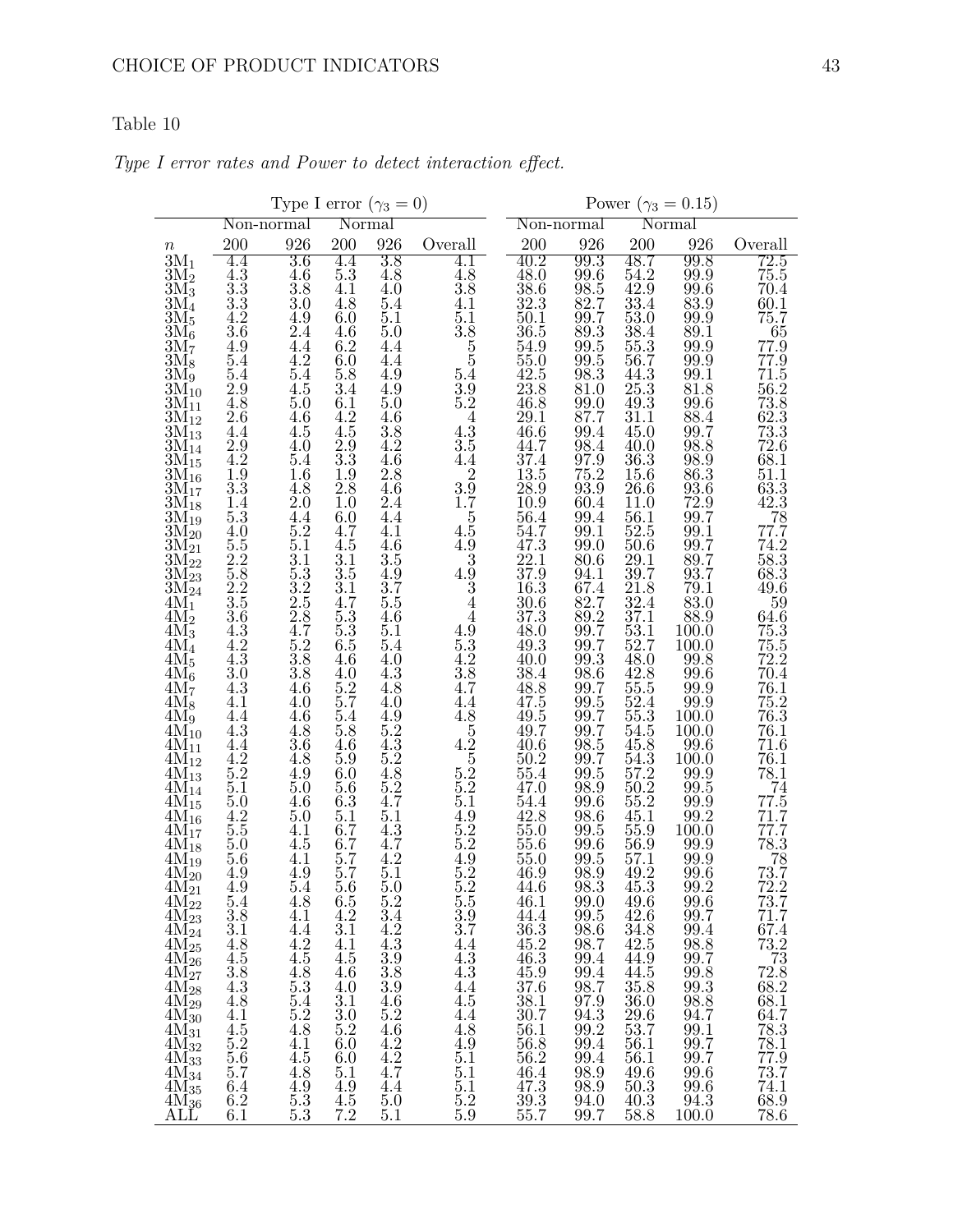*Study 3: Estimating*  $\gamma_3$  *with all-pairs and LMS. PARB= parameter bias (absolute for*  $\gamma_3 = 0$ , relative for  $\gamma_3 = 0.15$ *).* SEB=Relative standard error bias. COV= coverage rate. *RR=rejection rate. D1, D2, D3=distribution conditions.*

|                            |                         |                  |         |            | <b>ALLPAIRS</b> |        |         |            | <b>LMS</b> |        |
|----------------------------|-------------------------|------------------|---------|------------|-----------------|--------|---------|------------|------------|--------|
|                            |                         | $\boldsymbol{n}$ | PARB    | <b>SEB</b> | <b>COV</b>      | RR     | PARB    | <b>SEB</b> | <b>COV</b> | RR     |
|                            |                         | 100              | 0.00    | $-0.12$    | 92.00           | 8.00   | 0.00    | $-0.01$    | 93.00      | 7.00   |
|                            | $\overline{D}$          | 200              | 0.01    | $-0.02$    | 93.00           | 7.00   | 0.01    | 0.05       | 93.00      | 7.00   |
|                            |                         | 400              | 0.00    | 0.03       | 94.00           | 6.00   | 0.00    | 0.05       | 93.00      | 7.00   |
|                            |                         | 926              | 0.00    | 0.05       | 94.00           | 6.00   | 0.00    | 0.07       | 94.00      | 6.00   |
|                            |                         | 100              | 0.00    | $-0.14$    | 92.00           | 8.00   | 0.00    | $-0.03$    | 92.00      | 8.00   |
| $\circ$<br>$\vert\vert$    | D <sup>2</sup>          | 200              | 0.00    | 0.02       | 95.00           | 5.00   | 0.00    | 0.07       | 95.00      | 6.00   |
| $\widetilde{\gamma}$       |                         | 400              | 0.00    | 0.04       | 94.00           | 6.00   | 0.00    | 0.04       | 94.00      | 6.00   |
|                            |                         | 926              | 0.00    | 0.07       | 94.00           | 6.00   | 0.00    | 0.08       | 94.00      | 6.00   |
|                            |                         | 100              | $-0.01$ | $-0.37$    | 90.00           | 10.00  | 0.01    | $-0.06$    | 90.00      | 10.00  |
|                            | D3                      | 200              | 0.00    | $-0.15$    | 91.00           | 9.00   | 0.01    | $-0.06$    | 91.00      | 9.00   |
|                            |                         | 400              | 0.00    | $-0.03$    | 95.00           | 5.00   | 0.01    | $-0.03$    | 92.00      | 7.00   |
|                            |                         | 926              | 0.00    | $-0.01$    | 94.00           | 6.00   | 0.01    | $-0.02$    | 91.00      | 9.00   |
|                            |                         | 100              | $-0.02$ | $-0.14$    | 88.00           | 35.00  | $-0.01$ | $-0.01$    | 92.00      | 37.00  |
|                            | $\overline{\mathsf{D}}$ | 200              | 0.01    | $-0.07$    | 89.00           | 60.00  | 0.04    | 0.03       | 94.00      | 64.00  |
|                            |                         | 400              | 0.00    | 0.03       | 93.00           | 88.00  | 0.00    | 0.06       | 94.00      | 90.00  |
|                            |                         | 926              | $-0.01$ | 0.06       | $94.00\,$       | 100.00 | 0.00    | 0.06       | 95.00      | 100.00 |
|                            |                         | 100              | $-0.03$ | $-0.17$    | 87.00           | 37.00  | $-0.02$ | $-0.03$    | 92.00      | 38.00  |
| 0.15                       | $\mathbf{\Omega}$       | 200              | 0.00    | $-0.04$    | 91.00           | 58.00  | 0.02    | 0.06       | 95.00      | 62.00  |
| $\vert\vert$<br>$\gamma_3$ | $\Box$                  | 400              | 0.00    | 0.02       | 92.00           | 89.00  | $-0.01$ | 0.03       | 94.00      | 88.00  |
|                            |                         | 926              | $-0.01$ | 0.06       | 95.00           | 100.00 | $-0.02$ | 0.08       | 94.00      | 100.00 |
|                            |                         | 100              | $-0.05$ | $-0.32$    | 83.00           | 33.00  | 0.00    | $-0.06$    | 91.00      | 36.00  |
|                            | D3                      | 200              | 0.02    | $-0.18$    | 85.00           | 52.00  | 0.06    | $-0.09$    | 89.00      | 61.00  |
|                            |                         | 400              | $-0.01$ | $-0.10$    | 89.00           | 74.00  | 0.05    | 0.00       | 92.00      | 86.00  |
|                            |                         | 926              | $-0.01$ | $-0.08$    | 91.00           | 98.00  | 0.06    | $-0.05$    | 91.00      | 100.00 |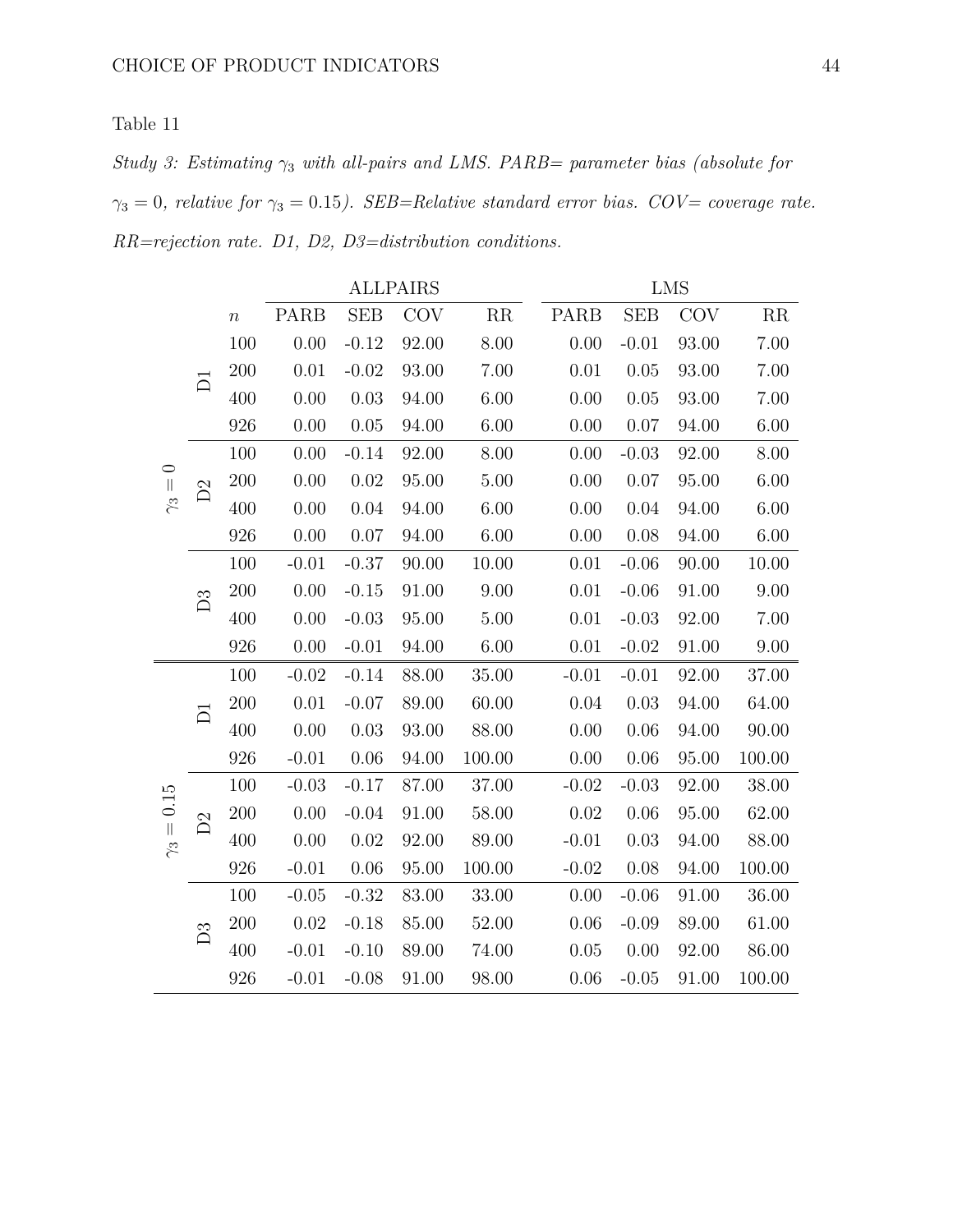

*Figure 1* . Interaction model for a matched-pair choice of PIs. Measurement model for GC not shown. PBC= Perceived Behavioral Control ; ATT= Attitude; GC= Goal Commitment; Indices for measurement residuals  $\delta$  not shown;  $\zeta$  is a regression residual;  $x_i$ and  $\boldsymbol{x}_j$  are indicators for Perceived Behavioral Control and Attitude, respectively.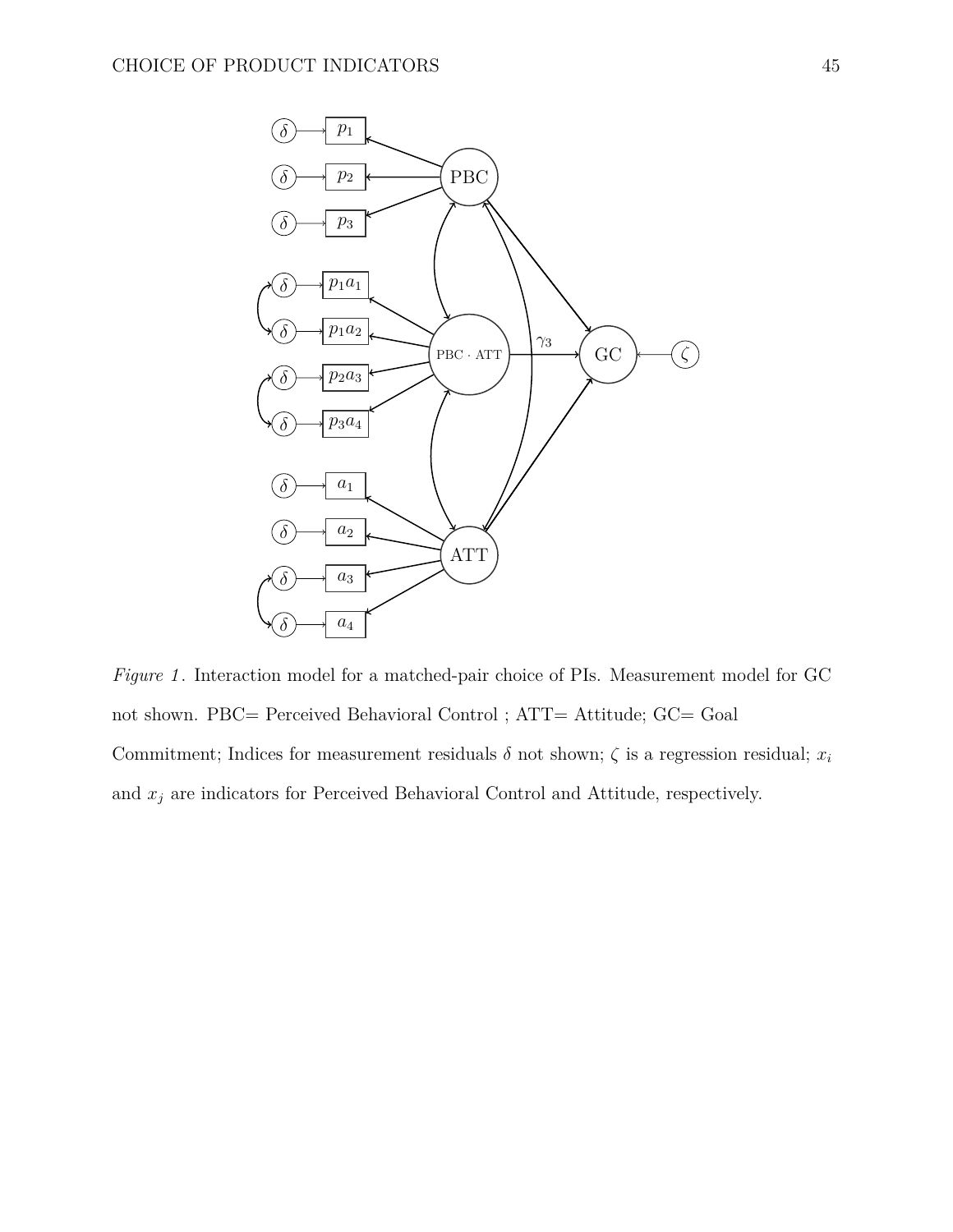

*Figure 2* . Measurement model with standardized estimates. PBC= Perceived Behavioral Control ; ATT= Attitude; GC= Goal Commitment; Indices for measurement residuals  $\delta$ are not shown.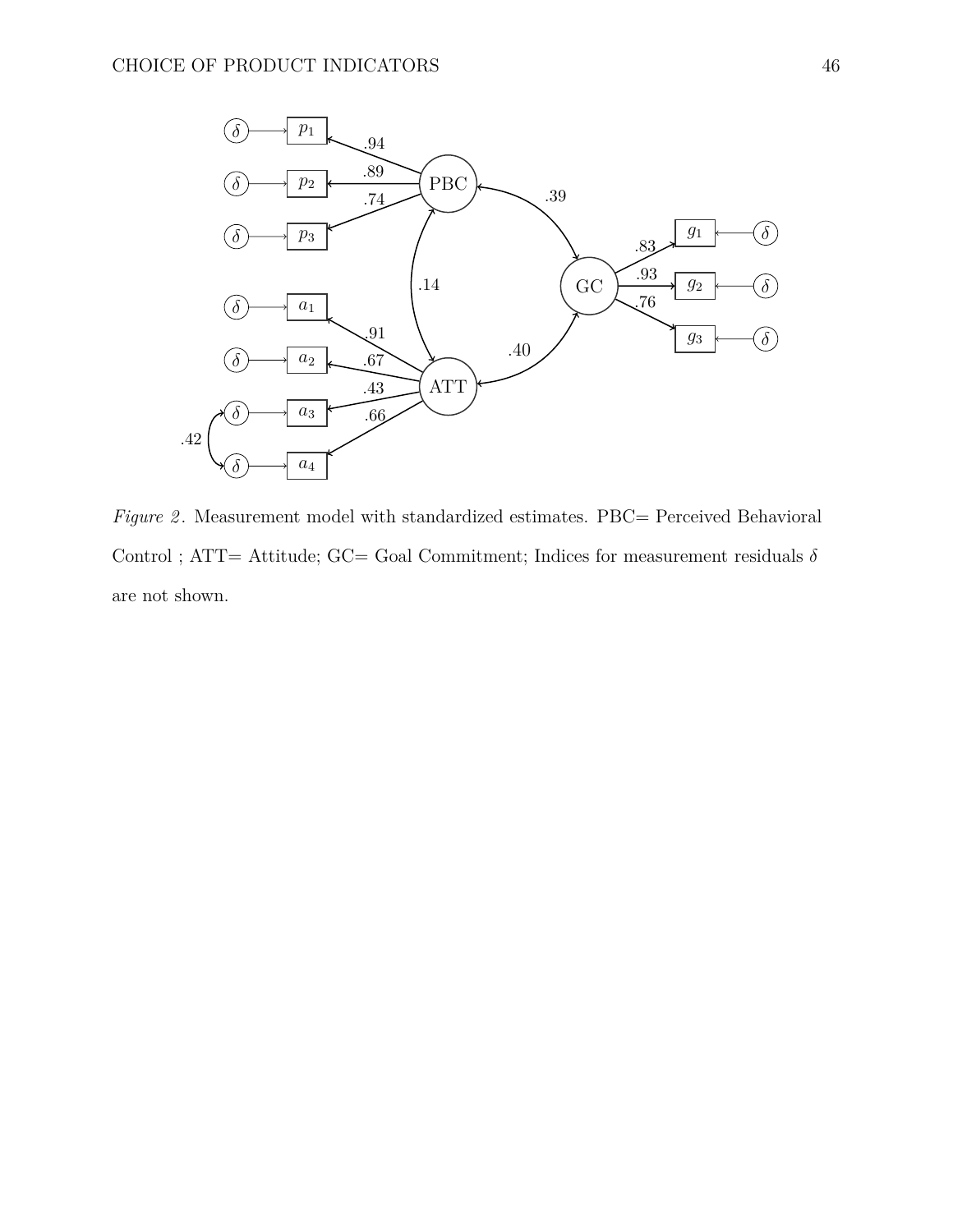

 $Figure~3.$  Kernel density plot of the standardized  $\tilde{\gamma}_3$  across all converged models.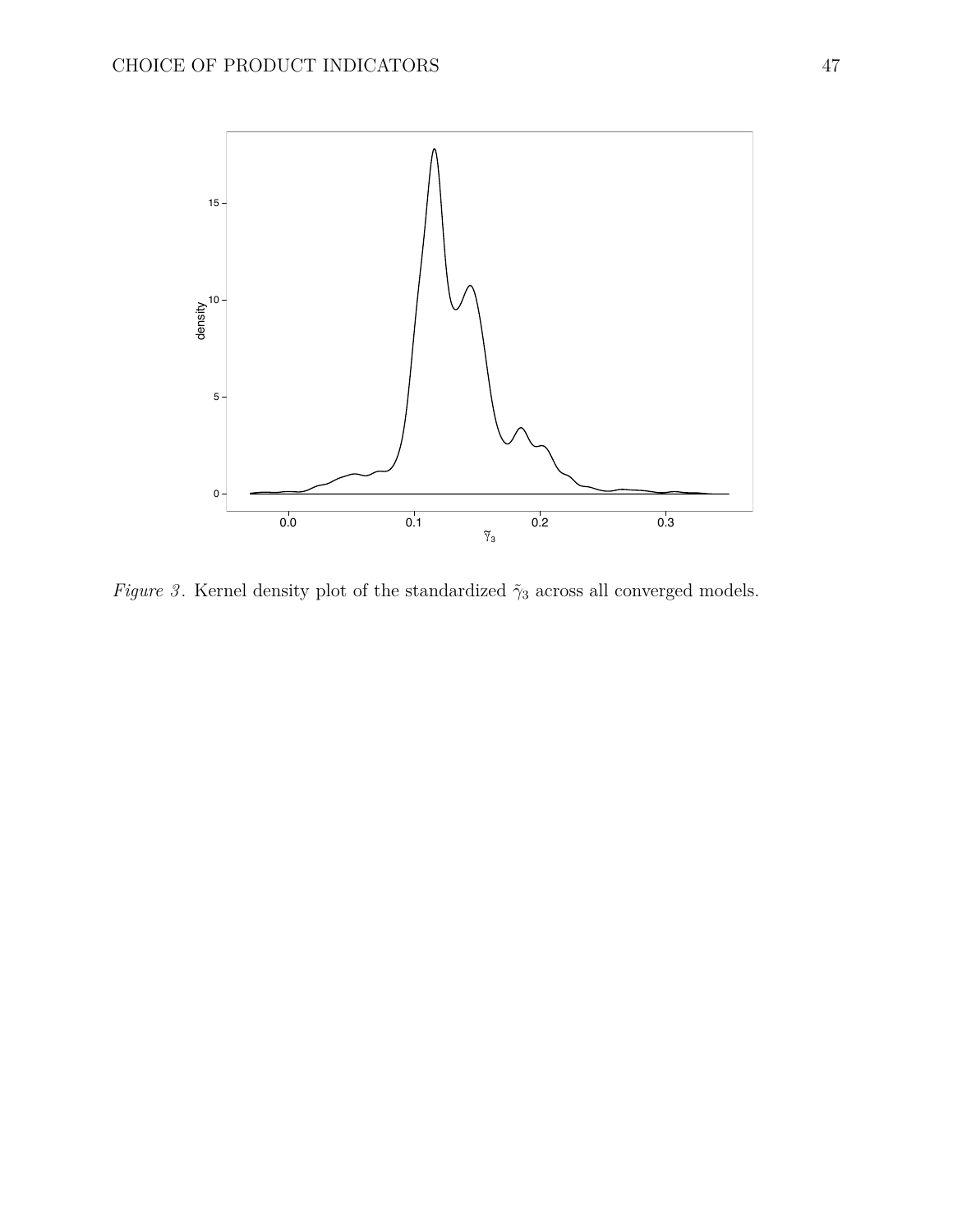

 $Figure~4$  . Boxplots of the standardized  $\tilde{\gamma}_3$  across 3MATCH, 4MATCH and ALL.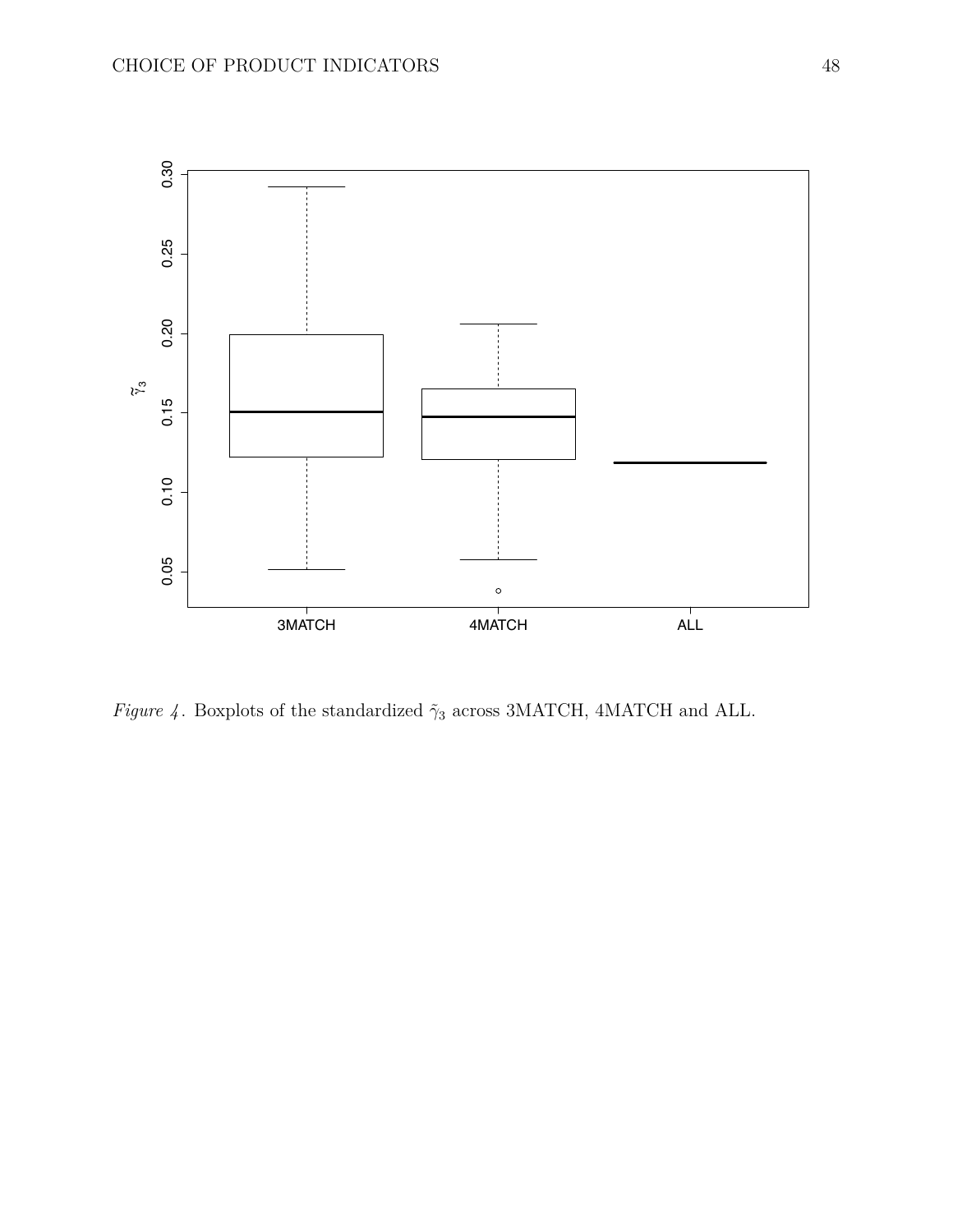

*Figure 5*. Kernel density plot of the *z*-value of  $\gamma_3$  across all models. Dotted vertical line at  $z=1.96$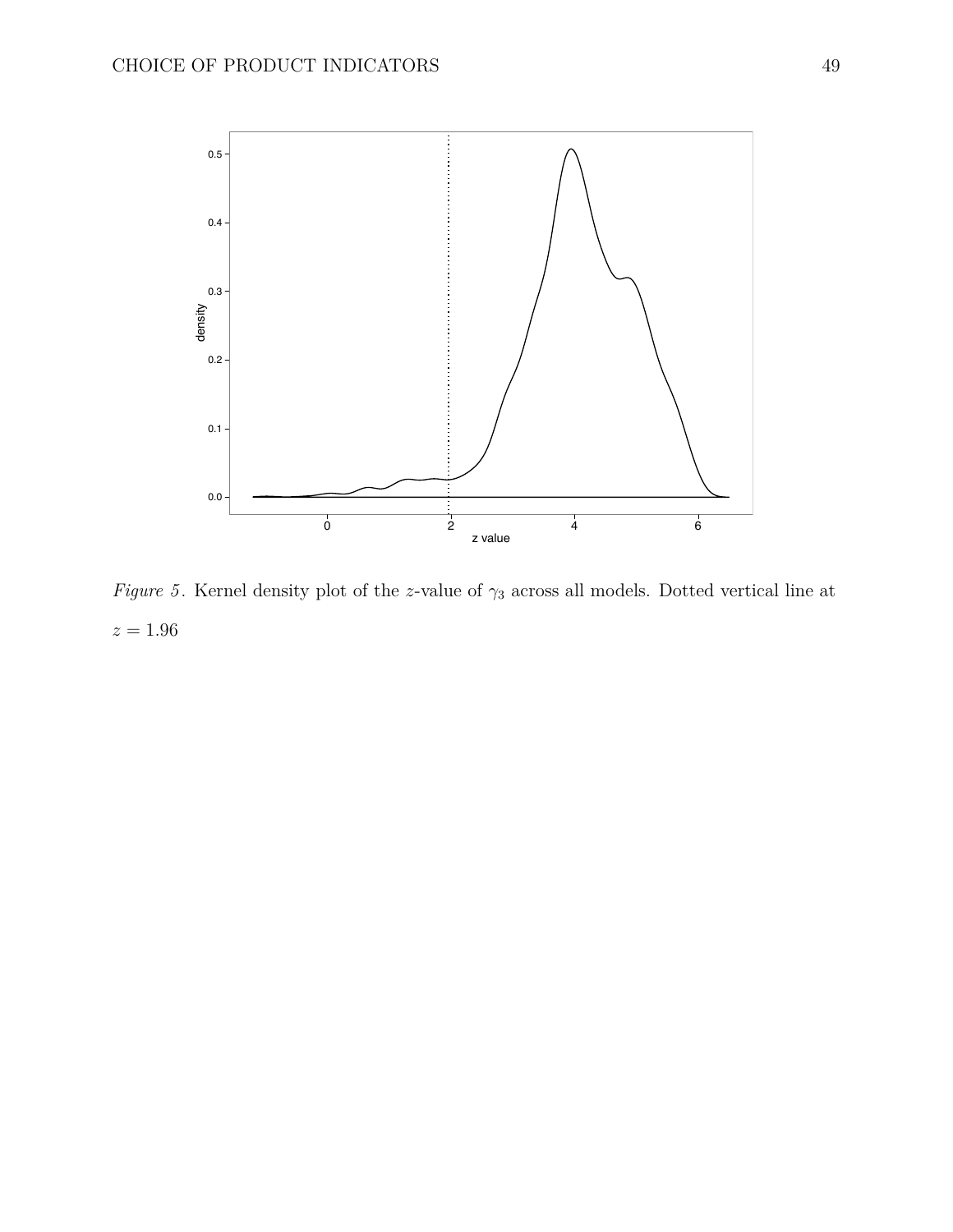

 $Figure\ 6.$  Boxplots of  $z$  across 3MATCH, 4MATCH and ALL.